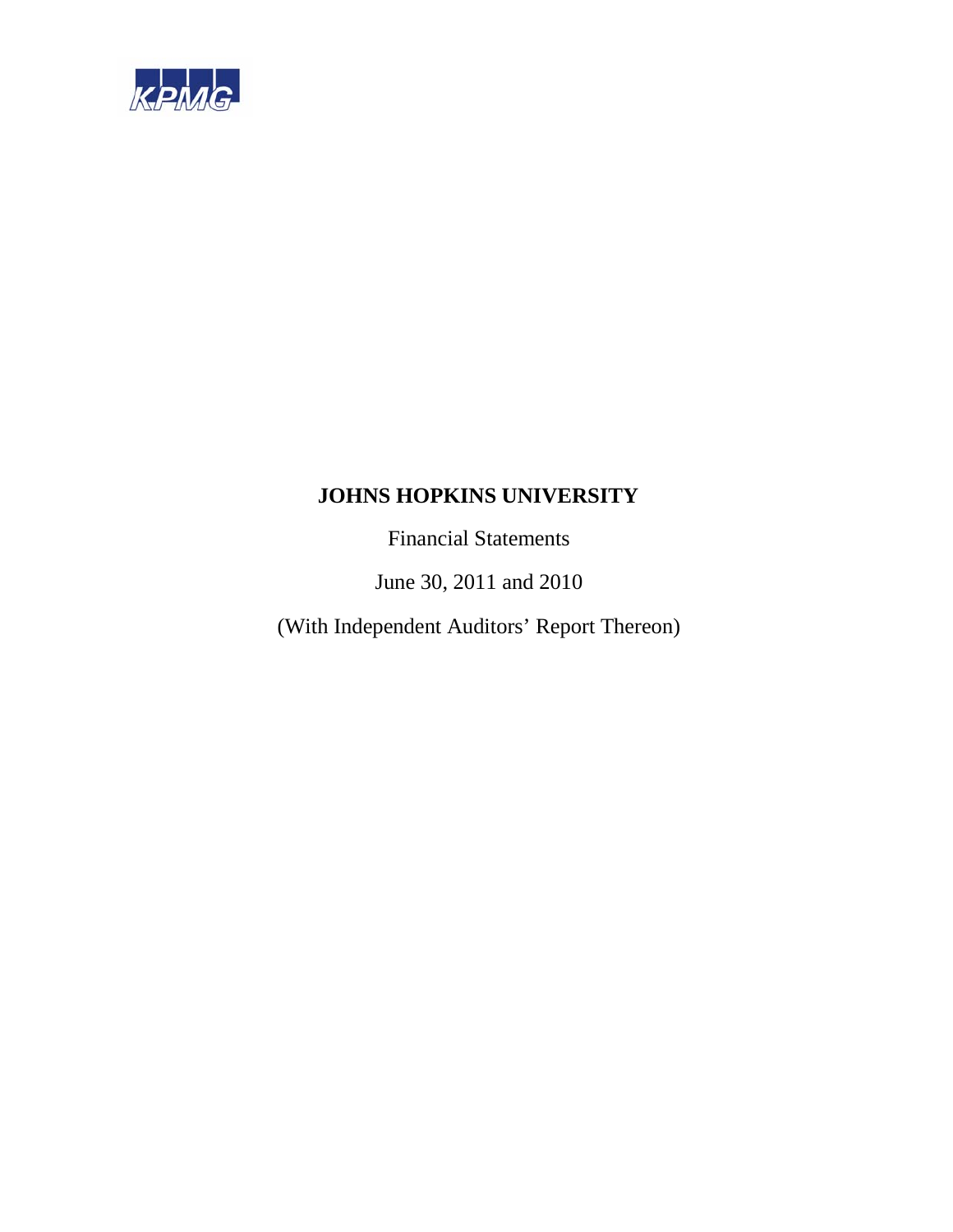

**KPMG LLP**  1 East Pratt Street Baltimore, MD 21202-1128

## **Independent Auditors' Report**

The Board of Trustees The Johns Hopkins University:

We have audited the accompanying balance sheets of The Johns Hopkins University (the University) as of June 30, 2011 and 2010, and the related statements of activities and cash flows for the years then ended. These financial statements are the responsibility of the University's management. Our responsibility is to express an opinion on these financial statements based on our audits.

We conducted our audits in accordance with auditing standards generally accepted in the United States of America. Those standards require that we plan and perform the audit to obtain reasonable assurance about whether the financial statements are free of material misstatement. An audit includes consideration of internal control over financial reporting as a basis for designing audit procedures that are appropriate in the circumstances, but not for the purpose of expressing an opinion on the effectiveness of the University's internal control over financial reporting. Accordingly, we express no such opinion. An audit also includes examining, on a test basis, evidence supporting the amounts and disclosures in the financial statements, assessing the accounting principles used and significant estimates made by management, as well as evaluating the overall financial statement presentation. We believe that our audits provide a reasonable basis for our opinion.

In our opinion, the financial statements referred to above present fairly, in all material respects, the financial position of The Johns Hopkins University as of June 30, 2011 and 2010, and the changes in its net assets and its cash flows for the years then ended, in conformity with U.S. generally accepted accounting principles.

KPMG LLP

October 26, 2011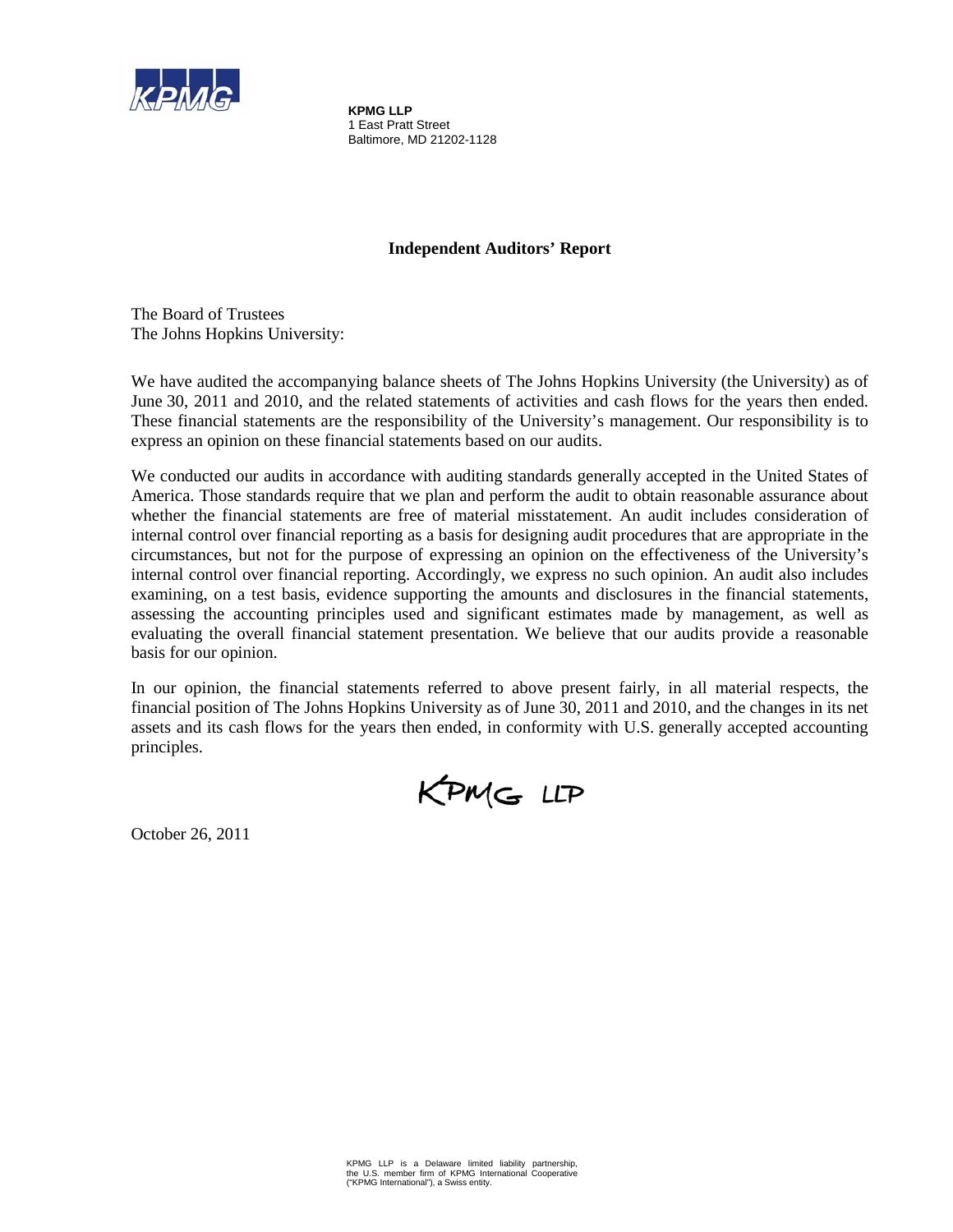Balance Sheets

June 30, 2011 and 2010

(In thousands)

| <b>Assets</b>                                                                                                                                                                                                                                                                                         |    | 2011                                                                                    | 2010                                                                                   |
|-------------------------------------------------------------------------------------------------------------------------------------------------------------------------------------------------------------------------------------------------------------------------------------------------------|----|-----------------------------------------------------------------------------------------|----------------------------------------------------------------------------------------|
| Cash and cash equivalents<br>Accounts receivable, net<br>Contributions receivable, net<br>Prepaid expenses, deferred charges, and other assets<br>Student loans receivable, net<br>Investments<br>Investment in property and equipment, net<br>Interests in trusts and endowment funds held by others | \$ | 148,751<br>523,669<br>295,412<br>193,867<br>33,260<br>4,311,032<br>2,058,644<br>106,019 | 165,914<br>455,395<br>163,866<br>134,046<br>33,732<br>3,798,503<br>2,007,795<br>94,171 |
| <b>Total</b> assets                                                                                                                                                                                                                                                                                   | S  | 7,670,654                                                                               | 6,853,422                                                                              |
| <b>Liabilities and Net Assets</b>                                                                                                                                                                                                                                                                     |    |                                                                                         |                                                                                        |
| Accounts payable and accrued expenses<br>Deferred revenues and other liabilities<br>Payables and deferred revenues under split interest agreements<br><b>Debt</b><br>Pension and postretirement obligations<br>Other long-term liabilities<br>Endowment and similar funds held for others             | \$ | 450,441<br>405,940<br>68,731<br>1,454,207<br>162,214<br>177,076<br>489,252              | 405,390<br>366,865<br>63,643<br>1,518,688<br>291,831<br>170,256<br>399,981             |
| <b>Total liabilities</b><br>Net assets:<br>Unrestricted<br>Temporarily restricted<br>Permanently restricted                                                                                                                                                                                           |    | 3,207,861<br>1,997,486<br>1,051,135<br>1,414,172                                        | 3,216,654<br>1,491,376<br>880,907<br>1,264,485                                         |
| Total net assets                                                                                                                                                                                                                                                                                      |    | 4,462,793                                                                               | 3,636,768                                                                              |
| Total liabilities and net assets                                                                                                                                                                                                                                                                      |    | 7,670,654                                                                               | 6,853,422                                                                              |

See accompanying notes to financial statements.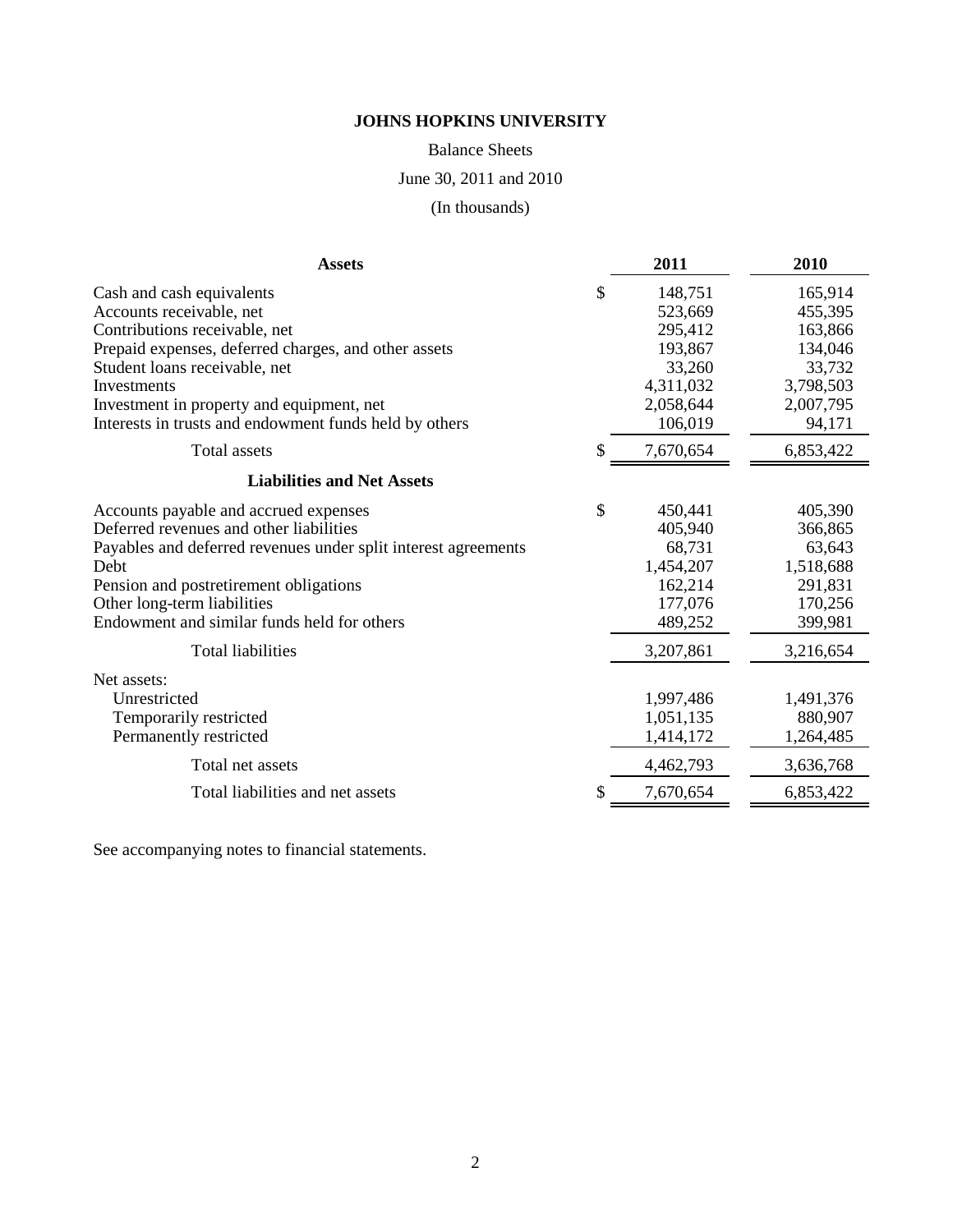Statements of Activities

June 30, 2011 and 2010

(In thousands)

|                                                               | 2011          | 2010      |
|---------------------------------------------------------------|---------------|-----------|
| Changes in unrestricted net assets from operating activities: |               |           |
| Revenues:                                                     |               |           |
| Tuition and fees                                              | \$<br>672,433 | 618,272   |
| Less financial aid                                            | 230,582       | 207,292   |
| Tuition and fees, net of financial aid                        | 441,851       | 410,980   |
| Grants, contracts, and similar agreements                     | 2,551,874     | 2,390,824 |
| Clinical services                                             | 451,400       | 416,697   |
| Reimbursements from affiliated institutions                   | 361,187       | 354,394   |
| Contributions                                                 | 92,537        | 72,183    |
| Investment return                                             | 154,552       | 156,033   |
| Maryland State aid                                            | 16,662        | 16,255    |
| Sales and services of auxiliary enterprises                   | 86,035        | 87,736    |
| Other revenues                                                | 128,558       | 95,321    |
| Net assets released from restrictions                         | 85,325        | 102,769   |
| Total operating revenues                                      | 4,369,981     | 4,103,192 |
| Expenses:                                                     |               |           |
| Compensation and benefits                                     | 2,497,194     | 2,340,088 |
| Contractual services                                          | 943,605       | 864,736   |
| Supplies, materials, and other                                | 494,511       | 483,560   |
| Depreciation and amortization                                 | 179,138       | 176,618   |
| Travel                                                        | 99,493        | 92,107    |
| Interest                                                      | 57,870        | 62,269    |
| Total operating expenses                                      | 4,271,811     | 4,019,378 |
| Excess of revenues over expenses                              |               |           |
| from operating activities                                     | 98,170        | 83,814    |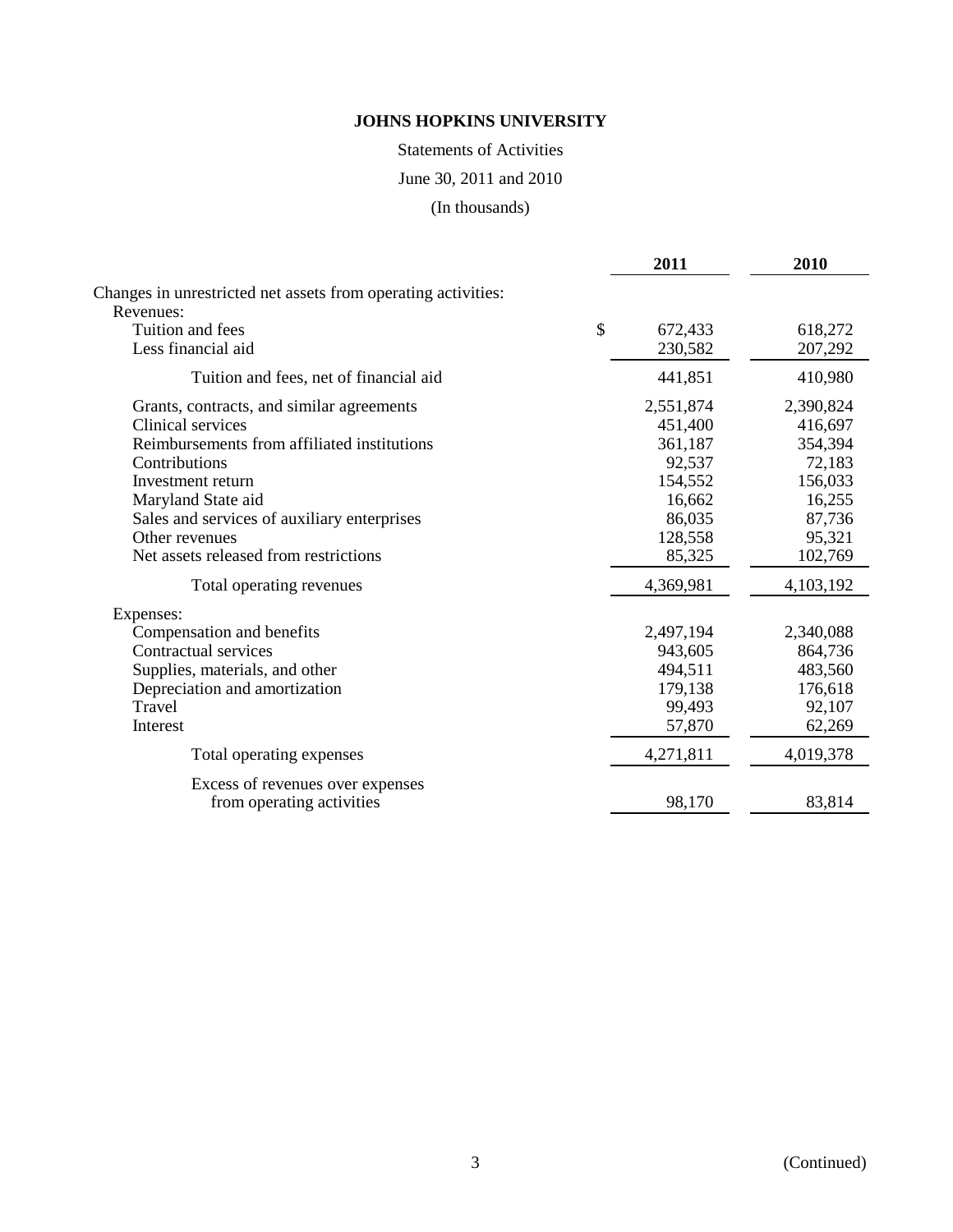Statements of Activities

June 30, 2011 and 2010

(In thousands)

|                                                                                                                                                                                                 | 2011                               | 2010                            |
|-------------------------------------------------------------------------------------------------------------------------------------------------------------------------------------------------|------------------------------------|---------------------------------|
| Changes in unrestricted net assets from nonoperating activities:<br>Investment return<br>Change in benefit plans funded status, excluding benefit cost<br>Net assets released from restrictions | \$<br>173,061<br>129,617<br>95,335 | 105,578<br>(121, 811)<br>16,448 |
| Other, net                                                                                                                                                                                      | 9,927                              | (18,081)                        |
| Change in unrestricted net assets from<br>nonoperating activities                                                                                                                               | 407,940                            | (17, 866)                       |
| Total changes in unrestricted net assets                                                                                                                                                        | 506,110                            | 65,948                          |
| Changes in temporarily restricted net assets:<br>Contributions<br>Investment return<br>Net assets released from restrictions                                                                    | 187,676<br>163,212<br>(180, 660)   | 54,013<br>116,558<br>(119,217)  |
| Total changes in temporarily restricted net assets                                                                                                                                              | 170,228                            | 51,354                          |
| Changes in permanently restricted net assets:<br>Contributions<br>Investment return<br>Other, net                                                                                               | 118,196<br>31,491                  | 42,413<br>(3,379)<br>1,744      |
| Total changes in permanently restricted net assets                                                                                                                                              | 149,687                            | 40,778                          |
| Total changes in net assets                                                                                                                                                                     | 826,025                            | 158,080                         |
| Net assets at beginning of year                                                                                                                                                                 | 3,636,768                          | 3,478,688                       |
| Net assets at end of year                                                                                                                                                                       | 4,462,793                          | 3,636,768                       |

See accompanying notes to financial statements.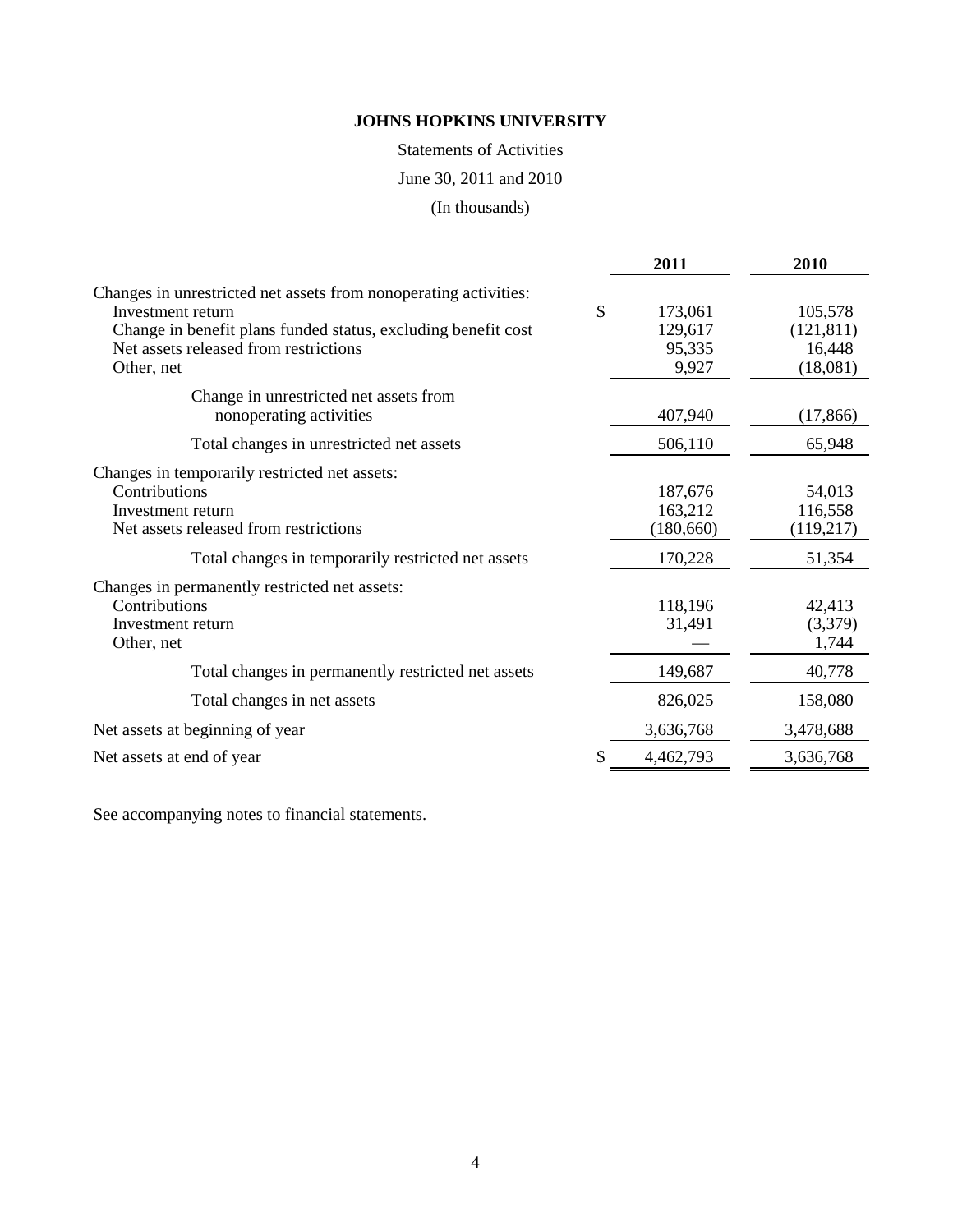Statements of Cash Flows

# Years ended June 30, 2011 and 2010

# (In thousands)

|                                                            | 2011          | 2010        |
|------------------------------------------------------------|---------------|-------------|
| Cash flows from operating activities:                      |               |             |
| Changes in net assets                                      | \$<br>826,025 | 158,080     |
| Adjustments to reconcile changes in net assets to net cash |               |             |
| provided by operating activities:                          |               |             |
| Depreciation, amortization, and loss on asset disposals    | 180,457       | 177,296     |
| Contributions restricted for long-term investment          | (108, 831)    | (75, 865)   |
| Net realized and unrealized gains from investments         | (480, 827)    | (333, 047)  |
| Net unrealized (gains) losses from swaps                   | (14, 167)     | 14,710      |
| Change in benefit plans funded status                      | (129, 617)    | 121,811     |
| Changes in operating assets and liabilities:               |               |             |
| Accounts receivable, net                                   | (57, 804)     | 42,628      |
| Contributions receivable, net                              | (131, 546)    | 64,128      |
| Prepaid expenses, deferred charges, and other assets       | (34,227)      | (16, 364)   |
| Accounts payable and accrued expenses                      | 31,021        | 668         |
| Deferred revenues and other liabilities                    | 53,241        | 21,336      |
| Investments, interests, and payables related to trusts     |               |             |
| and split-interest agreements                              | 13,609        | 11,336      |
| Other long-term liabilities                                | (2,821)       | (3,274)     |
| Net cash provided by operating activities                  | 144,513       | 183,443     |
| Cash flows from investing activities:                      |               |             |
| Purchases of investments                                   | (2,936,664)   | (2,425,678) |
| Proceeds from sales and maturities of investments          | 2,968,877     | 2,347,437   |
| Purchases of property and equipment                        | (228, 022)    | (193, 427)  |
| Disbursements for student loans                            | (4,959)       | (2,421)     |
| Repayments of student loans                                | 5,431         | 4,704       |
| Advances to affiliates                                     | (38, 555)     | (16,650)    |
| Joint venture dividends net of capital contributions       | 10,759        | 1,973       |
| Change in deposits with bond trustees                      | 2,202         | 8,812       |
| Change in endowments held for others                       | 14,629        | 6,371       |
| Net cash used in investing activities                      | (206, 302)    | (268, 879)  |
| Cash flows from financing activities:                      |               |             |
| Contributions restricted for long-term investment          | 108,831       | 75,865      |
| Proceeds from borrowings                                   |               | 21,928      |
| Repayment of commercial paper                              | (38, 880)     |             |
| Scheduled debt payments                                    | (25, 325)     | (34, 562)   |
| Net cash provided by financing activities                  | 44,626        | 63,231      |
| Net decrease in cash and cash equivalents                  | (17, 163)     | (22,205)    |
| Cash and cash equivalents at beginning of year             | 165,914       | 188,119     |
| Cash and cash equivalents at end of year                   | 148,751<br>\$ | 165,914     |

See accompanying notes to financial statements.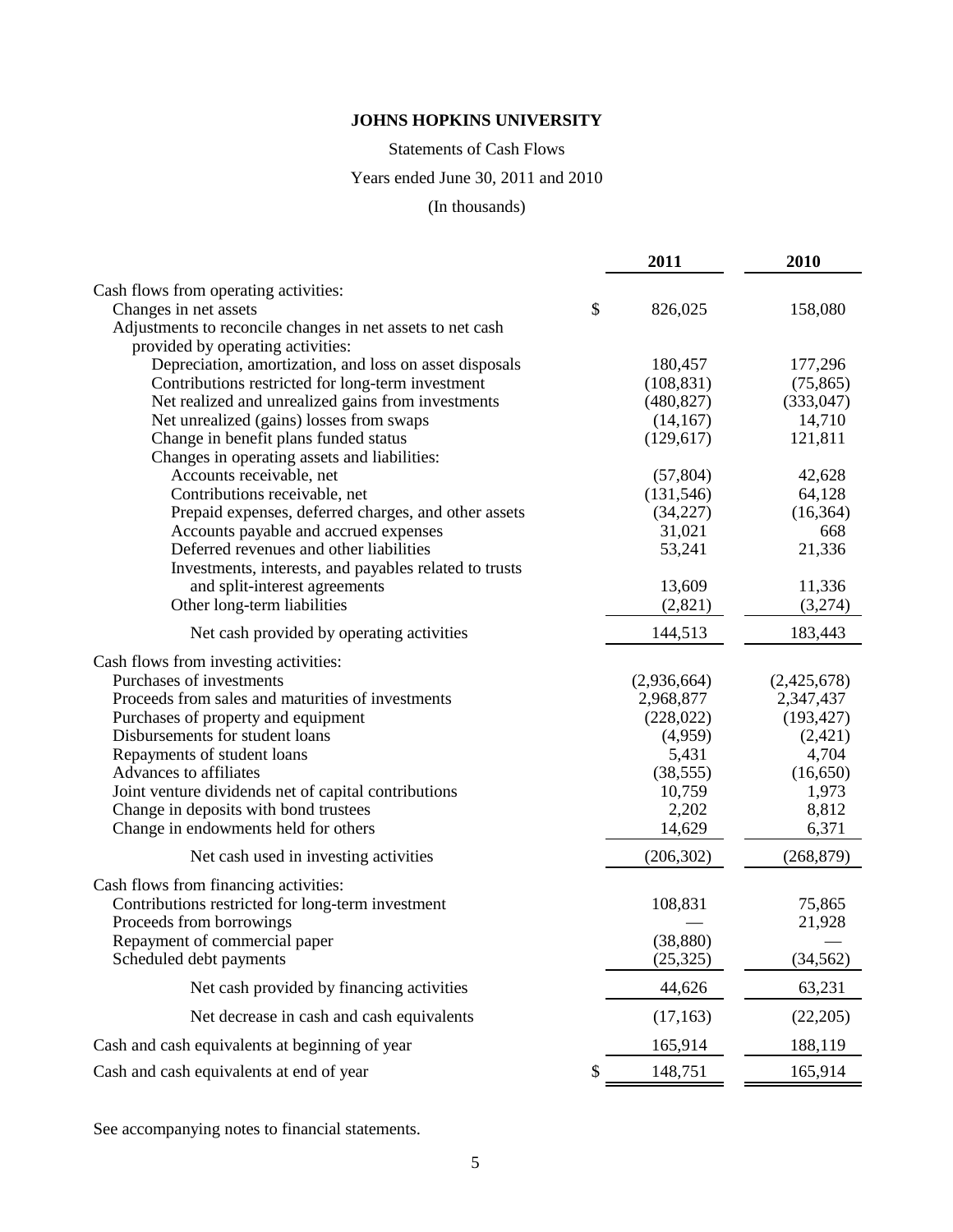Notes to Financial Statements

June 30, 2011 and 2010

#### **(1) Basis of Presentation and Summary of Significant Accounting Policies**

#### *(a) General*

The Johns Hopkins University (the University) is a private, nonprofit institution that provides education and related services to students and others, research and related services to sponsoring organizations, and professional medical services to patients. The University is based in Baltimore, Maryland, but also maintains facilities and operates education programs elsewhere in Maryland, in Washington, D.C. and, on a more limited scale, in certain foreign locations.

Education and related services (e.g., room, board, etc.) are provided to approximately 21,000 students, including 13,000 full-time students and 8,000 part-time students, and produced approximately 12% of the University's net operating revenues in fiscal 2011 and 2010. The full-time students are divided about equally between graduate level (including postdoctoral) and undergraduate level. Students are drawn from a broad geographic area, including most of the states in the United States and numerous foreign countries. The majority of the part-time students are graduate level students from the Baltimore-Washington, D.C. area.

Research and related services (e.g., research training) are provided through approximately 1,900 government and private sponsors. Grants, contracts, and similar agreements produced approximately 58% of the University's operating revenues in fiscal 2011 and 2010. Approximately 89% and 88% of these revenues come from departments and agencies of the United States government in fiscal 2011 and 2010, respectively. Major government sponsors include the Department of Health and Human Services, the Department of Defense, the National Aeronautics and Space Administration, and the Agency for International Development.

Professional medical services are provided by members of the University's faculty to patients at The Johns Hopkins Hospital (the Hospital) and other hospitals and outpatient care facilities in the Baltimore area and produced approximately 10% of the University's operating revenues in fiscal 2011 and 2010. The patients are predominantly from the Baltimore area, other parts of Maryland or surrounding states.

### *(b) Basis of Presentation*

The financial statements include the accounts of the various academic and support divisions, the Applied Physics Laboratory (APL), the Johns Hopkins University Press and affiliated organizations, which are controlled by the University, including Jhpiego Corporation and Peabody Institute of the City of Baltimore. All significant interentity activities and balances are eliminated for financial reporting purposes. Investments in organizations that the University does not control, including Dome Corporation, FSK Land Corporation, Johns Hopkins Healthcare LLC, Johns Hopkins Home Care Group, Inc., Johns Hopkins Medical Institutions Utilities LLC (JHMI Utilities LLC), and Johns Hopkins Medicine International LLC are accounted for using the equity method.

The preparation of financial statements in conformity with generally accepted accounting principles requires management to make estimates and judgments that affect the reported amounts of assets and liabilities and disclosures of contingencies at the date of the financial statements and revenues and expenses recognized during the reporting period. Actual results could differ from those estimates.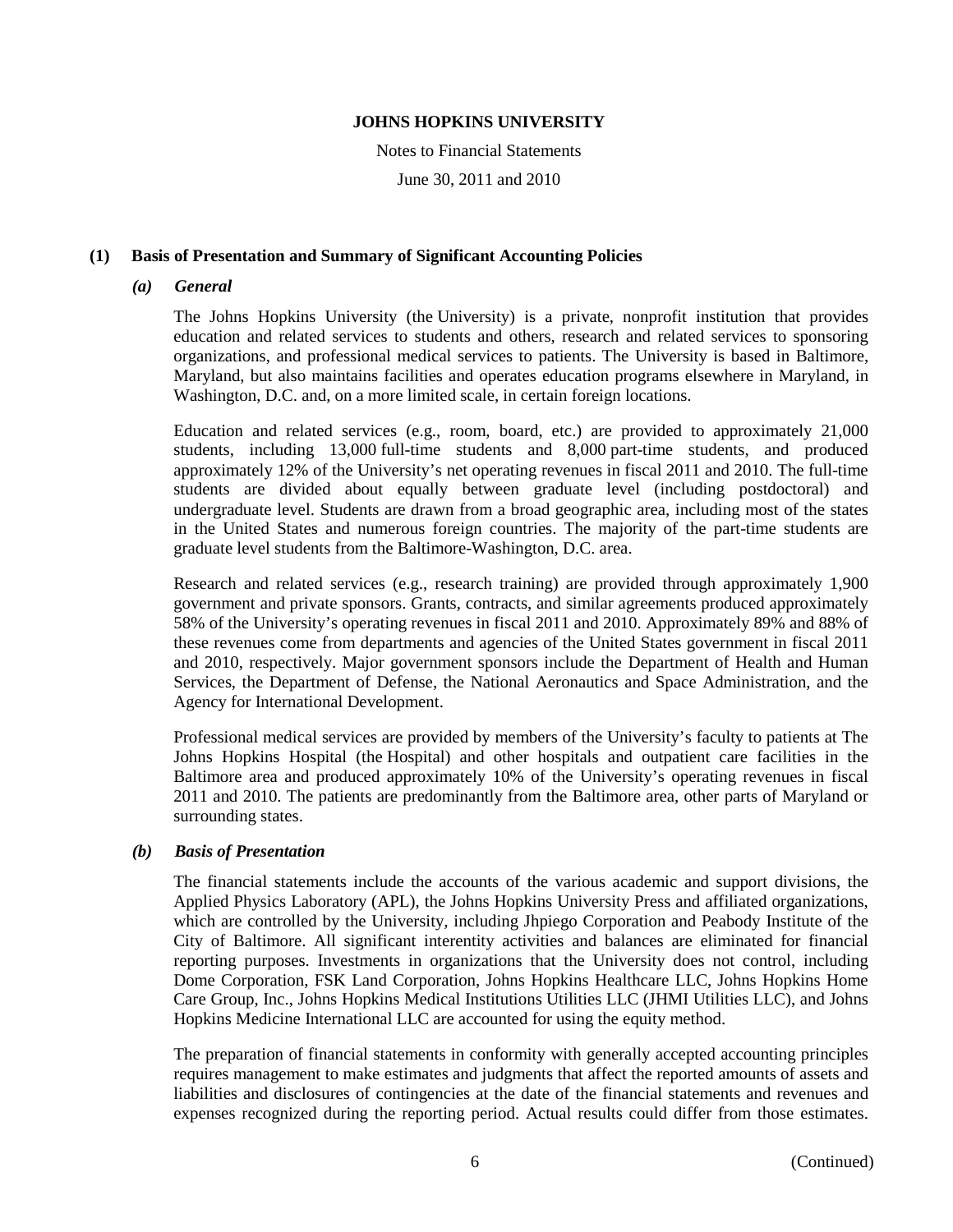Notes to Financial Statements

June 30, 2011 and 2010

The most significant estimates and judgments affecting the University's financial statements relate to fair values of nonmarketable investments, allowances for uncollectible accounts and contributions receivable, provisions for self-insured liabilities and property damage claims, payables and deferred revenues under split-interest agreements, and the actuarial assumptions used to determine obligations under defined benefit pension and postretirement plans.

Certain amounts for fiscal 2010 have been reclassified to conform to the presentation for fiscal 2011.

Net assets, revenues, and gains and losses are classified based on the existence or absence of donor-imposed restrictions. Accordingly, net assets of the University are classified and reported as follows:

- *Unrestricted*  Net assets that are not subject to donor-imposed stipulations.
- *Temporarily restricted* Net assets subject to donor-imposed stipulations that will be met by actions of the University and/or the passage of time.
- *Permanently restricted*  Net assets subject to donor-imposed stipulations that they be maintained permanently by the University. Generally, the donors of these assets permit the University to use all or part of the income earned on related investments for general or specific purposes, primarily divisional and departmental support and student financial aid.

Revenues are reported as increases in unrestricted net assets unless their use is limited by donor-imposed restrictions. Expenses are reported as decreases in unrestricted net assets. Gains and losses on investments are reported as increases or decreases in unrestricted net assets unless their use is restricted by explicit donor stipulations or by law. Under Maryland law, appreciation on donor-restricted endowments is classified as temporarily restricted until appropriated for expenditure. Expirations of temporary restrictions recognized on net assets (i.e., the donor-stipulated purpose has been fulfilled and/or the stipulated time period has elapsed) are reported as net assets released from restrictions, which reflect reclassifications from temporarily restricted net assets to unrestricted net assets. Temporary restrictions on gifts to acquire long-lived assets are considered met in the period in which the assets are placed in service.

#### *(c) Contributions*

Contributions, including unconditional promises to give, are recognized in the appropriate category of net assets in the period received, except that contributions which impose restrictions that are met in the same fiscal year are included in unrestricted revenues. Conditional promises to give are not recognized until the conditions on which they depend are substantially met. Contributions of assets other than cash are recorded at their estimated fair value at the date of gift, except that contributions of works of art, historical treasures, and similar assets held as part of collections are not recognized or capitalized.

Allowance is made for uncollectible contributions receivable based upon management's judgment and analysis of the creditworthiness of the donors, past collection experience, and other relevant factors. Estimated collectible contributions to be received after one year are discounted using a risk-adjusted rate for the expected period of collection. Amortization of the discount is included in contributions revenue.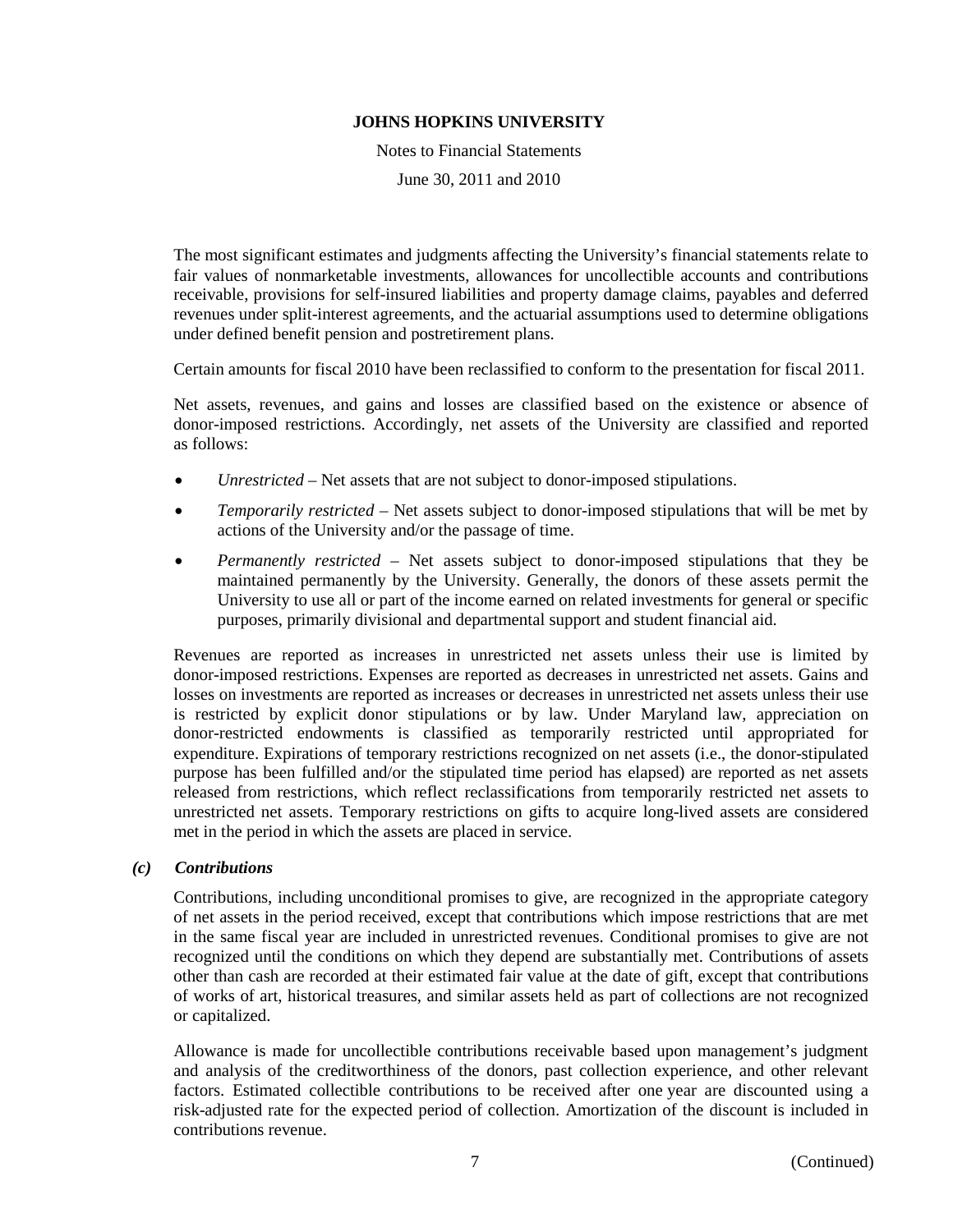Notes to Financial Statements

June 30, 2011 and 2010

#### *(d) Cash and Cash Equivalents*

Short-term investments with maturities at dates of purchase of 90 days or less are classified as cash equivalents, except that any such investments purchased with funds on deposit with bond trustees, with funds held in trusts by others or by external endowment investment managers are classified with the respective assets. Cash equivalents include short-term U.S. Treasury securities and other highly liquid investments where the carrying amount approximates fair value.

#### *(e) Clinical Services*

Clinical services revenues are recognized in the period in which services are rendered and are reported at the estimated net realizable amounts from patients, third-party payors, and others. Allowance is made for uncollectible accounts based primarily on past collection experience and analyses of outstanding receivables. Contractual allowances are estimated based on actual claims paid by third-party payors.

#### *(f) Investments and Investment Return*

Investments in United States government and agency obligations, debt securities, and directly held United States and international equities are stated at fair value, which are determined primarily based on quoted market prices. Investments in private equity and venture capital, certain real property assets, absolute return funds, and public equities held through commingled funds (collectively, alternative investments and commingled funds) are stated at estimated fair value based on the funds' net asset values (NAV), or their equivalents, as a practical expedient, unless it is probable that all or a portion of the investment will be sold for an amount different from NAV. As of June 30, 2011 and 2010, the University had no plans or intentions to sell investments at amounts different from NAV. The fair values estimated by the general partners or investment managers are reviewed and evaluated by the University's investment office. These estimated fair values may differ from the values that would have been used had a ready market existed for these investments, and the differences could be significant. Investments in certain real property assets are recorded at fair value based upon independent third-party appraisals.

Investments are exposed to certain risks, such as interest rate, credit, and overall market volatility. Due to the level of risk associated with certain investment securities, changes in the value of investment securities could occur in the near term, and these changes could materially affect the amounts reported in the accompanying financial statements. Liquidity risk represents the possibility that the University may not be able to rapidly adjust the size of its portfolio holdings in times of high volatility and financial stress at a reasonable price. If the University was forced to dispose of an illiquid investment at an inopportune time, it might be forced to do so at a substantial discount to fair value.

Investment return included in operating revenues consists of income and realized gains and losses on investments of working capital and nonpooled endowment funds (except where restricted by donors) and the annual payout for pooled endowment and similar funds approved by the Board of Trustees. Unrealized gains and losses of working capital investments and nonpooled endowment funds, any difference between the total return recognized and the payout for pooled endowment and similar funds, and income and realized gains restricted by donors are reported as nonoperating activities.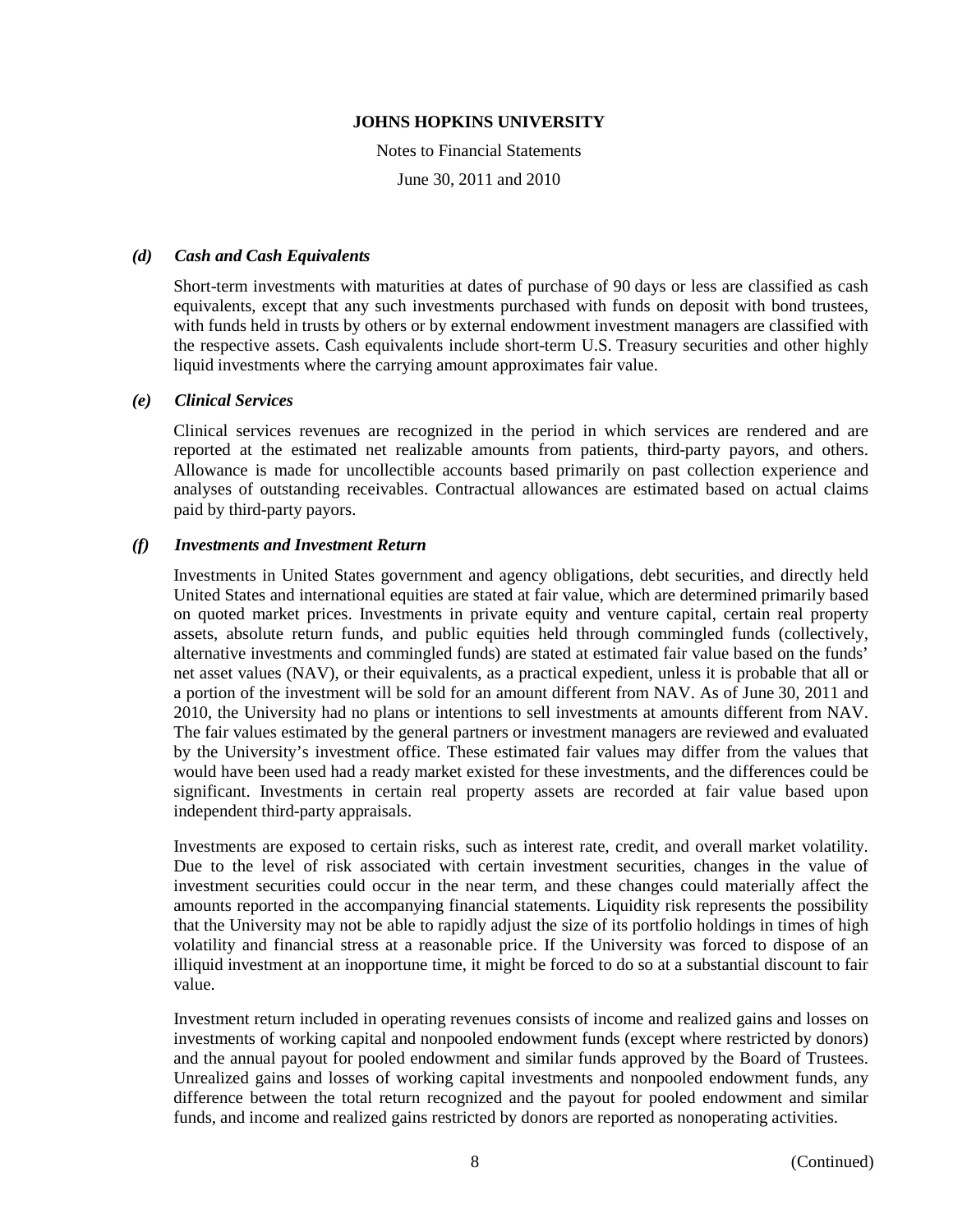Notes to Financial Statements

June 30, 2011 and 2010

#### *(g) Investment in Property and Equipment*

Investment in property and equipment is stated at cost, if purchased or at estimated fair value at the date of gift, if donated, less accumulated depreciation and amortization. Depreciation of buildings, equipment, and library collections and amortization of leasehold improvements are computed using the straight-line method over the estimated useful lives of the assets. Land and certain historic buildings are not subject to depreciation. Title to certain equipment purchased using funds provided by government sponsors is vested in the University. Such equipment is included in investment in property and equipment. Certain equipment used by the APL in connection with its performance under agreements with the United States government is owned by the government. These facilities and equipment are not included in the balance sheets; however, the University is accountable to the government for them. Repairs and maintenance costs are expensed as incurred. Costs relating to retirement, disposal, or abandonment of assets where the University has a legal obligation to perform certain activities are accrued using either site-specific surveys or square foot estimates as appropriate.

Costs of purchased software are capitalized along with internal and external costs incurred during the application development stage (i.e., from the time the software is selected until it is ready for use). Capitalized costs are amortized on a straight-line basis over the expected life of the software. Computer software maintenance costs are expensed as incurred.

#### *(h) Split-Interest Agreements and Interests in Trusts*

The University's split-interest agreements with donors consist primarily of irrevocable charitable remainder trusts and charitable gift annuity agreements for which the University serves as trustee. Assets held under these arrangements are included in investments and are recorded at fair value. Contribution revenues are recognized at the date the trusts or agreements are established after recording liabilities for the present value of the estimated future payments to be made to the donors and/or other beneficiaries. The liabilities are adjusted during the terms of the trusts for changes in the values of the assets, accretion of the discounts, and other changes in estimates of future benefits. Assets and liabilities under the University's charitable gift annuity agreements were \$53,653,000 classified in investments and \$27,030,000 classified in payables and deferred revenues under split-interest agreements, respectively, as of June 30, 2011.

The University is also the beneficiary of certain perpetual and remainder trusts held and administered by others. The fair values of the trusts are recognized as assets and contribution revenues at the dates the trusts are established. The assets held in these trusts are included in interests in trusts and endowment funds held by others and are adjusted for changes in the fair value of the trust assets through nonoperating investment return.

#### *(i) Affiliated Institutions*

The University has separate administrative agreements for the exchange of services with the Hospital and other medical and educational institutions. Costs incurred by the University in providing services to these institutions and the related reimbursements are reported as operating expenses and revenues, respectively, in the appropriate classifications.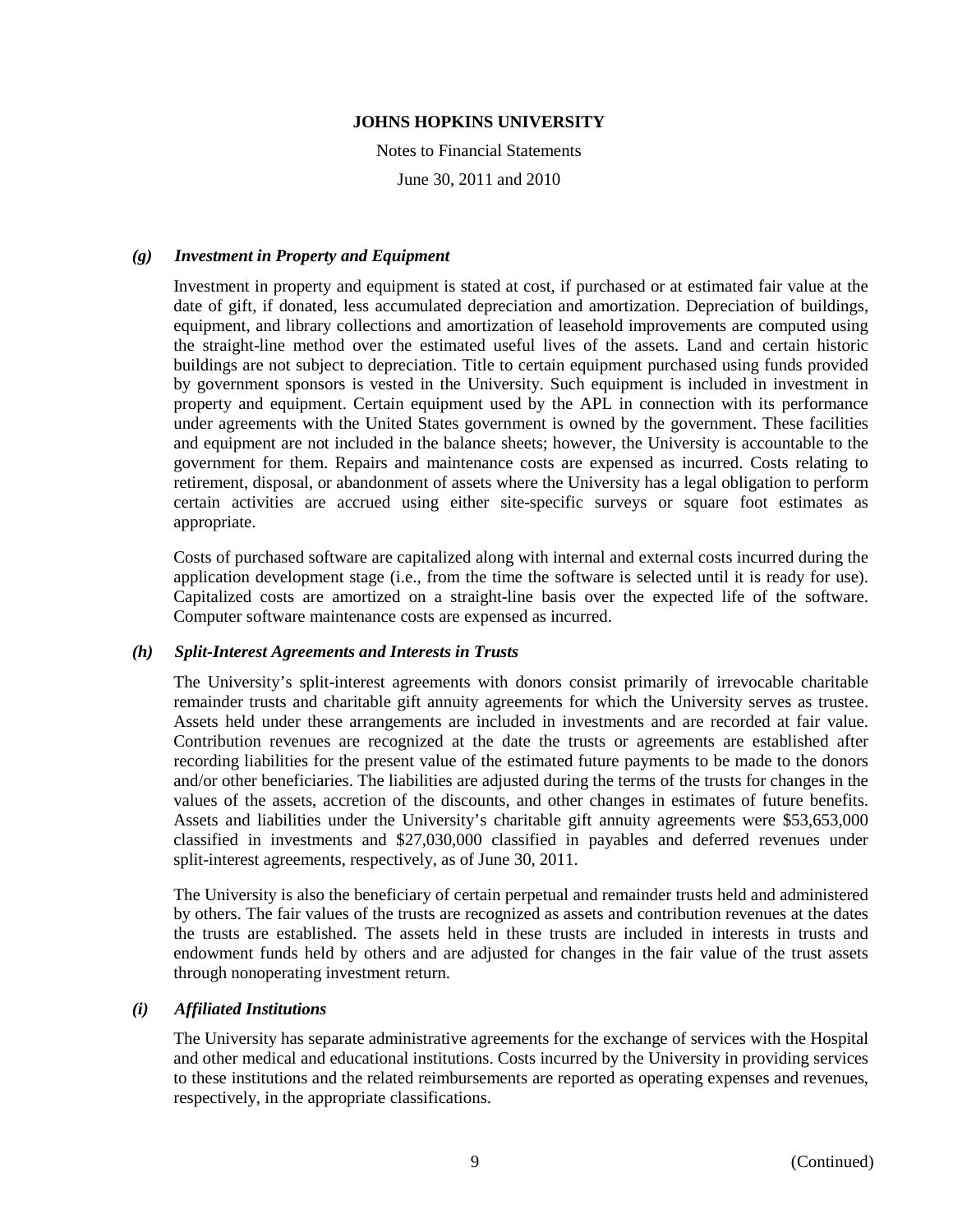Notes to Financial Statements

June 30, 2011 and 2010

The University holds several endowment and similar funds, which are designated for purposes or activities that are carried out by the Hospital and The Johns Hopkins Hospital Endowment Fund Incorporated (JHHEFI). The assets of these funds are included in investments and the related income is paid to the Hospital and JHHEFI. The carrying values of the funds are adjusted for earnings from and changes in the fair values of the investments and distributions paid and are classified as liabilities on the balance sheets as endowment and similar funds held for others.

#### *(j) Insurance*

The University, together with other institutions, has formed captive insurance companies that arrange and provide professional liability, general liability, and property damage insurance for their shareholders. Defined portions of claims paid by these companies are self-insured. The University's claims liabilities are recognized as claims are incurred using actuarial studies based upon historical claims data, cost trends, and other actuarial estimates. Insurance expenses are recognized as operating expenses as incurred. In addition, the University is self-insured for certain other risks, primarily health and workers' compensation. Accrued self-insurance liabilities aggregated \$59,005,000 and \$59,511,000 as of June 30, 2011 and 2010, respectively.

#### *(k) Sponsored Projects*

Revenues under grants, contracts, and similar agreements with sponsors are recognized as expenditures are incurred for agreement purposes. These revenues include recoveries of facilities and administrative costs, which are generally determined as a negotiated or agreed-upon percentage of direct costs, with certain exclusions. Facilities and administrative cost recovery revenues for the academic and support divisions of the University were \$299,332,000 in fiscal 2011 and \$281,594,000 in fiscal 2010. Funds received from sponsors in advance of expenditures incurred are reported as deferred revenue.

#### *(l) Tuition and Fees Revenue and Student Financial Aid*

Student tuition and fees are recorded as revenue during the year the related academic services are rendered. Student tuition and fees received in advance of services to be rendered are recorded as deferred revenue. The University provides financial aid to eligible students, generally in a "package" that includes loans, compensation under work-study programs and/or grant and scholarship awards. The loans are provided primarily through programs of the United States government (including direct and guaranteed loan programs) under which the University is responsible only for certain administrative duties. The grants and scholarships include awards provided from gifts and grants from private donors, income earned on endowment funds restricted for student aid, and University funds.

#### *(m) Refundable Advances from the United States Government*

Funds provided by the United States government under the Federal Perkins, Nursing and Health Professions Student Loan programs are loaned to qualified students, administered by the University, and may be reloaned after collections. These funds are ultimately refundable to the government and are included in other long-term liabilities. These advances totaled \$30,114,000 and \$29,832,000 as of June 30, 2011 and 2010, respectively.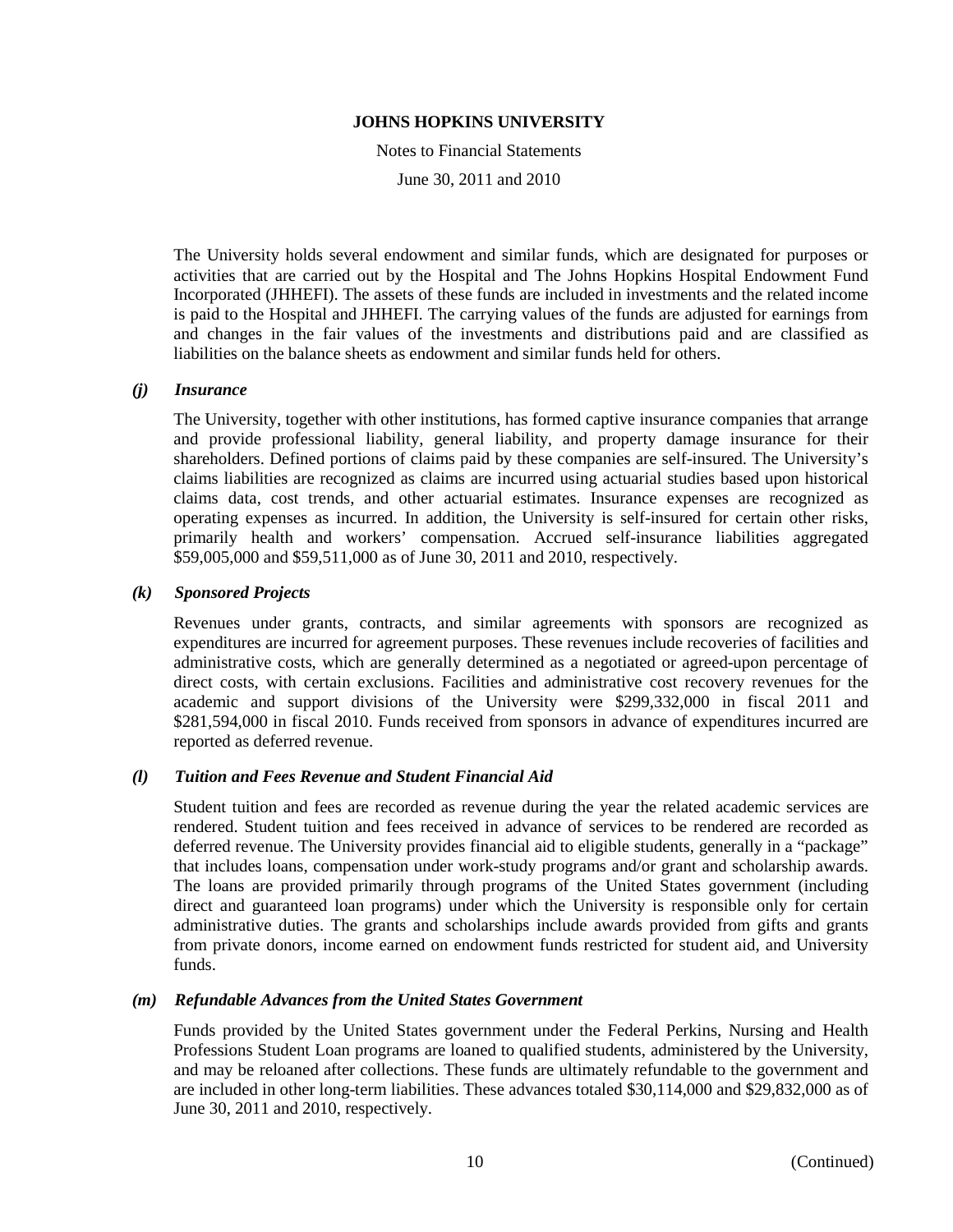Notes to Financial Statements

June 30, 2011 and 2010

#### *(n) Income Taxes*

The University is qualified as a not-for-profit organization under Section 501(c) (3) of the Internal Revenue Code, as amended. Accordingly, it is not subject to income taxes except to the extent it has taxable income from activities that are not related to its exempt purpose. The University annually reviews its tax positions and has determined that there are no material uncertain tax positions that require recognition in the financial statements. No provision for income taxes was required for fiscal 2011 or 2010.

#### *(o) Leases*

The University conducts certain operations in leased facilities, which have minimum lease obligations under noncancelable operating leases. Certain leases contain rent escalations, renewal options and require payments for taxes, insurance, and maintenance. Rent expense is charged to operations as incurred, except for escalating rents, which are charged to operations on a straight-line basis over the life of the lease.

The University also enters into lease agreements that are classified as capital leases. Buildings and equipment under capital leases are recorded at the lower of the net present value of the minimum lease payments or the value of the leased asset at the inception of the lease.

#### *(p) Derivative Financial Instruments*

The University and their external investment managers are authorized and do use specified derivative financial instruments in managing the assets under their control, subject to restrictions and limitations adopted by the Board of Trustees. The University uses interest rate swap agreements to manage interest rate risk associated with certain variable rate debt or to adjust its debt structure. Derivative financial instruments are measured at fair value and recognized in the balance sheets as assets or liabilities, with changes in fair value recognized in the statements of activities.

#### *(q) Statement of Cash Flows*

There were no significant noncash transactions in fiscal 2011 and 2010.

#### *(r) New Accounting Pronouncements*

In January 2010, the Financial Accounting Standards Board issued Accounting Standards Update (ASU) 2010-06, *Fair Value Measurements and Disclosure: Improving Disclosures about Fair Value Measurements* which provides amendments to Accounting Standards Codification 820. ASU 2010-06 requires entities to disclose additional information regarding assets and liabilities that are transferred between levels of the fair value hierarchy. Entities are also required to disclose information in the Level 3 rollforward about purchases, sales, issuances, and settlements on a gross basis. In addition, ASU 2010-06 clarified existing guidance pertaining to the level of disaggregation at which fair value disclosures should be made and the requirements to disclose information about the valuation techniques and inputs used in estimating Level 2 and Level 3 fair value measurements. The ASU is effective for the University for the year ended June 30, 2011 (note 6), except the requirement to separately disclose purchases, sales, issuances, and settlements in the Level 3 rollforward that becomes effective in fiscal 2012.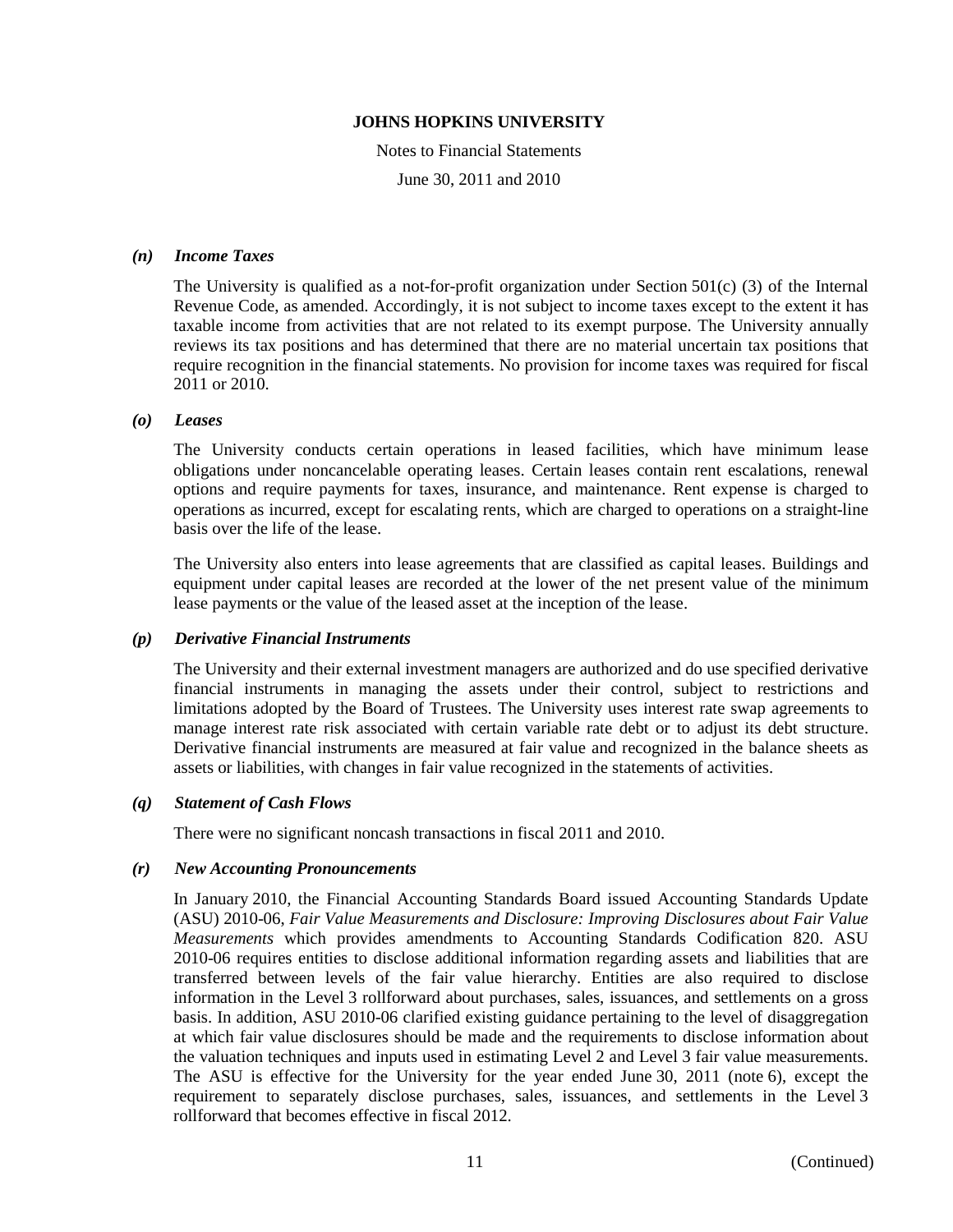Notes to Financial Statements

June 30, 2011 and 2010

#### **(2) Applied Physics Laboratory (APL)**

The Laboratory is organized as a Limited Liability Company (LLC), wholly owned by the University, and operating as a division of the University.

The APL is engaged in research and development work, principally under an omnibus contract with the Naval Sea Systems Command of the United States Navy (NAVSEA). Revenues and expenses under the contract with NAVSEA and contracts with other agencies of the United States government represent substantially all of the revenues and expenses of the APL. The omnibus contract and other contracts define reimbursable costs and provide for fees to the University. The omnibus contract also requires that a portion of the fees earned by the University thereunder be retained and used for various APL-related purposes.

The current contract with NAVSEA continues until September 30, 2012. University management expects that a contractual relationship with the United States Navy will continue after expiration of the current contract.

In accordance with an agreement between the United States government and the University, the APL has been designated a national resource. Under the agreement, if the University should determine that it can no longer sponsor the APL or the Secretary of the Navy should determine that the Navy can no longer contract with the University with respect to the APL, the University will establish a charitable trust to provide for the continued availability of the APL. The trust would be administered by five trustees and the corpus would consist of the University's interest in the APL facilities, including land to the extent necessary, and the balances in the University's APL stabilization, contingency, and research fund on the date the trust is established, less certain costs. Upon termination of the trust, the corpus, in whole or in part, as determined by the trustees would be returned to and held and used by the University for such educational or research purposes and in such manner as the trustees and University agree.

The APL stabilization, contingency, and research fund is included in unrestricted net assets and was \$437,872,000 and \$328,906,000 as of June 30, 2011 and 2010, respectively, including net investment in property and equipment of \$303,548,000 and \$269,819,000, respectively, and funds functioning as endowment of \$64,058,000 and \$56,725,000, respectively.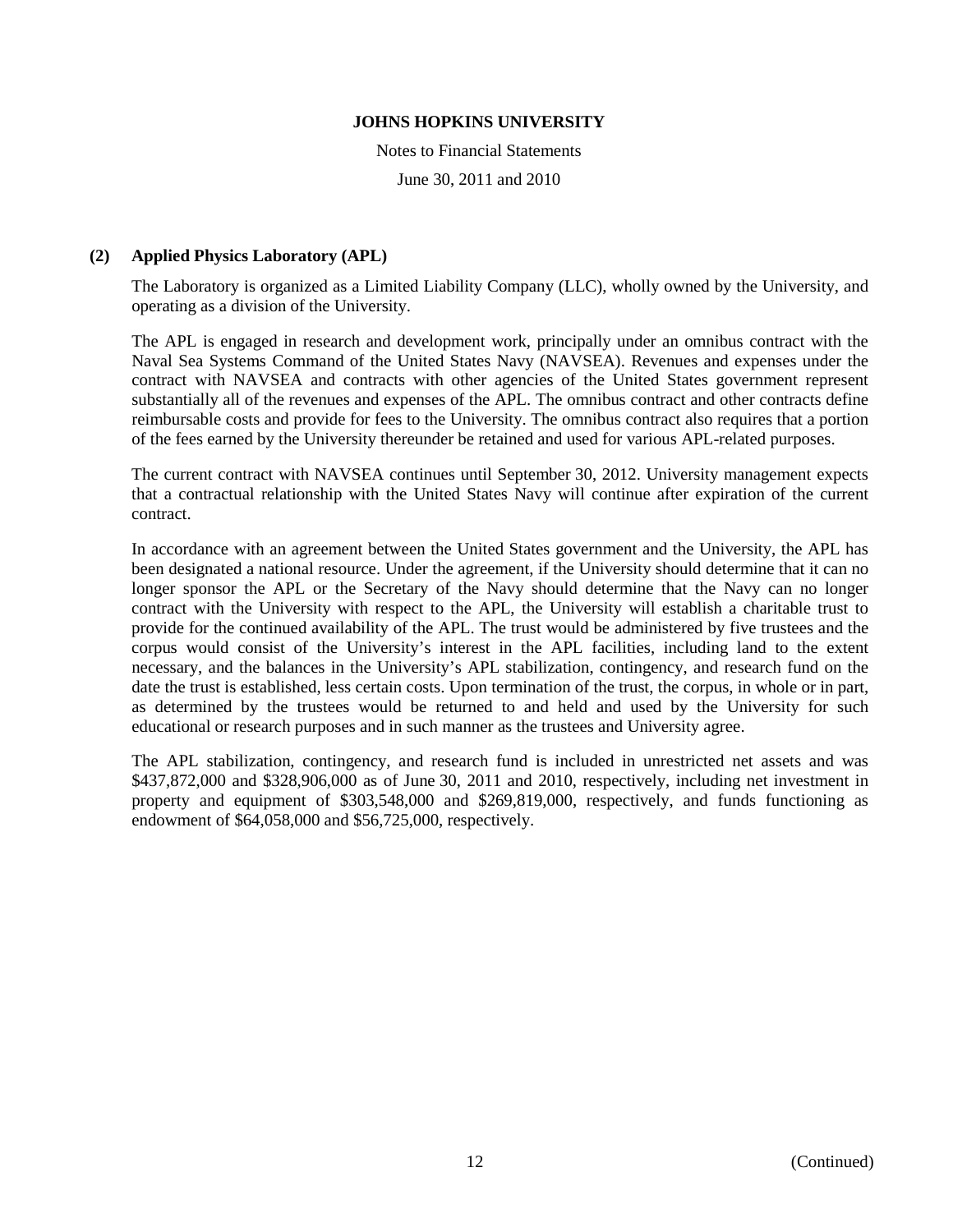Notes to Financial Statements

June 30, 2011 and 2010

#### **(3) Accounts Receivable**

Accounts receivable, net is summarized as follows as of June 30, 2011 and 2010 (in thousands):

|                                                                                                               | 2011          | 2010    |
|---------------------------------------------------------------------------------------------------------------|---------------|---------|
| Reimbursement of costs incurred under grants and contracts                                                    | \$<br>335,555 | 277,283 |
| FICA refund receivable                                                                                        | 61,227        | 50,756  |
| Affiliated institutions, primarily the Hospital (note 11)                                                     | 32,207        | 37,901  |
| <b>Students</b>                                                                                               | 12,753        | 10,554  |
| <b>Others</b>                                                                                                 | 36,746        | 34,792  |
| Total research, training, students, and other, less<br>allowances of \$31,545 in 2011 and \$36,805<br>in 2010 | 478,488       | 411,286 |
| Receivables for clinical professional fees, net of contractual<br>and bad debt allowances of \$91,313 in 2011 |               |         |
| and \$96,208 in 2010                                                                                          | 45,181        | 44,109  |
|                                                                                                               | 523.669       | 455,395 |

Approximately 85% and 82%, respectively, of reimbursement of costs incurred under grants and contracts as of June 30, 2011 and 2010 were receivables from agencies or departments of the United States government.

In March 2010, the Internal Revenue Service (IRS) announced an administrative determination to accept the position that medical residents are exempt from Federal Insurance Contribution Act (FICA) taxes for calendar years 1991 to 2002. A corresponding liability of \$55,152,000 and \$47,852,000 as of June 30, 2011 and 2010, respectively, was recorded for the amounts paid by the medical residents, the Hospital, and other affiliates, which will be refunded once received by the IRS.

The mix of gross accounts receivable for medical services from patients and third-party payors consisted of the following as of June 30, 2011 and 2010: commercial third parties 41% and 37%, respectively; Medicare 18% and 21%, respectively; Medicaid 11% and 12%, respectively; Blue Cross/Blue Shield 9% and 10%, respectively; and patients 21% and 20%, respectively.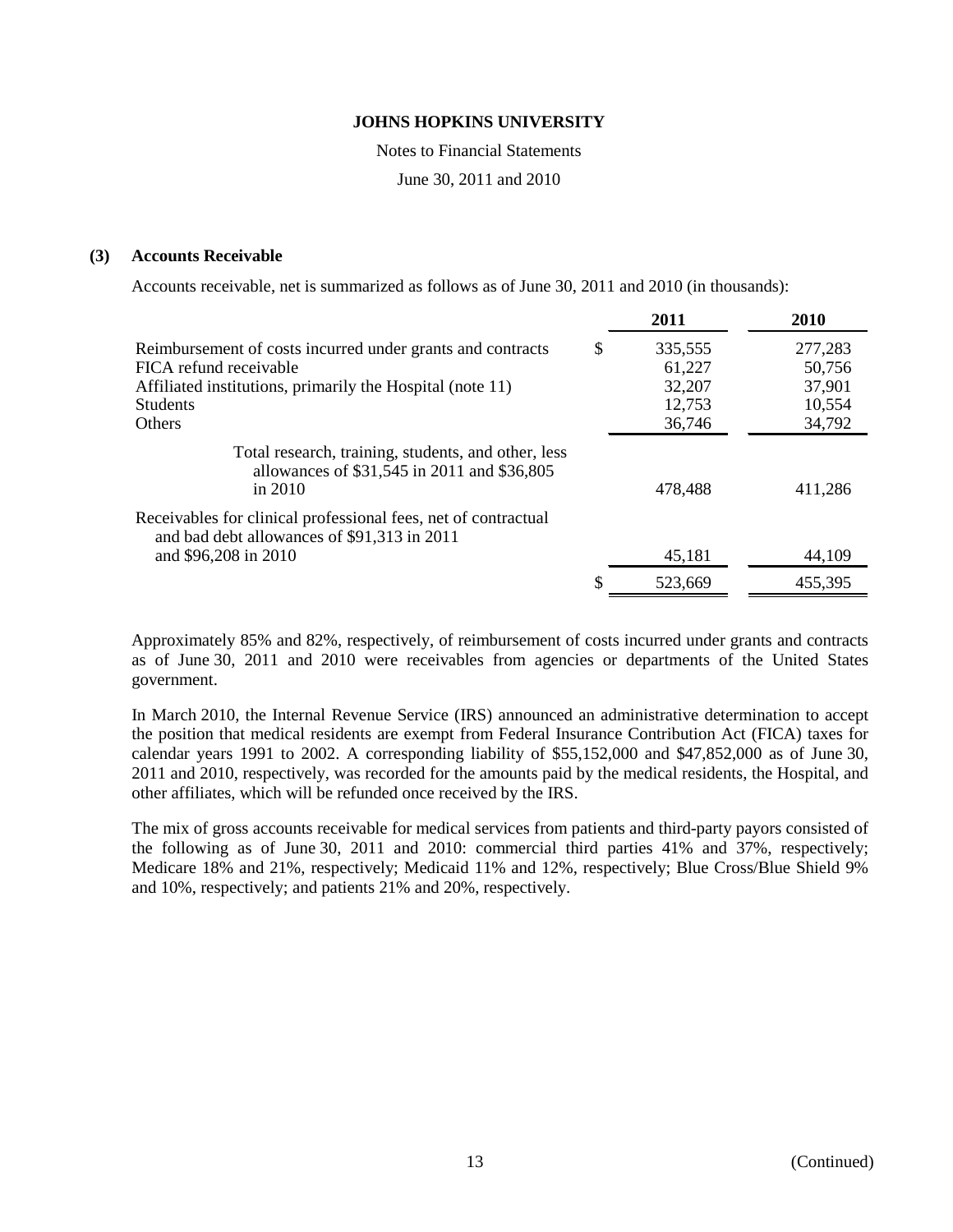Notes to Financial Statements

June 30, 2011 and 2010

#### **(4) Contributions Receivable**

Contributions receivable, net, is summarized as follows as of June 30, 2011 and 2010 (in thousands):

|                                                          |    | 2011    | 2010    |
|----------------------------------------------------------|----|---------|---------|
| Unconditional promises scheduled to be collected in:     |    |         |         |
| Less than one year                                       | \$ | 83,304  | 49,246  |
| One year to five years                                   |    | 234,547 | 127,544 |
| Over five years                                          |    | 4,421   | 11,431  |
|                                                          |    | 322,272 | 188,221 |
| Less unamortized discount (interest ranging from 1.8% to |    |         |         |
| 5.1%) and allowances for uncollectible contributions     |    | 26,860  | 24,355  |
|                                                          | S  | 295,412 | 163,866 |

As of June 30, 2011 and 2010, 53% and 34%, respectively, of the gross contributions receivable were due from ten donors. Approximately 52% and 20% of contribution revenues for fiscal 2011 and 2010, respectively, were from ten donors. As of June 30, 2011, the University had also been informed of bequest intentions and conditional promises to give aggregating in excess of \$400,000,000, which have not been recognized as assets or revenues. If received, these gifts will generally be restricted for specific purposes stipulated by the donors, primarily endowments for faculty support, scholarships, or general operating support of a particular department or division of the University.

#### **(5) Investments and Investment Return**

The overall investment objective of the University is to invest its assets in a prudent manner that will achieve a long-term rate of return sufficient to fund a portion of its annual operating activities and increase investment value after inflation. The University diversifies its investments among various asset classes incorporating multiple strategies and managers. Major investment decisions are authorized by the Board's Investment Committee, which oversees the University's investment program in accordance with established guidelines, which cover asset allocation and performance objectives and impose various restrictions and limitations on the managers. These restrictions and limitations are specific to each asset classification and cover concentrations of market risk (at both the individual issuer and industry group levels), credit quality of fixed-income and short-term investments, use of derivatives, investments in foreign securities, and various other matters. The managers may make use of exchange-traded interest rate futures contracts, forward currency contracts, and other derivative instruments.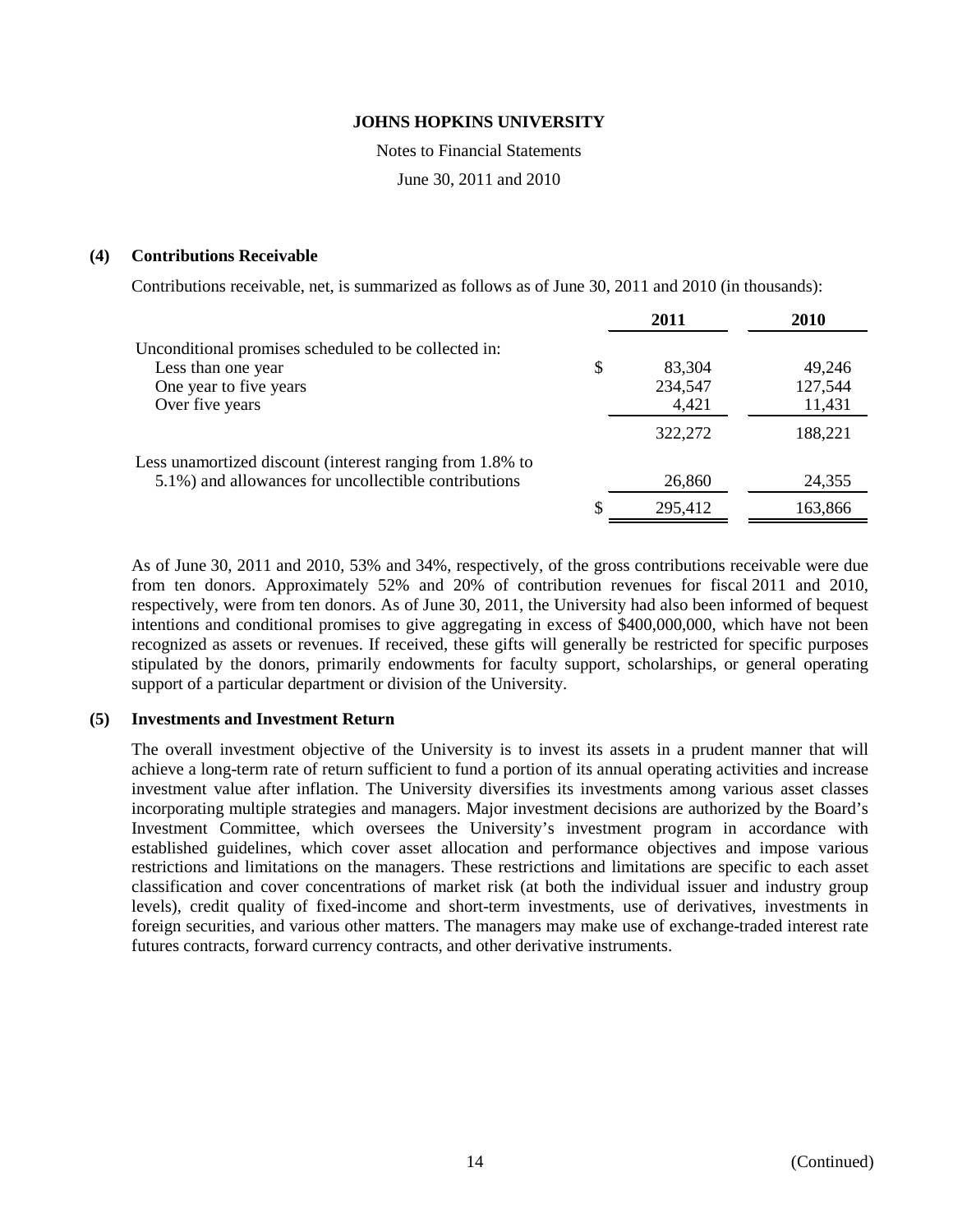Notes to Financial Statements

June 30, 2011 and 2010

Investments are summarized by class as of June 30, 2011 and 2010 (in thousands):

|                                                 |   | 2011      | 2010      |
|-------------------------------------------------|---|-----------|-----------|
| Cash and cash equivalents                       | S | 268,487   | 142,244   |
| United States government and agency obligations |   | 570,620   | 507,049   |
| Debt securities                                 |   | 415,297   | 484,578   |
| United States equities                          |   | 388,829   | 266,228   |
| International equities                          |   | 775,661   | 646,988   |
| Private equity and venture capital              |   | 541,547   | 457,879   |
| Real property assets                            |   | 544,231   | 439,975   |
| Absolute return funds                           |   | 724,168   | 776,873   |
| Other                                           |   | 82,192    | 76,689    |
|                                                 |   | 4,311,032 | 3,798,503 |

As of June 30, 2011 and 2010, other investments represent investments held by the University under deferred compensation agreements. Such amounts approximate the University's related liability to employees, which are included in other long-term liabilities.

The following table summarizes the University's investments as of June 30, 2011 and 2010 for which NAV was used as a practical expedient to estimate fair value (in thousands):

|                        |   | <b>Fair value determined</b><br>using NAV |             | <b>Unfunded</b><br>commitments |             |  |
|------------------------|---|-------------------------------------------|-------------|--------------------------------|-------------|--|
|                        |   | 2011                                      | <b>2010</b> | 2011                           | <b>2010</b> |  |
| United States equities | S | 157,005                                   | 122,192     |                                |             |  |
| International equities |   | 659,232                                   | 425,840     |                                |             |  |
| Private equity and     |   |                                           |             |                                |             |  |
| venture capital        |   | 541,547                                   | 457,879     | 207,070                        | 225,753     |  |
| Real property assets   |   | 379,966                                   | 293,128     | 240,261                        | 249,519     |  |
| Absolute return funds  |   | 724,168                                   | 776,873     | 80,530                         | 100,551     |  |
|                        |   | 2,461,918                                 | 2,075,912   | 527,861                        | 575,823     |  |

Information with respect to investee strategies, redemptions, and funding commitments for those investments in funds whose fair value is estimated based upon reported NAVs follow.

**United States and International equities:** This includes commingled funds that invest in publicly traded common stock of domestic, developed, and emerging market companies. One fund representing \$30,619,000 offers annual liquidity while all other funds allow monthly or quarterly redemptions with various notice requirements ranging from 1 to 120 days.

**Private equity and venture capital:** This includes funds making investments in leveraged buyouts of both public and private companies, as well as investments in venture capital, growth-stage investing, and distressed debt. These are limited partnerships where distributions are made to investors through the liquidation of the underlying assets. It is expected to take up to 10 years to fully distribute those assets.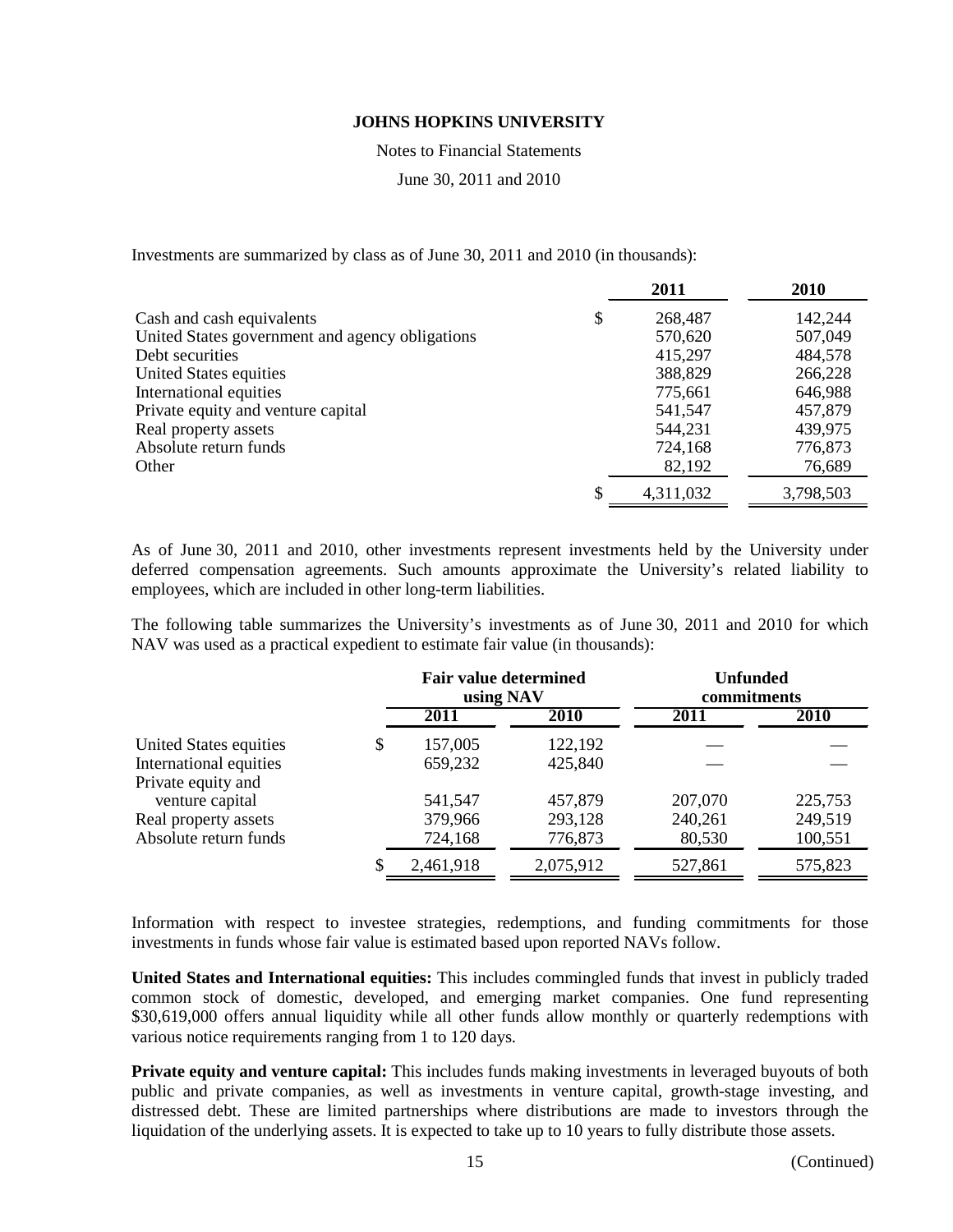Notes to Financial Statements

June 30, 2011 and 2010

**Real property assets:** This includes limited partnerships making investments in oil and gas, timber, agriculture, minerals, other commodities, and real estate. These investments make distributions to investors through the liquidation of the underlying assets. It is expected to take up to 15 years to fully distribute those assets.

**Absolute return funds:** This includes multistrategy, credit and distressed debt, relative value, and event-driven funds in hedge fund and drawdown formats. Hedge funds have various redemption periods as summarized in the table below, with notice requirements ranging from 14 to 180 days. Drawdown funds are limited partnerships where distributions are made to investors through the liquidation of the underlying assets. It is expected to take up to 10 years to fully distribute these drawdown funds.

Absolute return funds have the following redemption periods as of June 30, 2011 and 2010:

|                                          |   | 2011    | 2010    |
|------------------------------------------|---|---------|---------|
| Quarterly redemptions                    | S | 45,472  | 96,749  |
| Annual redemptions                       |   | 220,844 | 225,049 |
| Quarterly or annual over 1-3 year period |   | 166,628 | 146,316 |
| Rolling 3-year redemption                |   | 27,938  | 83,430  |
| Drawdown funds over 10-year period       |   | 263,286 | 225,329 |
|                                          |   | 724,168 | 776,873 |

Investment return is summarized as follows for the years ended June 30, 2011 and 2010 (in thousands):

|                                                  | 2011         | 2010     |
|--------------------------------------------------|--------------|----------|
| Dividend and interest income                     | \$<br>56,997 | 57,046   |
| Net realized and unrealized gains                | 472,804      | 327,541  |
| External investment management fees and expenses | (15,508)     | (15,303) |
| Change in value of interests in trusts and       |              |          |
| endowment funds held by others                   | 8,023        | 5,506    |
|                                                  | 522,316      | 374,790  |

Investment return is classified in the statements of activities as follows for the years ended June 30, 2011 and 2010 (in thousands):

|                                   | 2011          | 2010    |
|-----------------------------------|---------------|---------|
| Unrestricted net assets:          |               |         |
| Operating                         | \$<br>154,552 | 156,033 |
| Nonoperating                      | 173,061       | 105,578 |
| Temporarily restricted net assets | 163,212       | 116,558 |
| Permanently restricted net assets | 31,491        | (3,379) |
|                                   | 522,316       | 374,790 |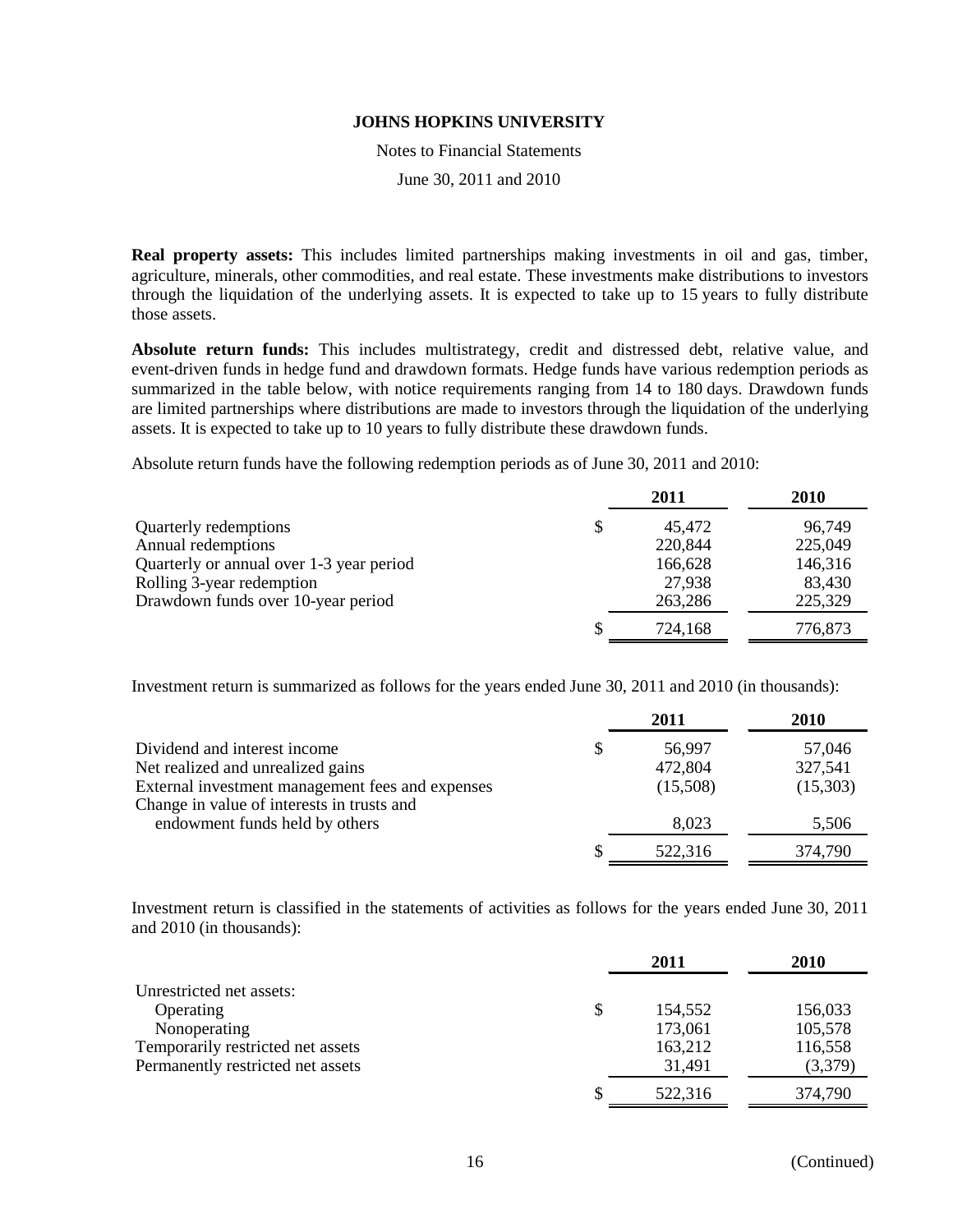Notes to Financial Statements June 30, 2011 and 2010

#### **(6) Fair Value Measurements**

As of June 30, 2011 and 2010, the carrying values of the University's cash and cash equivalents, accounts receivable, contributions receivable, prepaid expenses, deferred charges and other assets, accounts payable, accrued expenses, and certain other liabilities approximate their fair values. An estimate of the fair value of student loan receivables administered by the University under federal government loan programs is not practical because the receivables can only be assigned to the United States government or its designees.

The carrying amounts of debt with variable interest rates, including commercial paper, approximate fair value because the rates reflect the current market rates for debt instruments with similar maturities and credit quality. The fair value of fixed rate debt is estimated based upon quoted market prices for publicly traded issues with similar terms and average maturities. The fair value estimates are at a specific point in time, are subjective in nature and involve judgment. The University is not obligated to settle its debt at fair value. The carrying amount and estimated fair value of the University's fixed rate debt is \$945,055,000 and \$1,019,790,000, respectively, as of June 30, 2011 and \$954,192,000 and \$1,036,990,000, respectively, as of June 30, 2010.

Assets and liabilities that are reported at fair value on a recurring basis are categorized into a fair value hierarchy. Fair value is defined as the price that would be received to sell an asset or paid to transfer a liability in an orderly transaction between market participants at the measurement date. The three levels of the fair value hierarchy are as follows:

- Level 1: Quoted prices in active markets for identical assets or liabilities.
- Level 2: Observable inputs other than Level 1 prices such as quoted prices for similar assets or liabilities; quoted prices in markets that are not active; or other inputs that are observable or can be corroborated by observable market data for substantially the full term of the assets or liabilities.
- Level 3: Unobservable inputs that are supported by little or no market activity and that are significant to the fair value of the asset or liabilities.

Most investments classified in Levels 2 and 3 consist of shares or units in investment funds as opposed to direct interests in the funds' underlying holdings, which may be marketable. Because the NAV reported by each fund is used as a practical expedient to estimate fair value of the University's interest therein, its classification in Level 2 or 3 is based on the University's ability to redeem its interest at or near June 30. If the University has the ability to redeem its interest at NAV or its equivalent within three months of June 30, the investment is classified as Level 2. Investment funds, from which the University does not have the ability to redeem within three months of June 30, are classified as Level 3. The classification of investments in the fair value hierarchy is not necessarily an indication of the risks, liquidity, or degree of difficulty in estimating the fair value of each investment's underlying assets and liabilities.

When observable prices are not available, investments are valued using one or more of the following valuation techniques: market approach – this approach uses prices and other relevant information generated by market transactions involving identical or comparable assets or liabilities; income approach – this approach determines a valuation by discounting future cash flows; or cost approach – this approach is based on the principle of substitution and the concept that a market participant would not pay more than the amount that would currently be required to replace the asset. These valuation techniques may include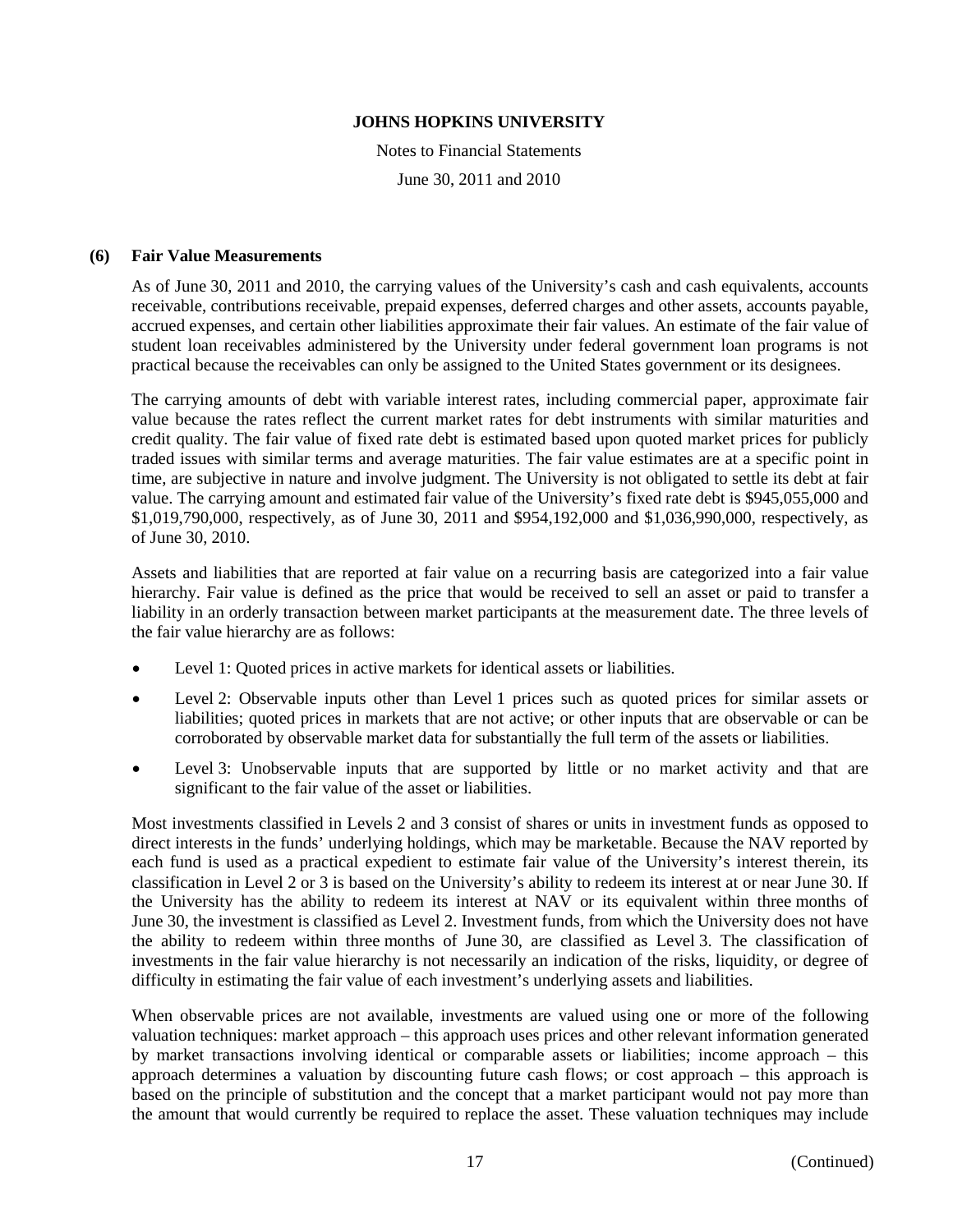Notes to Financial Statements

June 30, 2011 and 2010

inputs such as price information, volatility statistics, operating statistics, specific and broad credit data, recent transactions, earnings forecasts, discount rates, reserve reports, futures pricing, and other factors.

The following table presents assets and liabilities that are measured at fair value on a recurring basis as of June 30, 2011 (in thousands):

|                                   | <b>Fair value</b><br>as of |                |         |           |
|-----------------------------------|----------------------------|----------------|---------|-----------|
|                                   | June 30, 2011              | <b>Level 1</b> | Level 2 | Level 3   |
| Assets:                           |                            |                |         |           |
| Investments:                      |                            |                |         |           |
| Cash and cash equivalents         | \$<br>268,487              | 268,487        |         |           |
| United States government and      |                            |                |         |           |
| agency obligations                | 570,620                    | 570,620        |         |           |
| Debt securities                   | 415,297                    | 415,297        |         |           |
| United States equities            | 388,829                    | 231,824        | 157,005 |           |
| International equities            | 775,661                    | 116,429        | 659,232 |           |
| Private equity and venture        |                            |                |         |           |
| capital                           | 541,547                    |                |         | 541,547   |
| Real property assets              | 544,231                    | 16,022         |         | 528,209   |
| Absolute return funds             | 724,168                    |                | 45,472  | 678,696   |
| Other                             | 82,192                     | 82,192         |         |           |
| Total investments                 | 4,311,032                  | 1,700,871      | 861,709 | 1,748,452 |
| Other assets:                     |                            |                |         |           |
| Deposits with bond trustees       | 554                        | 554            |         |           |
| Interests in trusts and endowment |                            |                |         |           |
| funds held by others              | 106,019                    |                | 78,223  | 27,796    |
| Total assets                      | \$<br>4,417,605            | 1,701,425      | 939,932 | 1,776,248 |
| Liabilities:                      |                            |                |         |           |
| Interest rate swaps               | \$<br>15,905               |                | 15,905  |           |
| Obligations under deferred        |                            |                |         |           |
| compensation agreements           | 82,128                     |                | 82,128  |           |
| Endowment and similar funds       |                            |                |         |           |
| held for others                   | 489,252                    |                |         | 489,252   |
| <b>Total liabilities</b>          | \$<br>587,285              |                | 98,033  | 489,252   |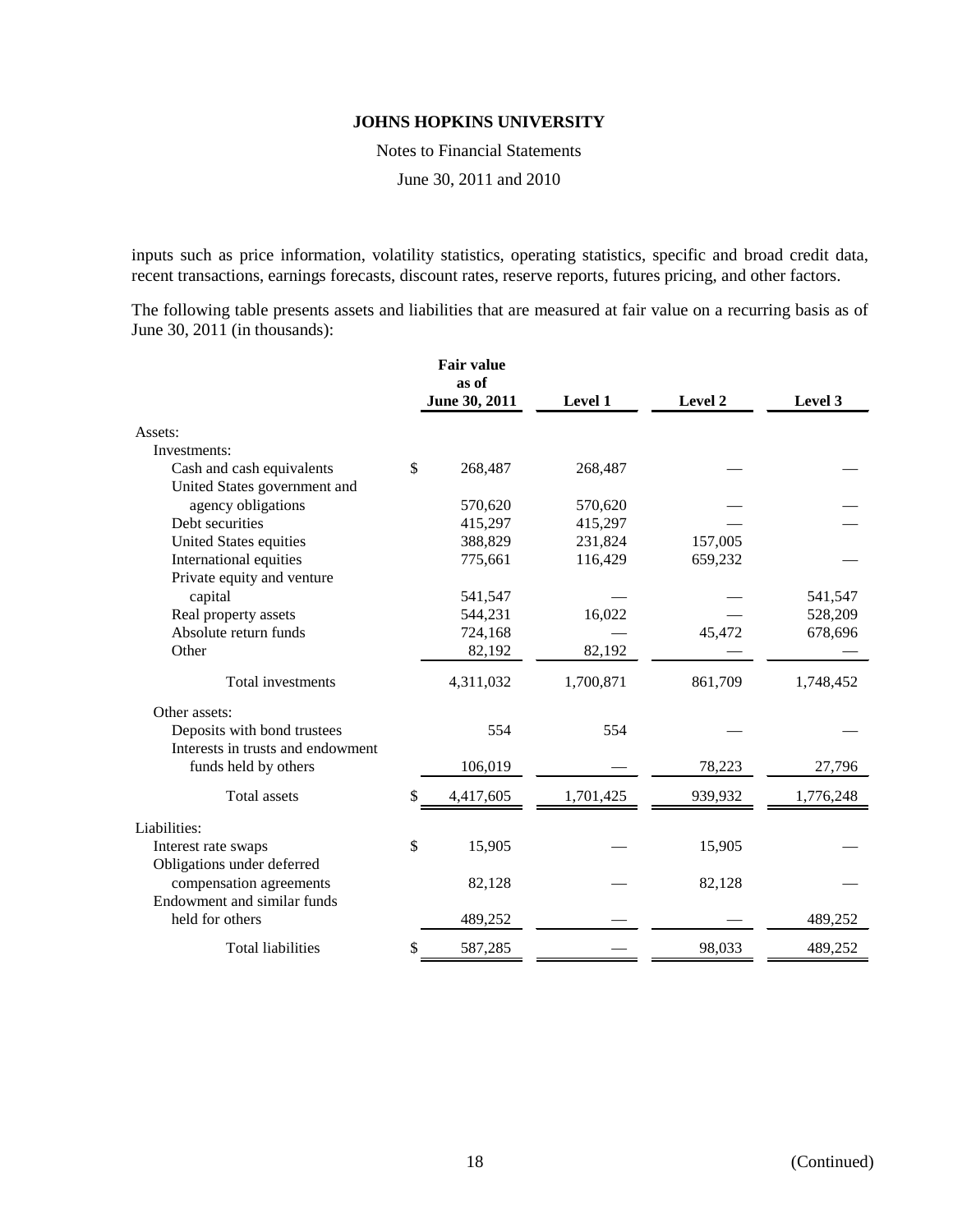Notes to Financial Statements

June 30, 2011 and 2010

The following table presents assets and liabilities that are measured at fair value on a recurring basis as of June 30, 2010 (in thousands):

|                                   | <b>Fair value</b><br>as of |                |         |           |
|-----------------------------------|----------------------------|----------------|---------|-----------|
|                                   | June 30, 2010              | <b>Level 1</b> | Level 2 | Level 3   |
| Assets:                           |                            |                |         |           |
| Investments:                      |                            |                |         |           |
| Cash and cash equivalents         | \$<br>142,244              | 142,244        |         |           |
| United States government and      |                            |                |         |           |
| agency obligations                | 507,049                    | 507,049        |         |           |
| Debt securities                   | 484,578                    | 484,578        |         |           |
| <b>United States equities</b>     | 266,228                    | 144,036        | 122,192 |           |
| International equities            | 646,988                    | 221,148        | 425,840 |           |
| Private equity and venture        |                            |                |         |           |
| capital                           | 457,879                    |                |         | 457,879   |
| Real property assets              | 439,975                    | 13,396         |         | 426,579   |
| Absolute return funds             | 776,873                    |                | 96,749  | 680,124   |
| Other                             | 76,689                     | 76,689         |         |           |
| Total investments                 | 3,798,503                  | 1,589,140      | 644,781 | 1,564,582 |
| Other assets:                     |                            |                |         |           |
| Deposits with bond trustees       | 2,756                      | 2,756          |         |           |
| Interests in trusts and endowment |                            |                |         |           |
| funds held by others              | 94,171                     |                | 69,842  | 24,329    |
| <b>Total</b> assets               | \$<br>3,895,430            | 1,591,896      | 714,623 | 1,588,911 |
| Liabilities:                      |                            |                |         |           |
| Interest rate swaps               | \$<br>29,502               |                | 29,502  |           |
| Obligations under deferred        |                            |                |         |           |
| compensation agreements           | 72,575                     |                | 72,575  |           |
| Endowment and similar funds       |                            |                |         |           |
| held for others                   | 399,981                    |                |         | 399,981   |
| <b>Total liabilities</b>          | \$<br>502,058              |                | 102,077 | 399,981   |

The methods and assumptions used to estimate the fair value of assets are defined in note 1. The methods and assumptions used to estimate the fair value of interest rate swap liabilities are defined in note 8. The fair value of the obligations under deferred compensation agreements are equal to the fair value of the other investment assets, which are determined using quoted market prices. The fair value of the endowment and similar funds held by others is determined using the estimated per share price of the Endowment Investment Pool (EIP) at the reporting date multiplied by the number of shares in the EIP held by others.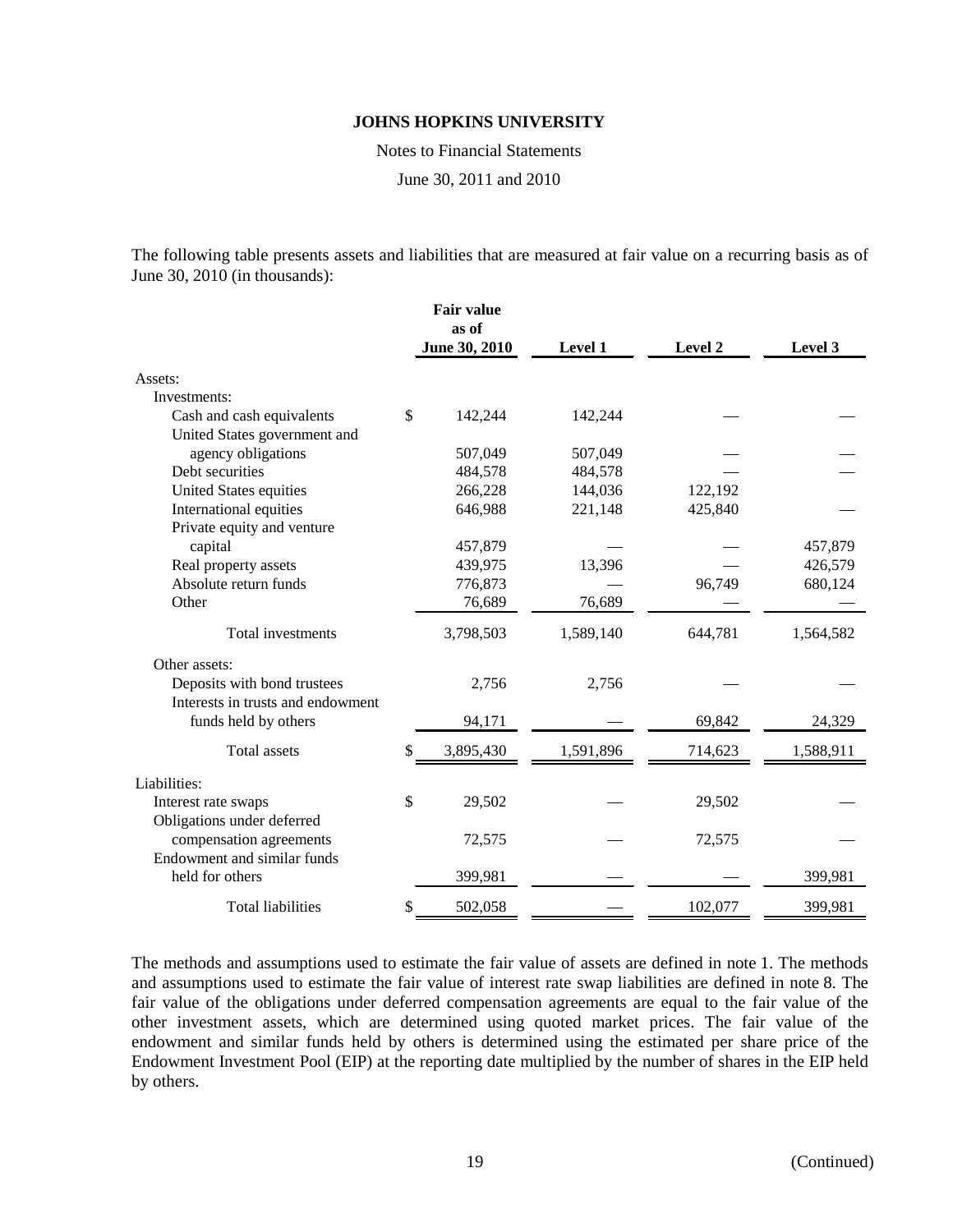Notes to Financial Statements

June 30, 2011 and 2010

The following tables present the University's activity for Level 3 assets and liabilities measured at fair value on a recurring basis for the years ended June 30, 2011 and 2010 (in thousands):

|                                                           |               | <b>Private equity</b><br>and venture<br>capital | <b>Real property</b><br>assets | <b>Absolute</b><br>return<br>funds | <b>Interests in</b><br>trusts and<br>endowments<br>held by<br>others | <b>Total</b> |
|-----------------------------------------------------------|---------------|-------------------------------------------------|--------------------------------|------------------------------------|----------------------------------------------------------------------|--------------|
| Assets:                                                   |               |                                                 |                                |                                    |                                                                      |              |
| Balance at June 30, 2009                                  | <sup>\$</sup> | 361,275                                         | 371,197                        | 588,479                            | 22,211                                                               | 1,343,162    |
| Transfers to Level 2                                      |               |                                                 |                                | (39,177)                           |                                                                      | (39, 177)    |
| Dividend and interest                                     |               |                                                 |                                |                                    |                                                                      |              |
| income                                                    |               | 3,305                                           | 5,399                          | 6,281                              |                                                                      | 14,985       |
| Net realized and                                          |               |                                                 |                                |                                    |                                                                      |              |
| unrealized gains (losses)<br>Purchases, sales, issuances, |               | 84,726                                          | (3,086)                        | 122,707                            | 2,118                                                                | 206,465      |
| and settlements, net                                      |               | 8,573                                           | 53,069                         | 1,834                              |                                                                      | 63,476       |
|                                                           |               |                                                 |                                |                                    |                                                                      |              |
| Balance at June 30, 2010                                  |               | 457,879                                         | 426,579                        | 680,124                            | 24,329                                                               | 1,588,911    |
| Transfers from Level 2                                    |               |                                                 |                                | 50,593                             |                                                                      | 50,593       |
| Dividend and interest                                     |               |                                                 |                                |                                    |                                                                      |              |
| income                                                    |               | 6,612                                           | 7,363                          | 2,395                              |                                                                      | 16,370       |
| Net realized and                                          |               |                                                 |                                |                                    |                                                                      |              |
| unrealized gains                                          |               | 109,869                                         | 61,108                         | 106,713                            | 3,467                                                                | 281,157      |
| Purchases and issuances                                   |               | 53,041                                          | 81,098                         | 43,617                             |                                                                      | 177,756      |
| Sales and settlements                                     |               | (85, 854)                                       | (47,939)                       | (204,746)                          |                                                                      | (338, 539)   |
| Balance at June 30, 2011                                  | \$            | 541,547                                         | 528,209                        | 678,696                            | 27,796                                                               | 1,776,248    |

|                                                                      |   | <b>Endowment</b><br>and similar<br>funds held<br>for others |
|----------------------------------------------------------------------|---|-------------------------------------------------------------|
| Liabilities:                                                         |   |                                                             |
| Balance at June 30, 2009                                             | S | 340,687                                                     |
| Net realized and unrealized gains                                    |   | 52,922                                                      |
| Purchases, sales, issuances and                                      |   |                                                             |
| settlements, net                                                     |   | 6,372                                                       |
| Balance at June 30, 2010                                             |   | 399,981                                                     |
| Net realized and unrealized gains<br>Purchases, sales, issuances and |   | 74,642                                                      |
| settlements, net                                                     |   | 14,629                                                      |
| Balance at June 30, 2011                                             |   | 489,252                                                     |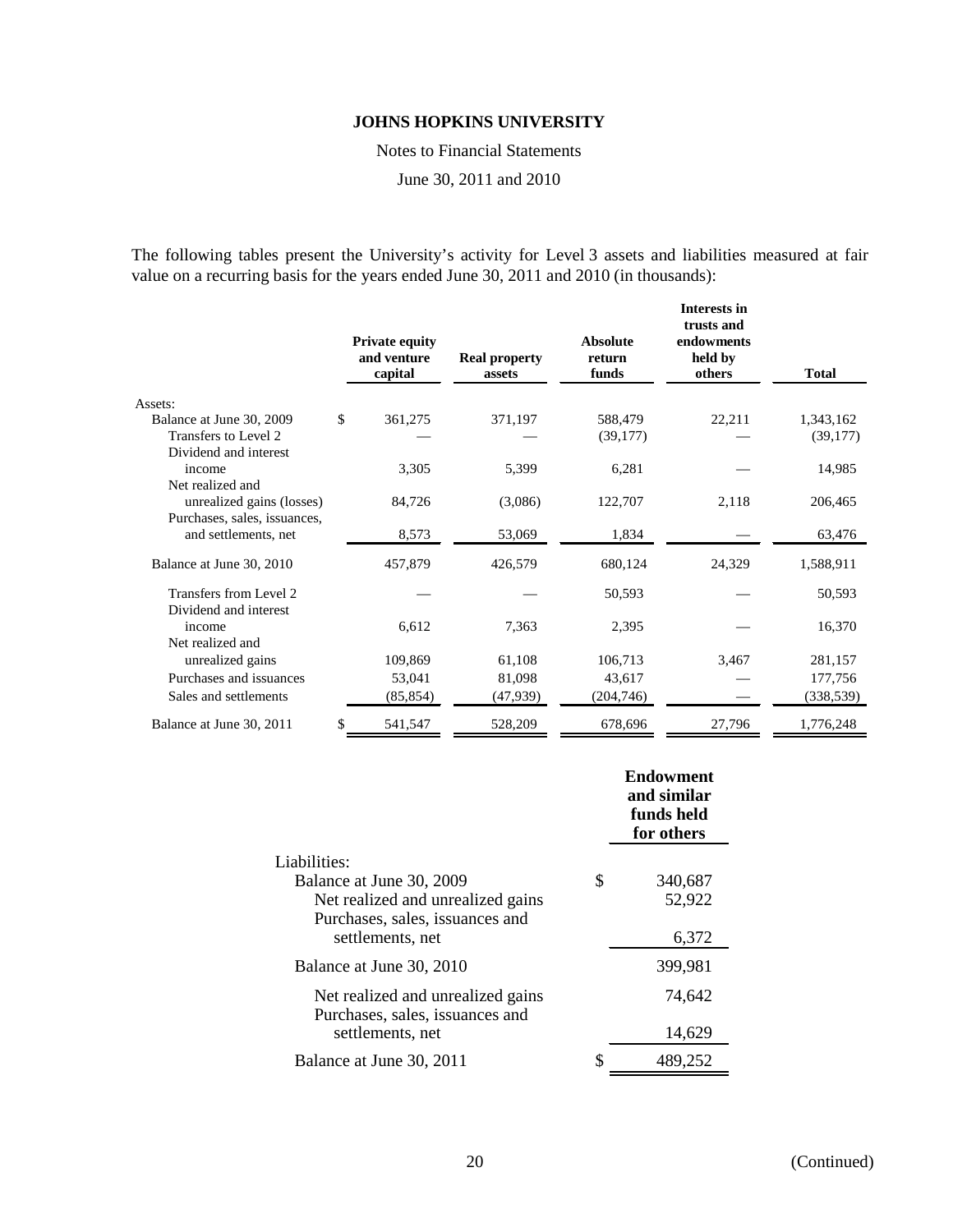Notes to Financial Statements

June 30, 2011 and 2010

For the years ended June 30, 2011 and 2010, the University did not have any transfers between fair value Levels 1 and 2. As of June 30, 2010, investments for which the University had the ability to redeem at NAV on or within 90 days of June 30, 2010 were transferred from Level 3 to Level 2. As of June 30, 2011, investments that were no longer redeemable within 90 days after June 30, 2011 were transferred to Level 3 from Level 2.

#### **(7) Investment in Property and Equipment**

Investment in property and equipment, net, is summarized as follows as of June 30, 2011 and 2010 (in thousands):

| 2011         | 2010      | <b>Range of</b><br>useful lives |
|--------------|-----------|---------------------------------|
| \$<br>76,324 | 76,324    | N/A                             |
| 83,778       | 79,489    | 15 years                        |
| 2,504,818    | 2,364,129 | $10 - 40$ years                 |
| 670,951      | 609,744   | $7 - 15$ years                  |
| 108,246      | 106,274   | $3 - 10$ years                  |
| 227,933      | 215,024   | 25 years                        |
| 183,065      | 188,973   | N/A                             |
| 3,855,115    | 3,639,957 |                                 |
|              |           |                                 |
| 1,796,471    | 1,632,162 |                                 |
| 2,058,644    | 2,007,795 |                                 |
|              |           |                                 |

#### **(8) Debt**

Debt is summarized as follows as of June 30, 2011 and 2010 (in thousands):

|                                             | 2011            | 2010      |
|---------------------------------------------|-----------------|-----------|
| Bonds payable                               | \$<br>1,011,698 | 1,023,774 |
| Notes payable                               | 107,267         | 116,791   |
| Commercial paper revenue notes – tax-exempt | 257,610         | 266,528   |
| Commercial paper revenue notes – taxable    | 22,588          | 54,488    |
| Capital lease obligations (note 14)         | 55,044          | 57,107    |
|                                             | 1,454,207       | 1,518,688 |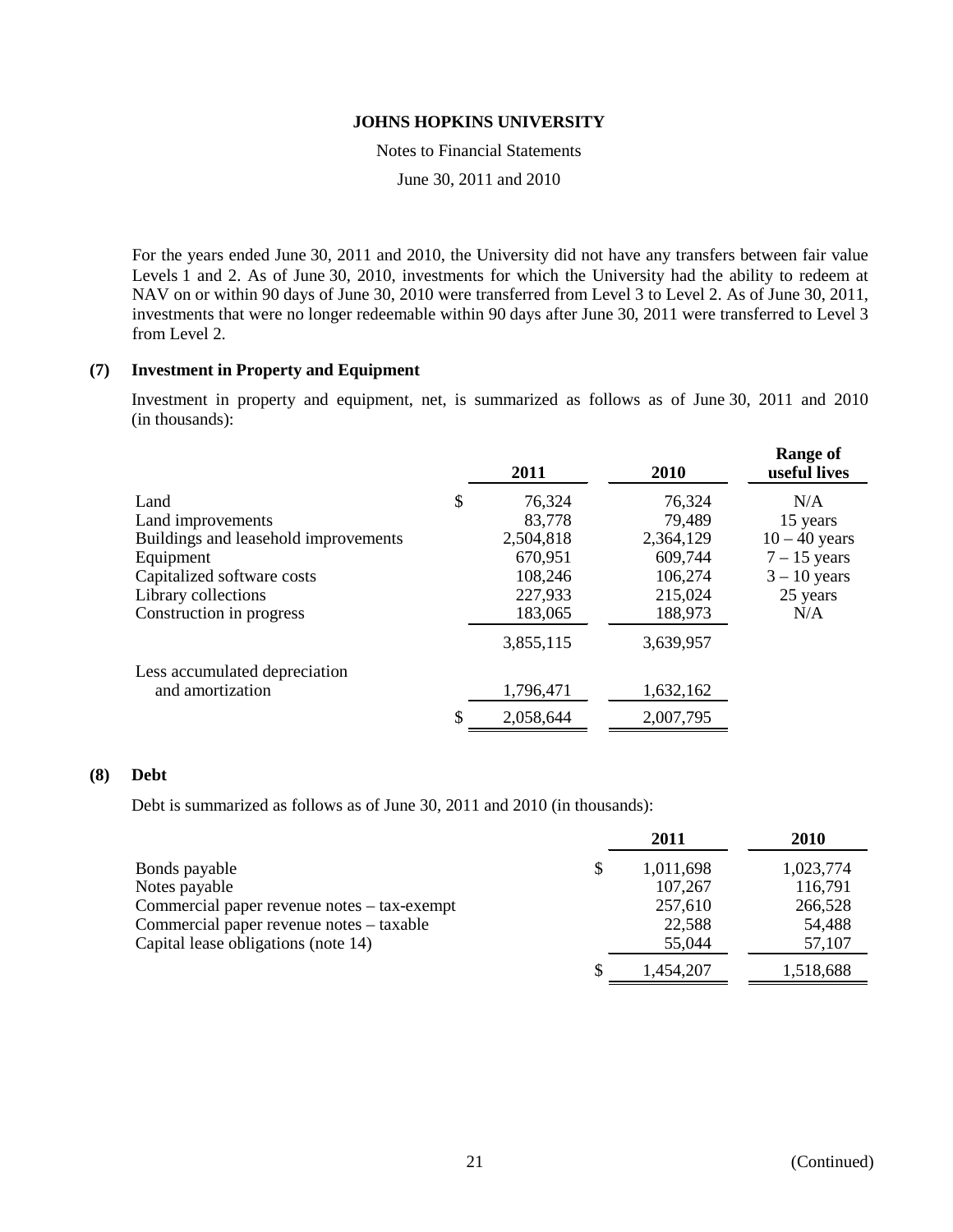Notes to Financial Statements

June 30, 2011 and 2010

#### *Bonds Payable*

Bonds payable, except for the Revenue Bonds of 2009A issued directly, were issued by Maryland Health and Higher Educational Facilities Authority (MHHEFA), and consist of the following as of June 30, 2011 and 2010 (in thousands):

|                                                                                             | 2011        | 2010      |
|---------------------------------------------------------------------------------------------|-------------|-----------|
| Refunding Revenue Bonds of 2001A, 5.00%,<br>due July 2013, including unamortized premium of |             |           |
| \$82 in 2011 and \$126 in 2010                                                              | \$<br>8,442 | 10,901    |
| Refunding Revenue Bonds of 2001B, 5.00% to 5.30%,                                           |             |           |
| due July 2041, net of unamortized discount of \$1,276                                       |             |           |
| in 2011 and \$1,293 in 2010                                                                 | 84,499      | 84,482    |
| Revenue Bonds of 2002A, 5.00%, due July 2032, net of                                        |             |           |
| unamortized discount of \$1,367 in 2011 and \$1,403 in 2010                                 | 105,357     | 105,321   |
| Revenue Bonds of 2004A, 4.625% to 5.00%, due July 2038,                                     |             |           |
| including unamortized premium of \$993 in 2011                                              |             |           |
| and \$1,039 in 2010                                                                         | 93,498      | 93,544    |
| Revenue Bonds of 2005A, variable rate, due July 2036                                        | 69,265      | 69,265    |
| Revenue Bonds of 2008A, 5.00% to 5.25%, due July 2038,                                      |             |           |
| including unamortized premium of \$5,274 in 2011 and                                        |             |           |
| \$5,541 in 2010                                                                             | 135,154     | 135,421   |
| Refunding Revenue Bonds of 2008B, variable rate,                                            |             |           |
| due July 2027                                                                               | 115,700     | 125,085   |
| Revenue Bonds of 2009A, 5.25%, due July 2019, net of                                        |             |           |
| unamortized discount of \$217 in 2011 and \$245 in 2010                                     | 399,783     | 399,755   |
|                                                                                             | 1,011,698   | 1,023,774 |

The bonds payable outstanding as of June 30, 2011 and 2010 are unsecured general obligations of the University. The loan agreements generally provide for semiannual or annual payments of interest. The Revenue Bonds of 2005A and 2008B bear interest at a variable rate, which is reset on a weekly basis (0.05% and 0.04% at June 30, 2011 and June 30, 2010, respectively) and provide for monthly payments of interest. No principal payments are due on the Refunding Revenue Bonds of 2001B, the Revenue Bonds of 2002A, the Revenue Bonds of 2005A, or the Revenue Bonds of 2009A prior to maturity. The Revenue Bonds of 2004A provide for serial principal payments prior to maturity of \$9,100,000, \$10,000,000, \$10,000,000, and \$23,405,000 in 2020, 2024, 2029, and 2033, respectively. The Revenue Bonds of 2008A provide for serial principal payments prior to maturity of \$15,000,000 and \$30,000,000 in 2013 and 2018, respectively.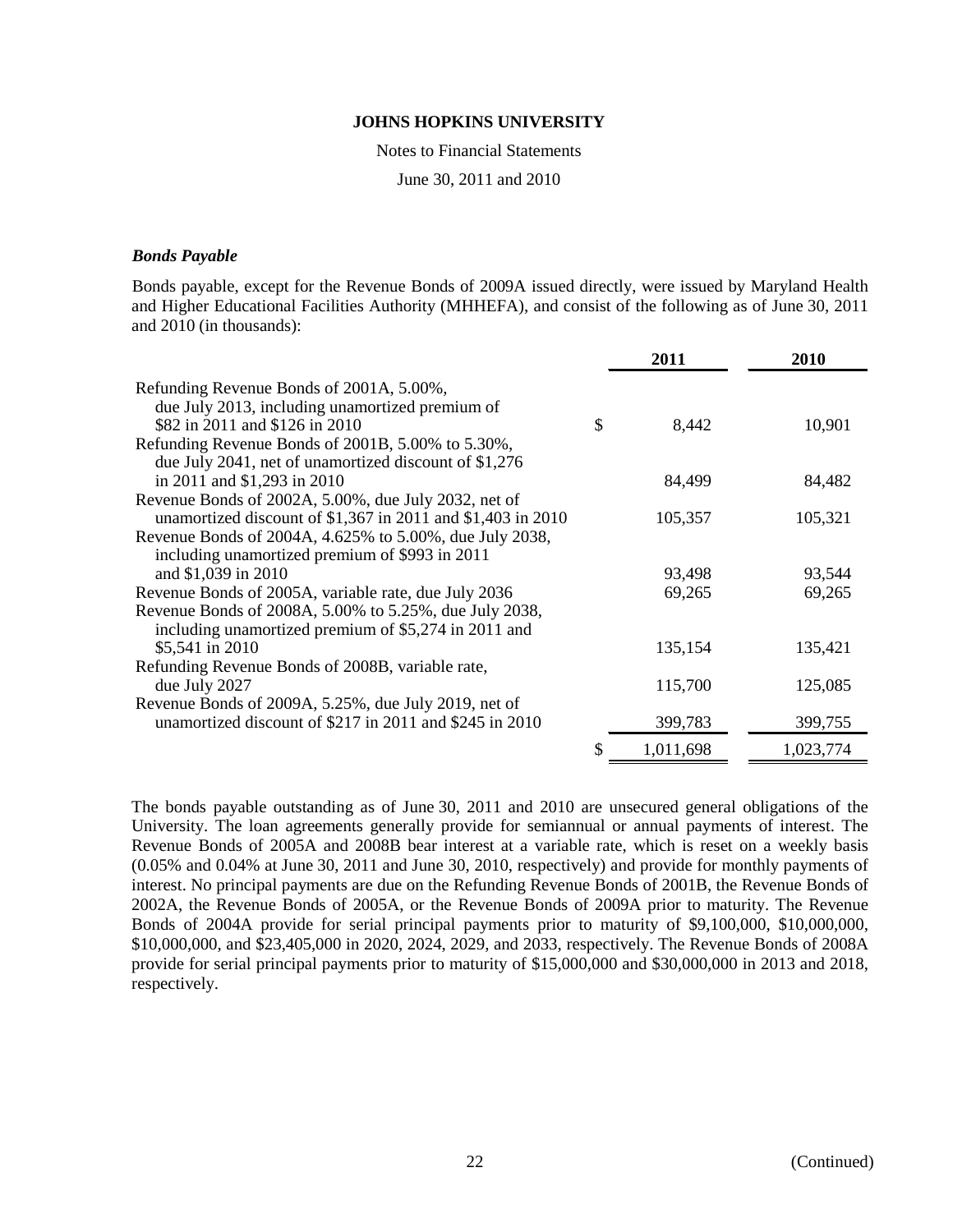Notes to Financial Statements

June 30, 2011 and 2010

#### *Notes Payable*

Notes payable consist of the following as of June 30, 2011 and 2010 (in thousands):

|                               | 2011        | 2010    |
|-------------------------------|-------------|---------|
| MHHEFA note due June 2013     | \$<br>4,156 | 4,403   |
| MHHEFA note due November 2015 | 20,006      | 23,741  |
| MHHEFA note due November 2020 | 11,312      | 12,133  |
| MHHEFA note due February 2025 | 3,462       | 3,642   |
| MHHEFA note due July 2026     | 5,053       | 5,211   |
| Note due June 2012, 5.34%     | 299         | 577     |
| Note due December 2019, 8.88% | 51,867      | 55,544  |
| Note due February 2014, 4.75% | 8,036       | 8,262   |
| Note due February 2044, 4.75% | 1,878       | 1,878   |
| Note due March 2017, 2.25%    | 1,198       | 1,400   |
|                               | 107,267     | 116,791 |

The MHHEFA notes are part of a pooled loan program. The notes are unsecured general obligations of the University, bear interest at a variable rate  $(1.00\%$  at June 30, 2011) and are due in monthly installments. Under terms of the loan agreements, the University may be required to provide security for the loans in certain circumstances (none required as of June 30, 2011 or 2010).

The note due June 2012 is an unsecured general obligation of the University and is due in annual installments (with interest payable semiannually). Under terms of the related loan agreement, the University may be required to provide security for the loan in certain circumstances (none required as of June 30, 2011 or 2010). The note due December 2019 is secured by certain of the University's property and is due in annual installments with interest payable monthly.

The notes due February 2014 and February 2044 are unsecured general obligations of the University and may not be prepaid prior to their respective maturity dates. The note due February 2014 provides for monthly principal and interest payments based on a 25-year amortization schedule with full principal repayment due on the maturity date. The note due February 2044 provides for monthly interest payments until the maturity date at which time the entire amount of the principal and unpaid accrued interest is due.

The note due March 2017 was issued by the Maryland Energy Administration in the principal amount of \$1,500,000 to fund energy efficient improvements. The note is an unsecured obligation of the University and is payable in semiannual installments.

### *Commercial Paper*

The commercial paper revenue notes were issued by MHHEFA. Under the commercial paper program, the University may have revenue notes outstanding of up to \$400,000,000 to finance and refinance the costs of qualified assets to July 2035. The notes are unsecured, bear interest at rates that are fixed at the date of issue and may have maturities up to 270 days from that date, although it is anticipated that the University will continuously renew maturing notes for a period of up to 120% of the estimated useful lives of the related assets. The notes outstanding at June 30, 2011 bear interest at a weighted average rate of 0.20%.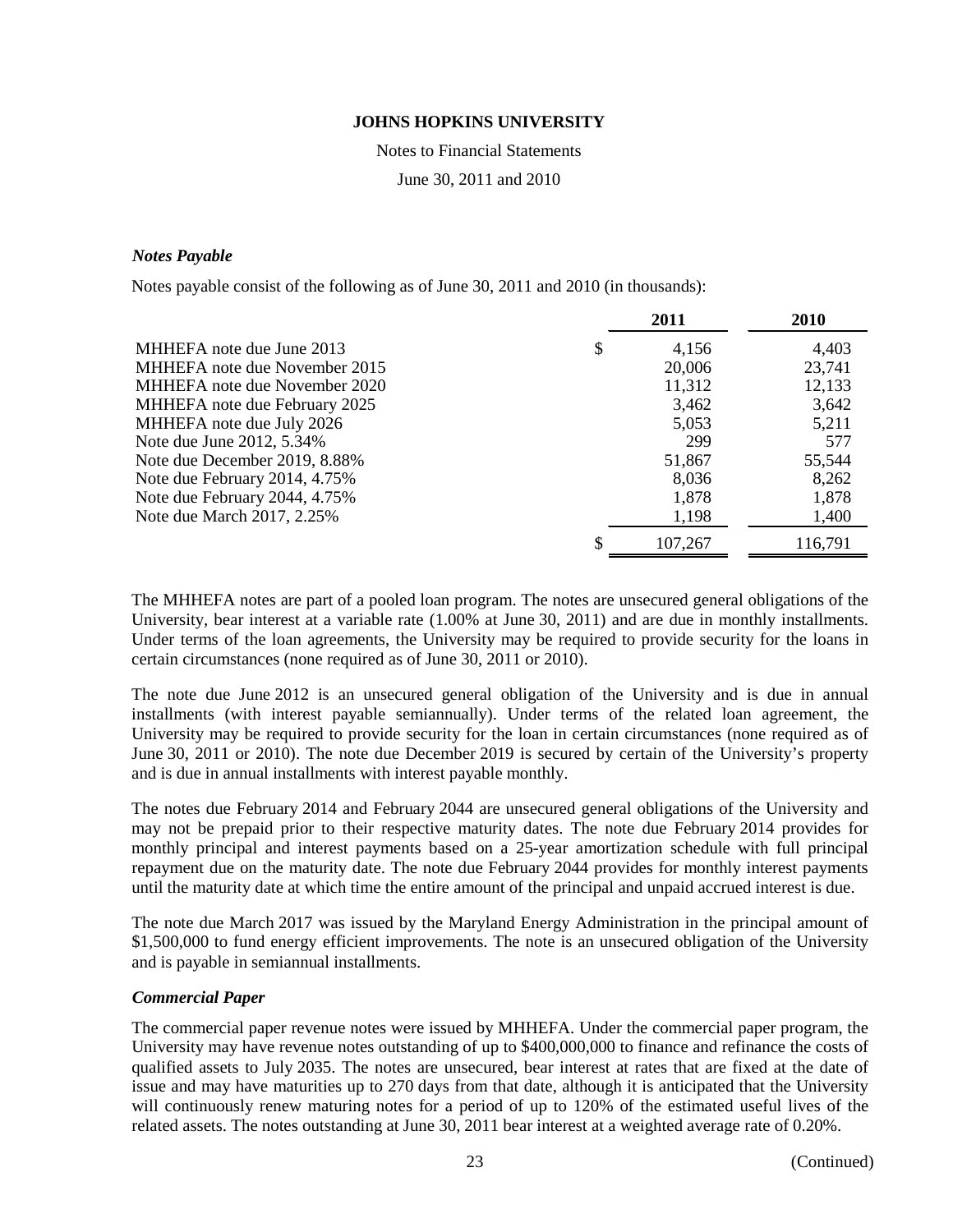Notes to Financial Statements

June 30, 2011 and 2010

#### *Interest Costs*

Total interest costs incurred and paid were \$75,624,000 in 2011 and \$60,812,000 in 2010, of which \$5,507,000 in 2011 and \$4,535,000 in 2010 were capitalized. Accrued interest as of June 30, 2011 and 2010 was \$121,000 and \$13,381,000, respectively. There was no interest income in 2011 but \$54,000 in 2010 earned from the investment of the unexpended proceeds of certain tax-exempt borrowings has been applied to reduce the costs of the related assets acquired.

#### *Debt Covenants*

Certain of the University's debt agreements include covenants that require the University to maintain minimum levels of financial ratios. The University was in compliance with its covenant requirements as of June 30, 2011.

#### *Other Credit Agreements*

In order to support liquidity requirements under the bond and commercial paper revenue notes programs with MHHEFA, the University has two standby liquidity support agreements with commercial banks in the amount of \$300,000,000 and \$100,000,000, with maturity dates of May 2013 and April 2014, respectively. These agreements would provide funds to the University in the event that bonds or commercial paper revenue notes could not be remarketed. Annual fees for the \$300,000,000 and \$100,000,000 agreements are 48 basis points and 45 basis points, respectively. Advances under these agreements are unsecured and bear interest at a rate that varies based on certain market indices. Advances for one agreement are due in 90 days and advances for the other agreement are due by the stated expiration date. There were no borrowings under these agreements during fiscal 2011 and 2010.

Under terms of a master note agreement with a commercial bank, the University may borrow up to \$100,000,000 under a line of credit for APL working capital purposes. Advances under the line of credit are unsecured, due on demand, and bear interest at a rate that varies based on certain market indices. The fee for this agreement was renegotiated in March 2011 from 5 basis points annually to 6 basis points for a 2-year term and the unused line fee from 15 basis points per annum to 14 basis points per annum. There were no borrowings outstanding on the line of credit as of June 30, 2011 or 2010.

#### *Interest Rate Swap Agreements*

Under interest rate swap agreements, the University and the counterparties agree to exchange the difference between fixed rate and variable rate interest amounts calculated by reference to specified notional principal amounts during the agreement period. Notional principal amounts are used to express the volume of these transactions, but the cash requirements and amounts subject to credit risk are substantially less.

Parties to interest rate swap agreements are subject to market risk for changes in interest rates and risk of credit loss in the event of nonperformance by the counterparty. The University is not generally required to post any collateral under these agreements, but collateral is required under certain specified events. As of June 30, 2011, no collateral has been posted but \$7,400,000 was posted for these agreements as of June 30, 2010 and was included in cash and cash equivalents.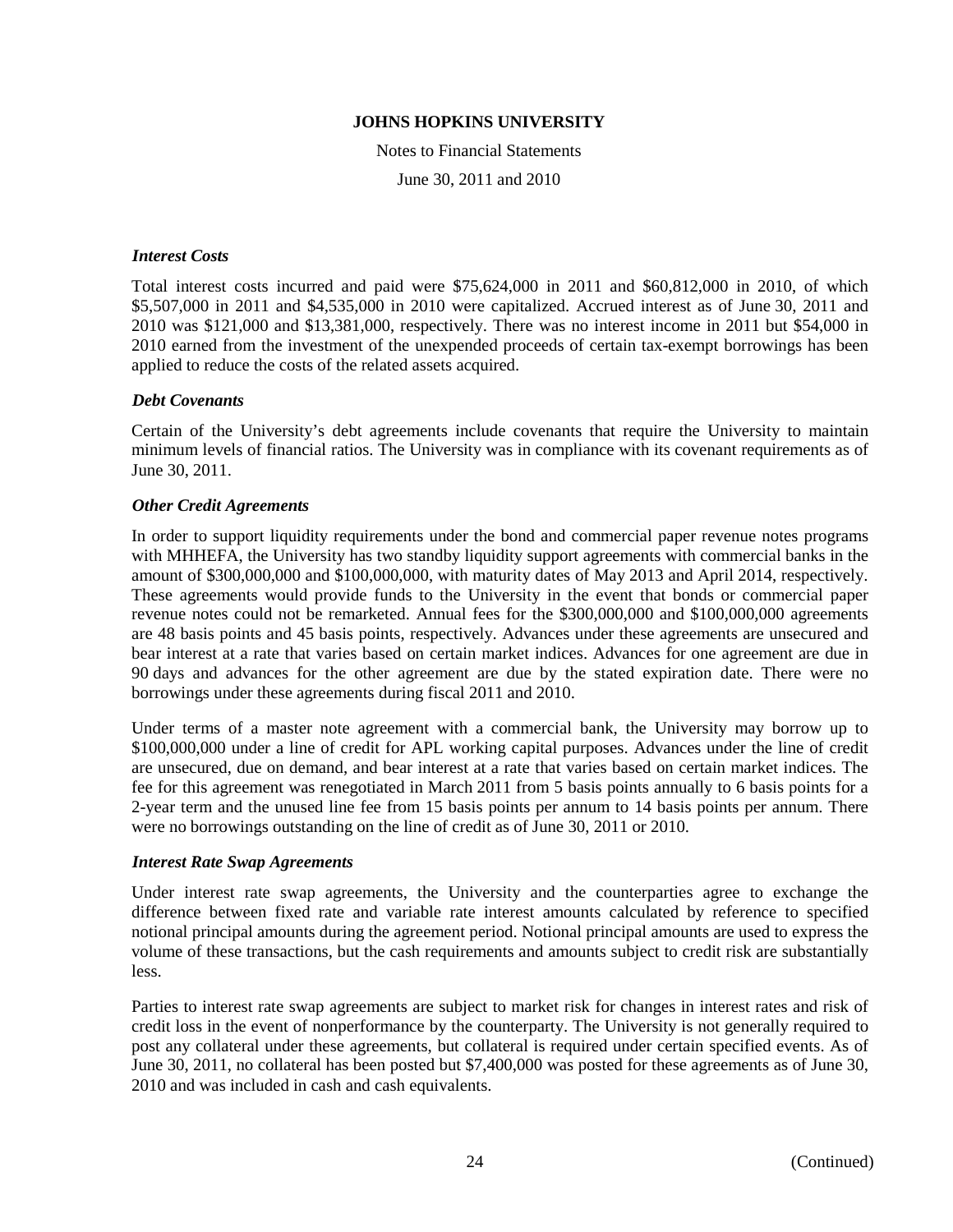Notes to Financial Statements

June 30, 2011 and 2010

The University has an interest rate swap agreement to reduce its interest rate risk on the Revenue Bonds of 2005A. This agreement extends through July 2036 and provides for the University to pay a fixed rate of 3.87% and receive a variable rate equal to the Securities Industry and Financial Markets Association (SIFMA) municipal index (0.09% as of June 30, 2011) based on a notional principal amount of \$69,265,000.

The University also has executed two forward starting interest rate swaps to reduce its interest rate risk related to the refunding of the callable Refunding Revenue Bonds of 1997 and 1998. The agreement related to the Refunding Revenue Bonds of 1997 had an effective date of July 2007 and terminates in July 2027. The University pays a fixed rate of 3.45% and receives a variable rate equal to 67% of the 1-month LIBOR index (0.12% as of June 30, 2011) based on a current notional amount of \$11,350,000. The agreement related to the Refunding Revenue Bonds of 1998 had an effective date of July 2008 and terminates in July 2020. The University pays a fixed rate of 3.43% and receives a variable rate equal to 67% of the 1-month LIBOR index based on a current notional amount of \$113,735,000.

The University also uses interest rate swap agreements to adjust its debt structure in accordance with its policy guidelines. Under one agreement, which had an effective date of July 2008 and original termination in July 2038, the University paid a fixed rate of 3.90% and received a variable rate based on a notional amount of \$115,000,000. In July 2010, this swap agreement was restructured. Under the terms of the new agreement, the fixed rate was amended from 3.90% to 3.02% and the floating rate basis was amended from the SIFMA municipal index to 70% of the 3-month LIBOR index. In February 2011, the University terminated the \$115,000,000 fixed payer swap.

The fair value of each swap is the estimated amount the University would receive or pay to terminate the swap agreement at the reporting date considering current interest rates and creditworthiness of the swap counterparties. The aggregate fair value of the University's interest rate swap agreements as of June 30, 2011 and 2010 was a liability of \$15,905,000 and \$29,502,000, respectively, and is reported as other liabilities. Changes in the fair value of the interest rate swap agreements are reported as nonoperating activities. The change in fair value was a gain of approximately \$13,597,000, net of the swap termination fee, and a loss of \$14,710,000 in fiscal 2011 and fiscal 2010, respectively.

#### *Annual Principal Payments*

The following table summarizes the aggregate annual maturities of bonds payable, notes payable, and the maturities of specific commercial paper revenue note tranches, for the five years subsequent to June 30, 2011 (in thousands):

|      | <b>Bonds</b><br>payable | <b>Notes</b><br>payable | Commercial<br>paper notes | <b>Total</b> |
|------|-------------------------|-------------------------|---------------------------|--------------|
| 2012 | \$<br>12,405            | 10,239                  | 2,082                     | 24,726       |
| 2013 | 31,205                  | 14,355                  | 9,963                     | 55,523       |
| 2014 | 10,905                  | 18,549                  | 11,200                    | 40,654       |
| 2015 | 11,485                  | 11,858                  | 6,859                     | 30,202       |
| 2016 | 12,085                  | 9,656                   | 14,006                    | 35,747       |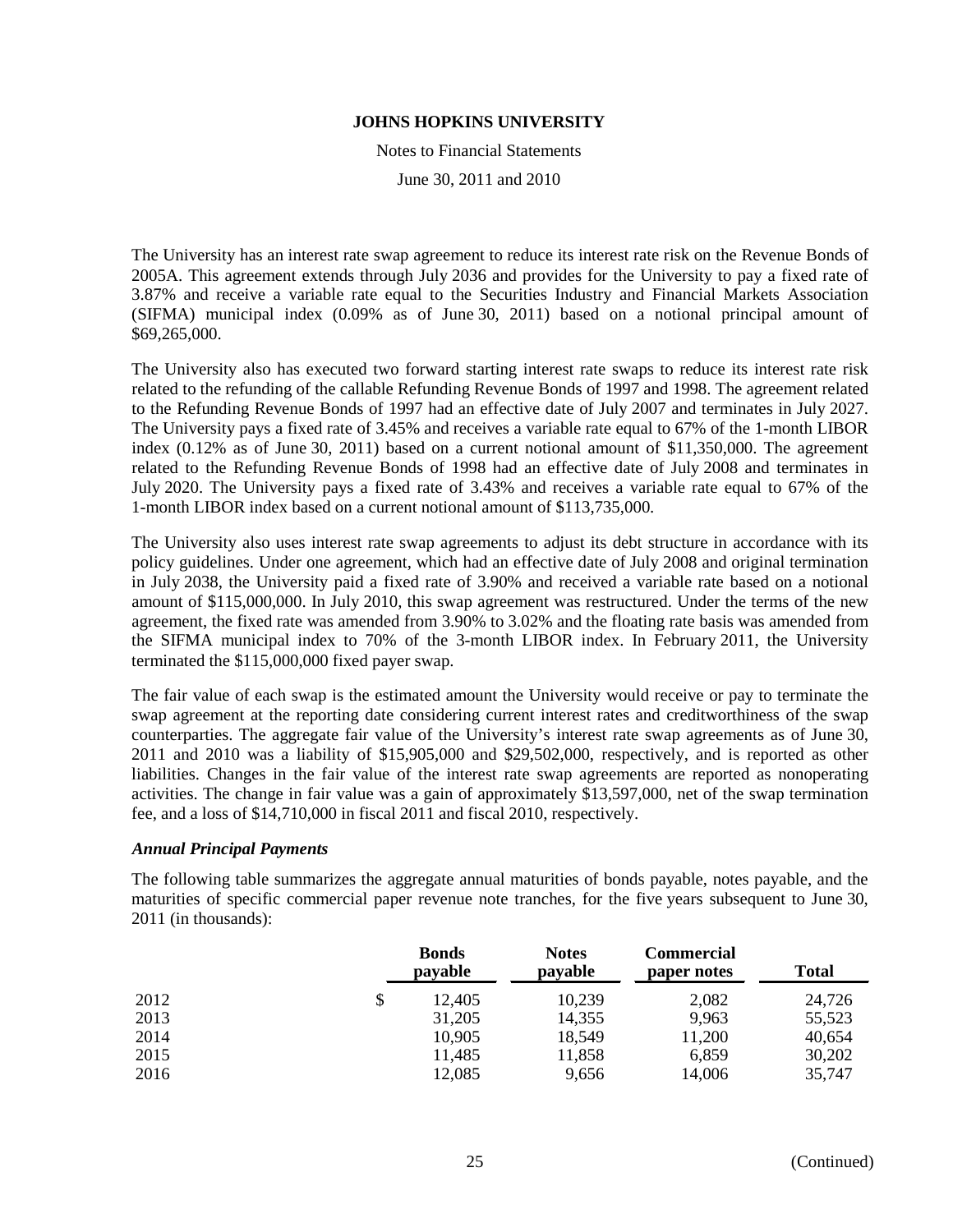Notes to Financial Statements

June 30, 2011 and 2010

#### **(9) Net Assets**

Temporarily restricted net assets consist of the following as of June 30, 2011 and 2010 (in thousands):

|                                                                                 |   | 2011      | 2010    |
|---------------------------------------------------------------------------------|---|-----------|---------|
| Contributions restricted for departments and divisions                          | S | 323,563   | 242,910 |
| Endowment return restricted for departments, divisions, and<br>student aid      |   | 524,071   | 390,722 |
| Contributions restricted for facilities                                         |   | 97,554    | 145,812 |
| Split-interest agreements designated for departmental and<br>divisional support |   | 32,947    | 31,463  |
| Land subject to time and purpose restrictions                                   |   | 73,000    | 70,000  |
|                                                                                 | S | 1,051,135 | 880,907 |

Permanently restricted net assets consist of donor-restricted endowment funds, perpetual trusts, and contributions receivable, in which income is available for the following purposes as of June 30, 2011 and 2010 (in thousands):

|                                                    | 2011                 | <b>2010</b>          |
|----------------------------------------------------|----------------------|----------------------|
| Departmental and divisional support<br>Student aid | 1,161,492<br>252,680 | 1,040,370<br>224,115 |
|                                                    |                      |                      |
|                                                    | 1.414.172            | 1,264,485            |

#### **(10) University Endowment**

The University's endowment consists of approximately 3,300 individual funds established for a variety of purposes and includes both donor-restricted endowment funds and funds designated by the Board of Trustees to function as endowments. Net assets associated with endowment funds are classified and reported based on the existence or absence of donor-imposed restrictions.

The Board of Trustees of the University has interpreted the Maryland enacted version of Uniform Prudent Management of Institutional Funds Act (UPMIFA) as allowing the University to appropriate for expenditure or accumulate so much of an endowment fund as the University determines is prudent for the uses, benefits, purposes, and duration for which the endowment fund is established, subject to the intent of the donor as expressed in the gift instrument.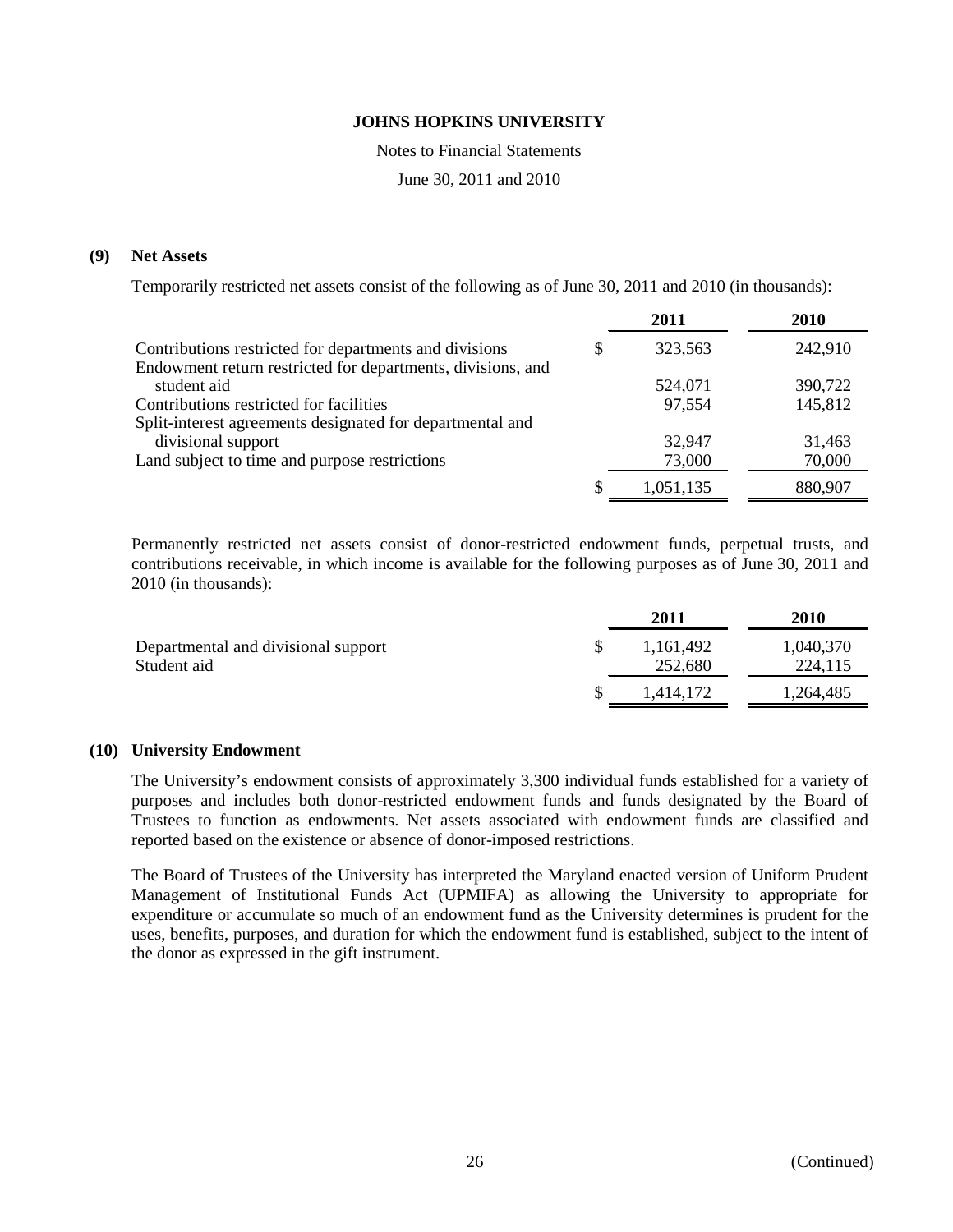Notes to Financial Statements

June 30, 2011 and 2010

The Board of Trustees of the University manages and invests the individual endowment funds in the exercise of ordinary business care and prudence under facts and circumstances and considering the purposes, factors, and other requirements of UPMIFA. The University classifies as permanently restricted net assets (a) the original value of gifts donated, which are donated to the permanent endowment, (b) the original value of subsequent gifts to the permanent endowment, and (c) accumulations to the permanent endowment, which are not expendable on a current basis in accordance with the directions of the applicable donor gift instrument at the time the accumulation is added to the fund. The remaining portion of the donor-restricted endowment fund that is not classified in permanently restricted net assets is classified as temporarily restricted net assets until those amounts are appropriated for expenditure by the Board of Trustees, or, if in an underwater position, as unrestricted net assets.

The University has adopted investment policies for its endowment, including board-designated funds that attempt to provide a predictable stream of funding in support of the operating budget, while seeking to preserve the real value of the endowment assets over time. The University relies on a total return strategy under which investment returns are achieved through both appreciation (realized and unrealized) and yield (interest and dividends). Investments are diversified by asset class, as well as by investment manager and style, with a focus on achieving long-term return objectives within prudent risk constraints.

Subject to the intent of the donor, the Board of Trustees appropriates for expenditure or accumulates funds in the endowments in the exercise of ordinary business care and prudence under the facts and circumstances and considering the purposes, factors, and other requirements of UPMIFA. The annual appropriation is determined in the context of the University's spending rate policy. The current policy, which is based on a long-term investment return assumption as well as an estimated inflation factor, targets the appropriation to be in a range of 4.5% to 5.5% of the prior three years' average value of the endowment.

Endowment net assets consist of the following as of June 30, 2011 (in thousands):

|                                                                      |   | <b>Unrestricted</b> | <b>Temporarily</b><br>restricted | <b>Permanently</b><br>restricted | Total                |
|----------------------------------------------------------------------|---|---------------------|----------------------------------|----------------------------------|----------------------|
| Donor-restricted endowment funds<br>Board-designated endowment funds |   | (8.545)<br>876,470  | 524.071                          | 1.206.471                        | 1,721,997<br>876,470 |
|                                                                      | S | 867.925             | 524,071                          | 1,206,471                        | 2,598,467            |

Endowment net assets consist of the following as of June 30, 2010 (in thousands):

|                                                                      |   | <b>Unrestricted</b>  | <b>Temporarily</b><br>restricted | <b>Permanently</b><br>restricted | Total                |
|----------------------------------------------------------------------|---|----------------------|----------------------------------|----------------------------------|----------------------|
| Donor-restricted endowment funds<br>Board-designated endowment funds | S | (49, 476)<br>761,213 | 390,722                          | 1.124.206                        | 1,465,452<br>761,213 |
|                                                                      |   | 711.737              | 390.722                          | 1.124.206                        | 2,226,665            |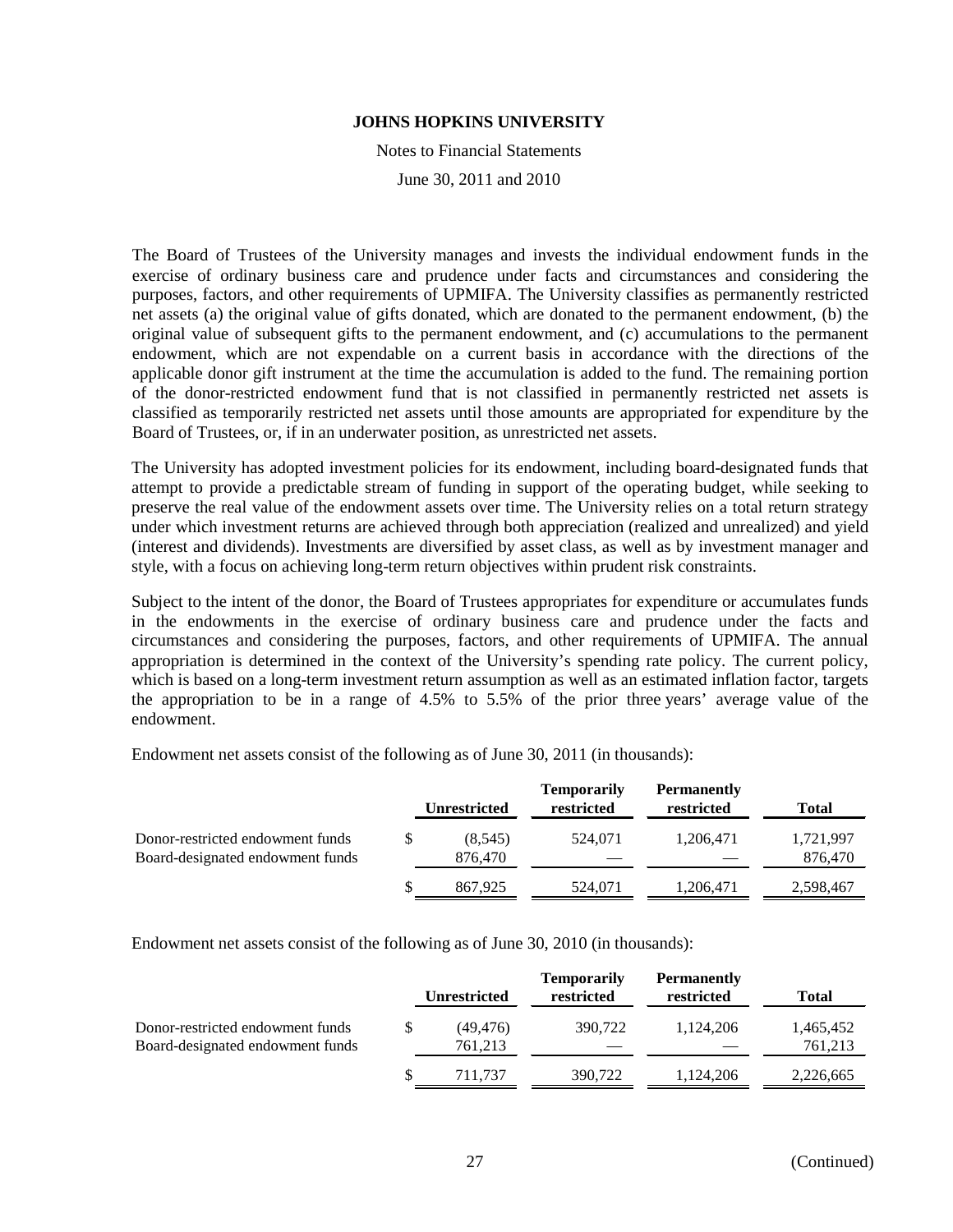Notes to Financial Statements

June 30, 2011 and 2010

Changes in endowment net assets for the years ended June 30, 2010 and 2011 are as follows (in thousands):

|                                     | <b>Unrestricted</b> | <b>Temporarily</b><br>restricted | <b>Permanently</b><br>restricted | <b>Total</b> |
|-------------------------------------|---------------------|----------------------------------|----------------------------------|--------------|
| Endowment net assets, June 30, 2009 | \$<br>577,633       | 311,345                          | 1,094,363                        | 1,983,341    |
| Investment return                   | 171.514             | 150.728                          | (17,995)                         | 304.247      |
| Contributions and designations      | 15,636              | (525)                            | 47,838                           | 62,949       |
| Appropriation for expenditure       | (53,046)            | (70, 826)                        |                                  | (123, 872)   |
| Endowment net assets, June 30, 2010 | 711.737             | 390,722                          | 1,124,206                        | 2,226,665    |
| Investment return                   | 188,245             | 204.426                          | 9.176                            | 401,847      |
| Contributions and designations      | 20,619              | (88)                             | 73,089                           | 93,620       |
| Appropriation for expenditure       | (52, 676)           | (70,989)                         |                                  | (123, 665)   |
| Endowment net assets, June 30, 2011 | \$<br>867,925       | 524,071                          | 1.206.471                        | 2,598,467    |

#### **(11) Affiliated Organizations**

Reimbursements from affiliated institutions consist of the following for the years ended June 30, 2011 and 2010 (in thousands):

|                                       | 2011         | 2010    |
|---------------------------------------|--------------|---------|
| Johns Hopkins Health System           | \$<br>18,181 | 17,567  |
| <b>Johns Hopkins Hospital</b>         | 219,853      | 209,836 |
| Johns Hopkins Bayview Medical Center  | 53,619       | 52,282  |
| Other Johns Hopkins entities          | 33,631       | 39,167  |
| Other affiliated medical institutions | 35,903       | 35,542  |
|                                       | 361,187      | 354,394 |

#### *(a) The Johns Hopkins Health System (JHHS)*

JHHS is incorporated and governed separately from the University and is the parent entity of an academically based health system, which includes the Hospital, The Johns Hopkins Bayview Medical Center, Howard County General Hospital, Suburban Hospital, Sibley Memorial Hospital, All Children's Hospital, and other related organizations. The University and JHHS have established a Board of Johns Hopkins Medicine (JHM) to direct, integrate, and coordinate the clinical activities of the two organizations. JHM does not have the authority to incur debt or issue guarantees and its annual budgets require the approval of the boards of trustees of both the University and JHHS.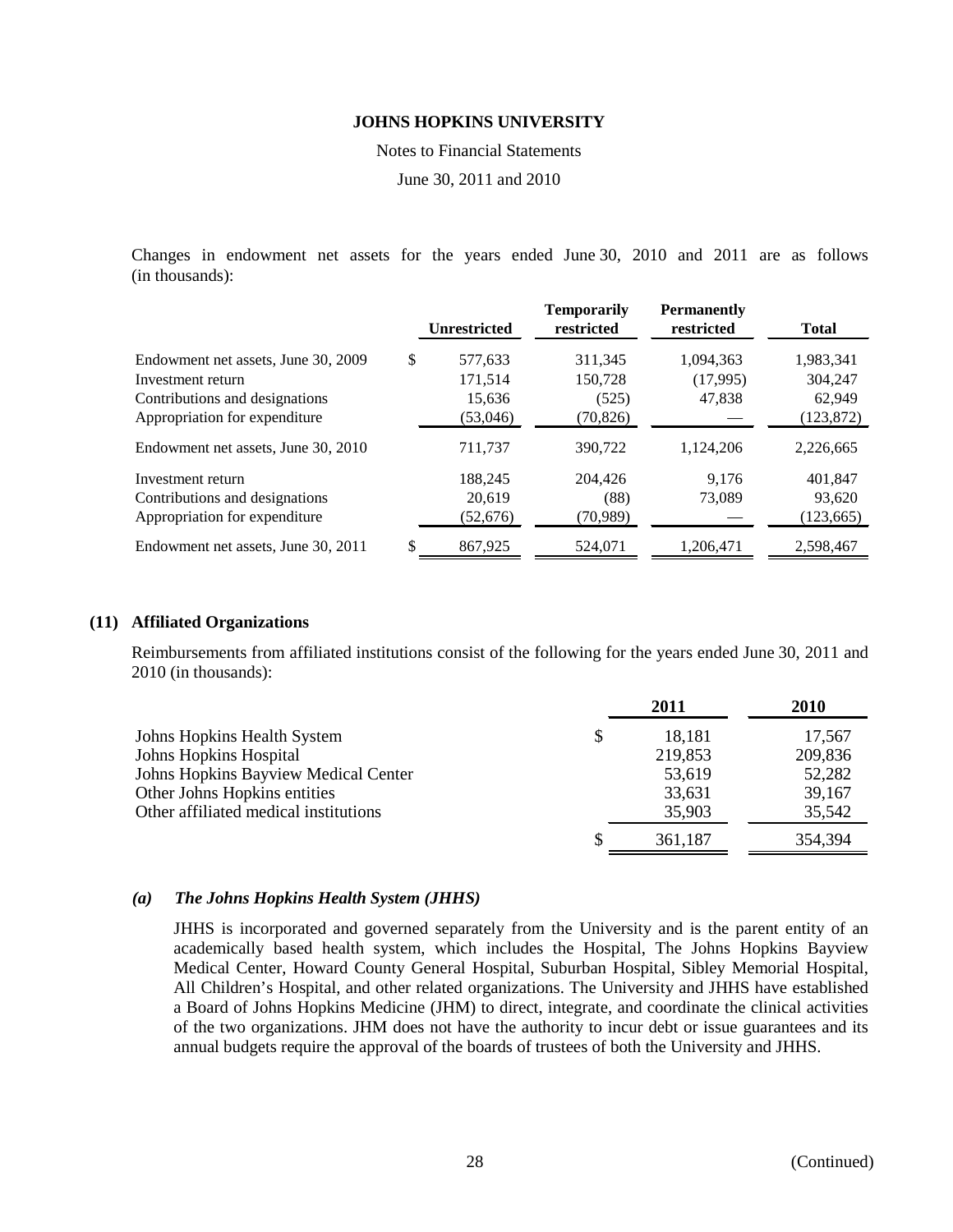Notes to Financial Statements

June 30, 2011 and 2010

In both fiscal 2011 and 2010, the University contributed \$5,000,000 to JHHS to support certain JHHS initiatives, including but not limited to JHHS facility renovation and construction, which are reported as operating expenses in the statements of activities. The University contributed an additional \$5,000,000 in fiscal 2011 and 2010, solely to support JHHS construction activities, which are reported as nonoperating expenses in the statements of activities.

#### *(b) The Hospital*

The Hospital is a member of JHHS and serves as the primary teaching facility of the University's School of Medicine. Because of the closely related nature of their operations, the University and the Hospital share facilities and provide services to each other to fulfill their purposes more effectively. The sharing of facilities and services is negotiated annually and set forth in a Joint Administrative Agreement (JAA). Costs charged to the Hospital under the JAA, related primarily to the provision of professional medical services from the University, aggregated \$157,569,000 in fiscal 2011 and \$146,700,000 in fiscal 2010 and are included in reimbursements from affiliated institutions in the statements of activities. Costs charged to the University under the JAA, related primarily to rental of space in Hospital facilities under a renewable one-year lease, aggregated \$42,961,504 in fiscal 2011 and \$41,210,000 in fiscal 2010, and are included in operating expenses in the statements of activities.

#### *(c) Johns Hopkins Bayview Medical Center (JHBMC)*

JHBMC is a community-based teaching hospital and long-term care facility. The University and JHBMC also share facilities and provide services to each other and negotiate the costs annually under a Joint Administrative Agreement (JAA). Costs charged to JHBMC under the JAA, related primarily to the provision of professional medical services from the University, aggregated \$50,840,000 in fiscal 2011 and \$48,977,000 in fiscal 2010 and are included in reimbursements from affiliated institutions in the statements of activities.

#### *(d) The Johns Hopkins Hospital Endowment Fund*

In July 2007, the University and JHHEFI entered into an agreement whereby JHHEFI transferred approximately \$381,000,000 to the University to invest in the University's EIP and have the University manage these assets on JHHEFI's behalf. The funds were invested with other University assets in the University's name and title, and in accordance with the University's EIP investment policies and objectives. JHHEFI receives payouts as determined by their Board of Trustees and may terminate the agreement upon 180 days' written notice with liquidations to be made over a three-year period as specified in the agreement. The assets are included in investments in the balance sheets, and a corresponding liability of \$388,153,000 and \$308,482,000 is included in endowment and similar funds held for others as of June 30, 2011 and 2010, respectively.

#### *(e) Jointly Owned Entities*

As of June 30, 2011 and 2010, the University and JHHS jointly own several entities that are accounted for on the equity method. The University's aggregate investment in these joint ventures was approximately \$66,291,000 and \$55,294,000 as of June 30, 2011 and 2010, respectively. Equity in earnings of affiliates aggregated approximately \$21,437,000 in fiscal 2011 and \$12,576,000 in fiscal 2010 and is included in other revenues in the statement of activities.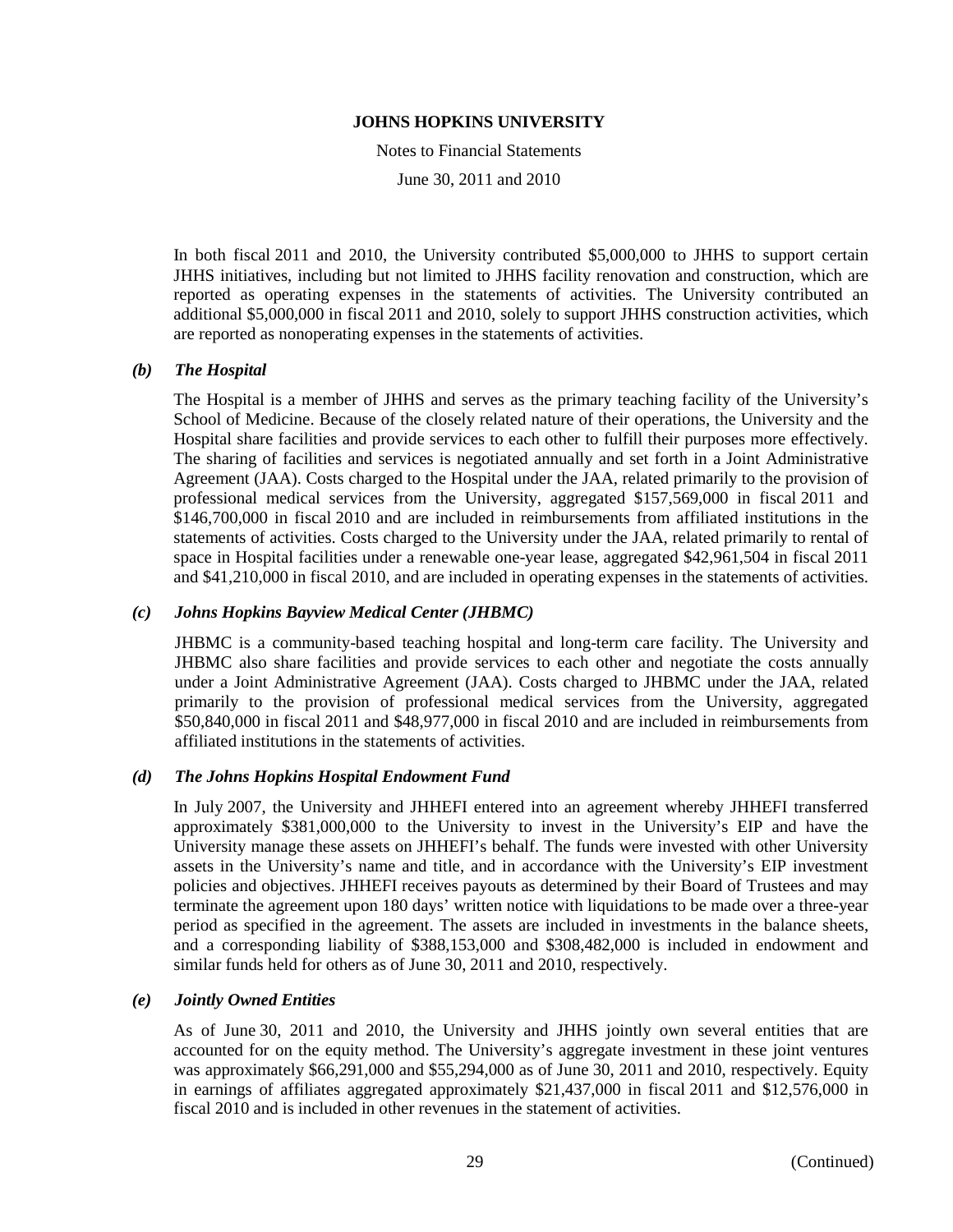Notes to Financial Statements

June 30, 2011 and 2010

In 2005, one of these entities, JHMI Utilities LLC, was formed to provide utility services for the east Baltimore campus. The University and Hospital, each owning 50% of JHMI Utilities LLC, provide all of its funding, including debt service, through payments for services received. Utility and telecommunications services provided to the University in fiscal 2011 and 2010 were approximately \$33,585,000 and \$34,122,000, respectively.

Although the University's ownership interest in each of the jointly owned entities is 50%, the University and JHHS have entered into separate agreements whereby certain activities or lines of business within these entities are not shared equally.

The following table summarizes the aggregate condensed financial information of the jointly owned entities and the University's proportionate share of the entities as of and for the years ended June 30, 2011 and 2010, respectively (in thousands):

|                    |    |              | 2011                                          | 2010      |                        |  |
|--------------------|----|--------------|-----------------------------------------------|-----------|------------------------|--|
|                    |    | <b>Total</b> | <b>University</b><br>interest<br><b>Total</b> |           | University<br>interest |  |
| Assets             | \$ | 521,347      | 230,507                                       | 511,051   | 236,288                |  |
| Liabilities        |    | 362,828      | 164,216                                       | 394,333   | 180,994                |  |
| Operating revenues |    | 1,465,362    | 584,432                                       | 1,236,452 | 480,852                |  |
| Operating expenses |    | 1,361,372    | 562,995                                       | 1,173,086 | 468,276                |  |

#### **(12) Pension and Postretirement Benefit Plans**

The University has several pension plans that are available to substantially all full-time employees. Most of these plans are defined contribution plans for which the University's policy is to fund pension costs as accrued. The University also has a defined benefit pension plan covering bargaining unit employees and those classified as support staff. Pension expense was \$179,544,000 in fiscal 2011 and \$157,871,000 in fiscal 2010, including \$147,411,000 and \$138,680,000, respectively, related to defined contribution plans. Of the total pension expense, APL's defined contribution plan accounted for \$51,450,000 in fiscal 2011 and \$48,314,000 in fiscal 2010.

Effective July 1, 2011, the University closed the support staff pension plan to new participants. In addition, the University offered a choice to current participants between the current support staff pension plan and the new Johns Hopkins 403b plan.

The University has retiree benefits plans that provide postretirement medical benefits to employees, including those at APL, who meet specified minimum age and service requirements at the time they retire. The University pays a portion of the cost of participants' medical insurance coverage. The University's portion of the cost for an individual participant depends on various factors, including the age, years of service, and time of retirement or retirement eligibility of the participant. The University has established a trust fund for its retiree benefits plans and intends to make contributions to the fund approximately equal to the annual net postretirement benefit cost.

Actuarial gains in 2011 are attributable primarily to lower average medical claims experience and changes in the mix of retiree ages (pre-65 and post-65), which was supported by continued historical plan data.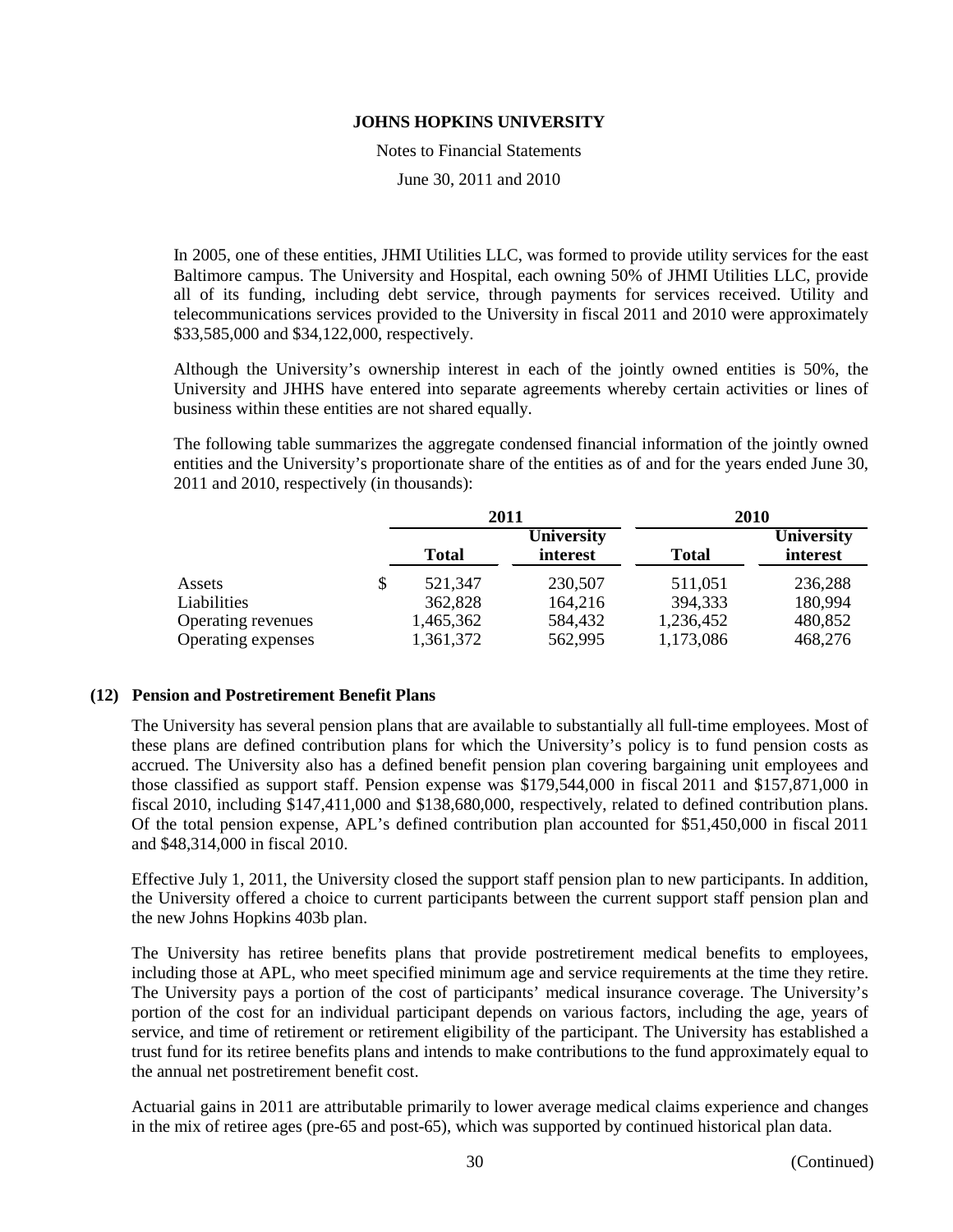Notes to Financial Statements

June 30, 2011 and 2010

In 2010, the Patient Protection and Affordable Care Act and the Health Care and Education Reconciliation Act (collectively, the Health Care Acts) were signed into law. The Health Care Acts include several provisions that may affect the University's postretirement benefit plans, including imposing an excise tax on high-cost coverage, eliminating lifetime and annual coverage limits, reducing subsidies to Medicare Advantage plans, and imposing inflation-adjusted fees for each person covered by a health insurance policy for each policy plan year ending after September 30, 2012 through September 30, 2019. The University has evaluated the effects of the Health Care Acts and concluded that the provisions that affect its postretirement benefit plan are the elimination of lifetime coverage limits and the inflation-adjusted fee. The effect of these two provisions, estimated to be \$1,372,000, has been included in the measurement of the postretirement benefit obligation as of June 30, 2011. The University is accounting for the effect of the Health Care Acts as prior service cost.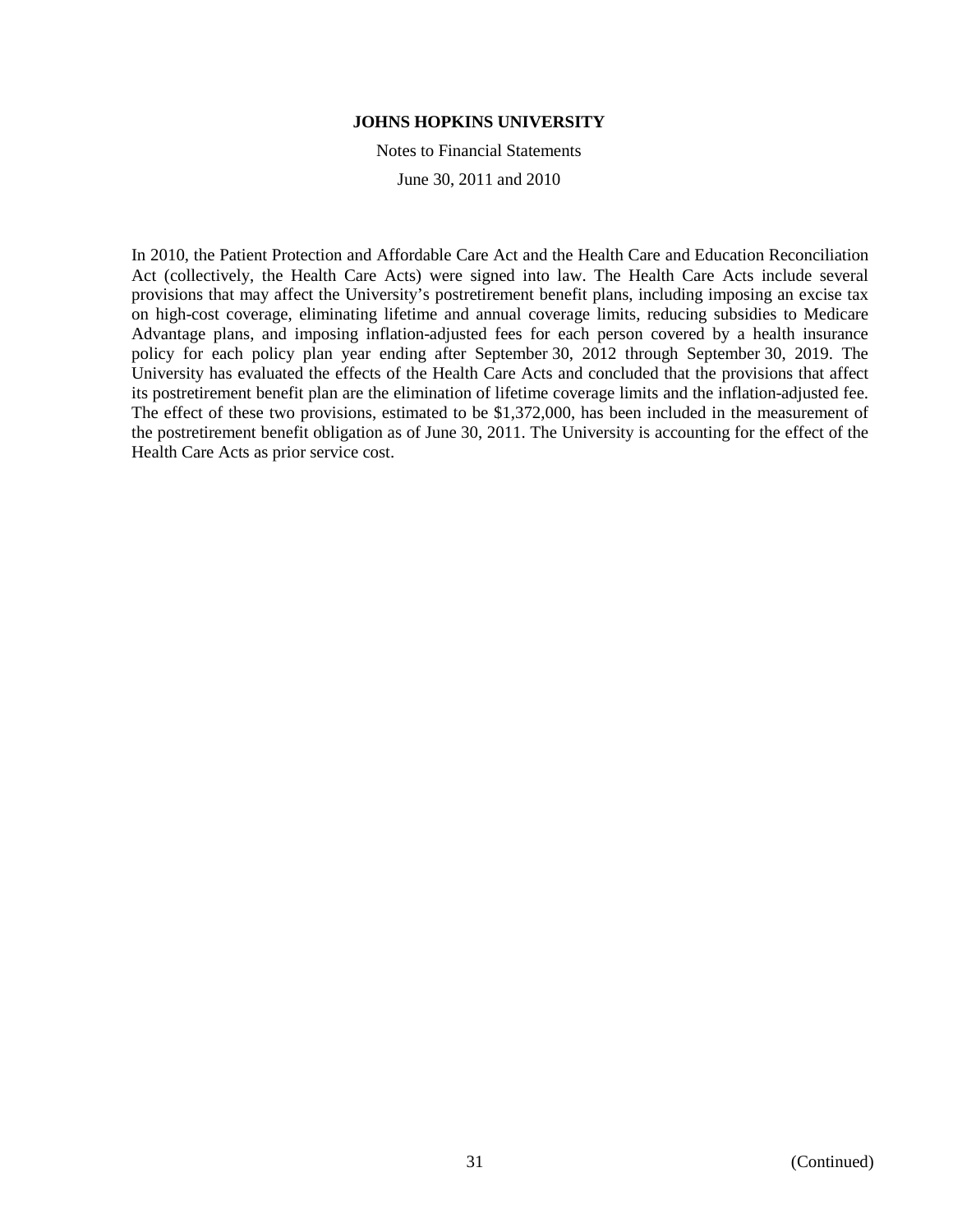Notes to Financial Statements

June 30, 2011 and 2010

The University uses a June 30 measurement date for its defined benefit pension plan and retiree benefit plans. Information relating to the benefit obligation, assets, and funded status of the defined benefit pension plan and the postretirement benefit plans as of and for the years ended June 30, 2011 and 2010 is summarized as follows (in thousands):

|                                   | <b>Pension plan</b> |            | <b>Postretirement plans</b> |            |  |
|-----------------------------------|---------------------|------------|-----------------------------|------------|--|
|                                   | 2011                | 2010       | 2011                        | 2010       |  |
| Change in benefit obligation:     |                     |            |                             |            |  |
| Benefit obligation at beginning   |                     |            |                             |            |  |
| of year                           | \$<br>405,468       | 301,758    | 290,984                     | 213,357    |  |
| Service cost                      | 19,020              | 12,534     | 15,433                      | 9,527      |  |
| Interest cost                     | 22,273              | 20,084     | 16,606                      | 14,463     |  |
| Plan amendments                   | (2, 282)            |            |                             |            |  |
| Participant contributions         |                     |            | 6,068                       | 5,234      |  |
| Actuarial (gain) loss             | (2,697)             | 81,901     | (58, 501)                   | 62,827     |  |
| Benefits paid                     | (11, 541)           | (10, 809)  | (16, 148)                   | (16, 252)  |  |
| Medicare subsidies received       |                     |            | 1,746                       | 1,828      |  |
| Benefit obligation at end of year | 430,241             | 405,468    | 256,188                     | 290,984    |  |
| Change in plan assets:            |                     |            |                             |            |  |
| Fair value of plan assets at      |                     |            |                             |            |  |
| beginning of year                 | 251,668             | 217,584    | 152,953                     | 126,912    |  |
| Actual return on plan assets      | 46,618              | 26,025     | 30,873                      | 15,070     |  |
| University contributions          | 32,098              | 18,868     | 29,881                      | 20,161     |  |
| Participant contributions         |                     |            | 6,068                       | 5,234      |  |
| Benefits paid                     | (11, 541)           | (10, 809)  | (16, 148)                   | (16, 252)  |  |
| Medicare subsidies received       |                     |            | 1,745                       | 1,828      |  |
| Fair value of plan assets at end  |                     |            |                             |            |  |
| of year                           | 318,843             | 251,668    | 205,372                     | 152,953    |  |
| <b>Funded status</b>              |                     |            |                             |            |  |
| recognized as other               |                     |            |                             |            |  |
| long-term liabilities             | \$<br>(111,398)     | (153,800)  | (50, 816)                   | (138, 031) |  |
| Cumulative amounts recognized in  |                     |            |                             |            |  |
| unrestricted net assets:          |                     |            |                             |            |  |
| Net loss                          | \$<br>(101, 575)    | (141, 463) | (35, 941)                   | (120, 324) |  |
| Prior service cost                | 1,909               | (605)      | (12,036)                    | (13, 429)  |  |
| Transition obligation             |                     |            | (3,014)                     | (4,520)    |  |
| Amount not yet                    |                     |            |                             |            |  |
| recognized as pension             |                     |            |                             |            |  |
| or postretirement                 |                     |            |                             |            |  |
| benefit cost                      | \$<br>(99, 666)     | (142,068)  | (50, 991)                   | (138, 273) |  |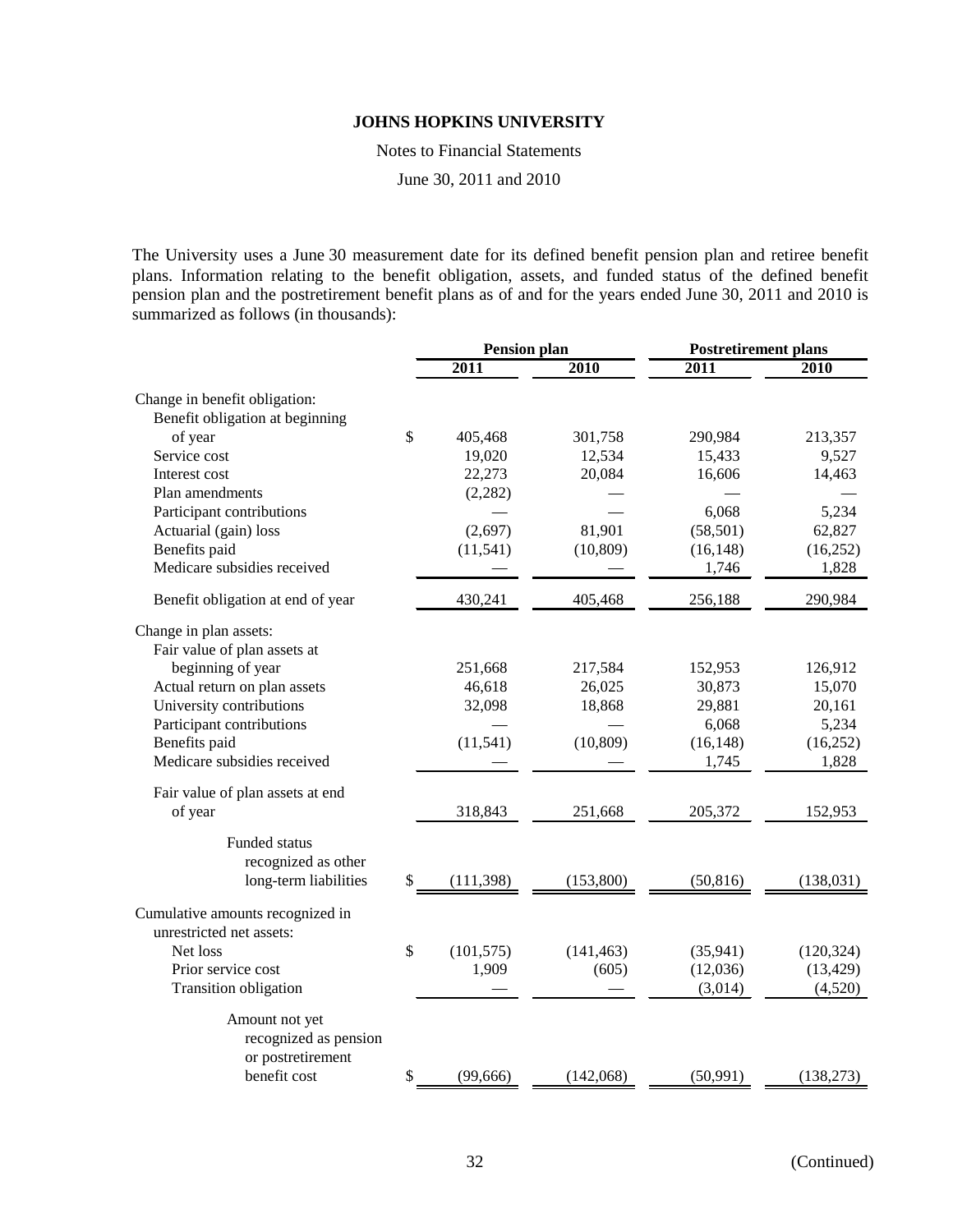Notes to Financial Statements

June 30, 2011 and 2010

The accumulated benefit obligation for the pension plan was \$396,110,000 as of June 30, 2011 and \$369,666,000 as of June 30, 2010.

The table below reflects the changes in plan assets and benefits obligations recognized as nonoperating items for the years ended June 30, 2011 and 2010 (in thousands):

|                                                                                      | <b>Pension plan</b>        |                  | <b>Postretirement plans</b> |                    |  |
|--------------------------------------------------------------------------------------|----------------------------|------------------|-----------------------------|--------------------|--|
|                                                                                      | 2011                       | 2010             | 2011                        | 2010               |  |
| Net (gain) loss for the year<br>Prior service cost<br>Amortization of net transition | \$<br>(30,614)<br>(2, 282) | 73,259           | (77, 305)                   | 58,142             |  |
| obligation<br>Amortization of prior service                                          |                            |                  | (1,506)                     | (1,506)            |  |
| cost<br>Amortization of net loss                                                     | (232)<br>(9,274)           | (232)<br>(3,400) | (1,393)<br>(7,011)          | (1,393)<br>(3,059) |  |
| Net (gain) loss<br>recognized<br>in nonoperating<br>activities                       | (42, 402)                  | 69,627           | (87,215)                    | 52,184             |  |

The table below reflects the amortization of amounts expected to be recognized as components of net periodic benefit expense in operating expense during 2012 (in thousands):

|                              | <b>Pension plan</b> | Postretirement<br>plans |          |
|------------------------------|---------------------|-------------------------|----------|
| Net loss                     | \$                  | (5,105)                 | (1,303)  |
| Prior service cost           |                     | 166                     | (1, 393) |
| <b>Transition obligation</b> |                     |                         | (1,506)  |
|                              |                     | (4,939)                 | (4,202)  |

The net pension cost reported in operating expenses includes the following components for the years ended June 30, 2011 and 2010 (in thousands):

|                                                 | 2011         | <b>2010</b> |
|-------------------------------------------------|--------------|-------------|
| Service cost                                    | \$<br>19,020 | 12,534      |
| Interest cost on accumulated benefit obligation | 22,273       | 20,084      |
| Amortization of prior service cost              | 232          | 232         |
| Expected return on plan assets                  | (18,701)     | (17, 382)   |
| Amortization of net loss                        | 9.274        | 3,400       |
|                                                 | 32,098       | 18,868      |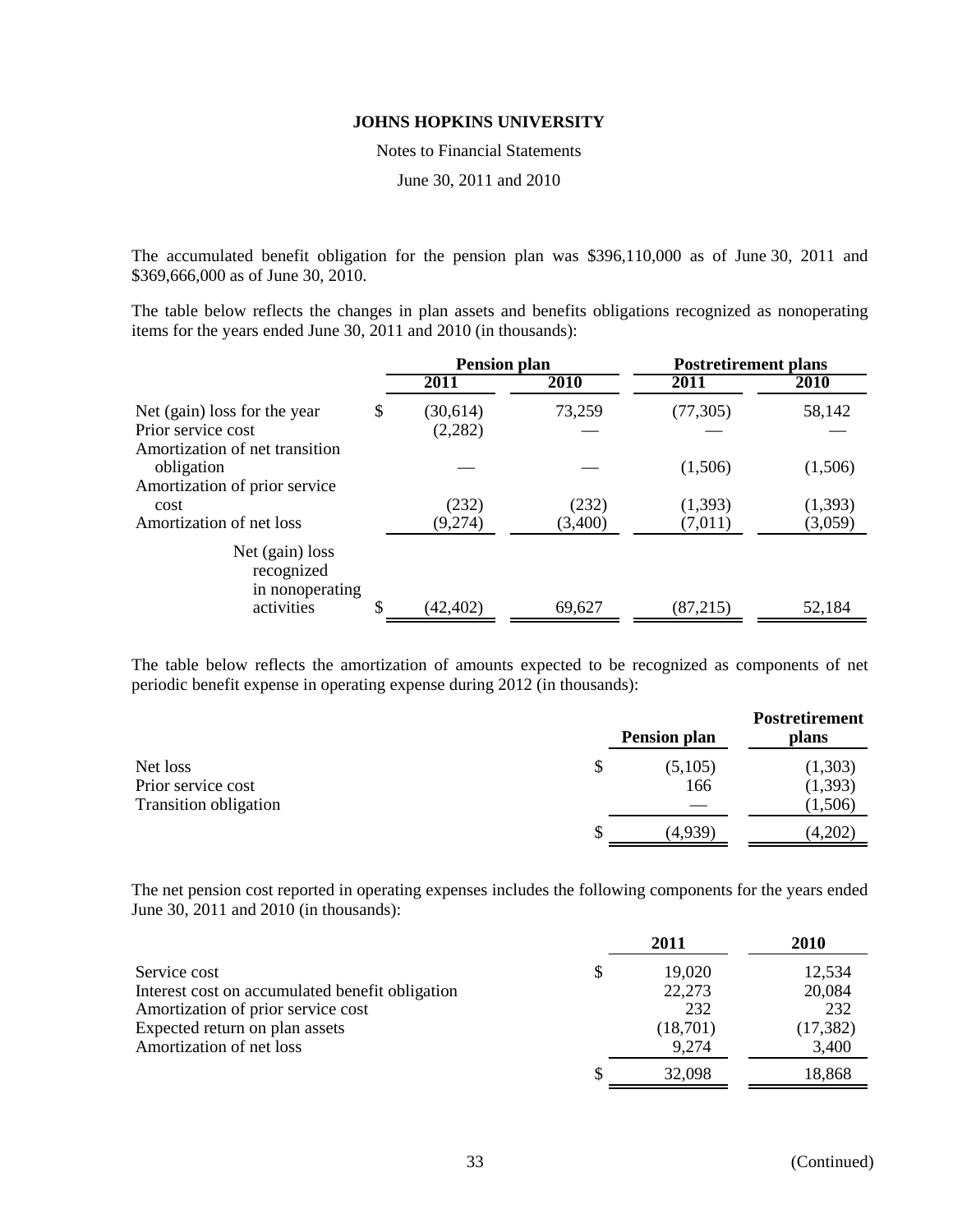Notes to Financial Statements

June 30, 2011 and 2010

The postretirement benefit cost reported in operating expenses includes the following components for the years ended June 30, 2011 and 2010 (in thousands):

|                                                 | 2011         | 2010      |
|-------------------------------------------------|--------------|-----------|
| Service cost                                    | \$<br>15,433 | 9,527     |
| Interest cost on accumulated benefit obligation | 16,606       | 14,463    |
| Expected return on plan assets                  | (12,002)     | (10, 385) |
| Amortization of transition obligation           | 1,506        | 1,506     |
| Amortization of prior service cost              | 1,393        | 1,393     |
| Amortization of actuarial loss                  | 7.011        | 3,059     |
|                                                 | 29.947       | 19,563    |

The weighted average assumptions used to determine benefit obligations and net periodic benefit costs are as follows:

|                                                                                         | <b>Pension plan</b> |       | <b>Postretirement plans</b> |             |  |
|-----------------------------------------------------------------------------------------|---------------------|-------|-----------------------------|-------------|--|
|                                                                                         | 2011                | 2010  | 2011                        | <b>2010</b> |  |
| Weighted average assumptions used<br>to determine benefit obligations<br>at June $30$ : |                     |       |                             |             |  |
| Discount rate                                                                           | 5.60%               | 5.50% | 5.60%                       | 5.50%       |  |
| Rate of compensation increase                                                           | 4.50                | 4.50  | N/A                         | N/A         |  |
| Rate of increase in healthcare                                                          |                     |       |                             |             |  |
| costs for next year                                                                     | N/A                 | N/A   | 7.50                        | 7.70        |  |
| Weighted average assumptions used<br>to determine net periodic<br>benefit cost:         |                     |       |                             |             |  |
| Discount rate                                                                           | 5.50%               | 6.85% | 5.50%                       | 6.85%       |  |
| Expected rate of return on plan                                                         |                     |       |                             |             |  |
| assets                                                                                  | 7.50                | 8.00  | 7.50                        | 8.00        |  |
| Rate of compensation increase                                                           | 4.50                | 4.00  | N/A                         | N/A         |  |
| Rate of increase in healthcare                                                          |                     |       |                             |             |  |
| costs                                                                                   | N/A                 | N/A   | 7.70                        | 7.80        |  |

The expected long-term rate of return for the assets of the plans is based on historical and expected long-term future asset class returns. The rate is reviewed annually and adjusted as appropriate to reflect changes in projected market performance or in the targeted asset allocations.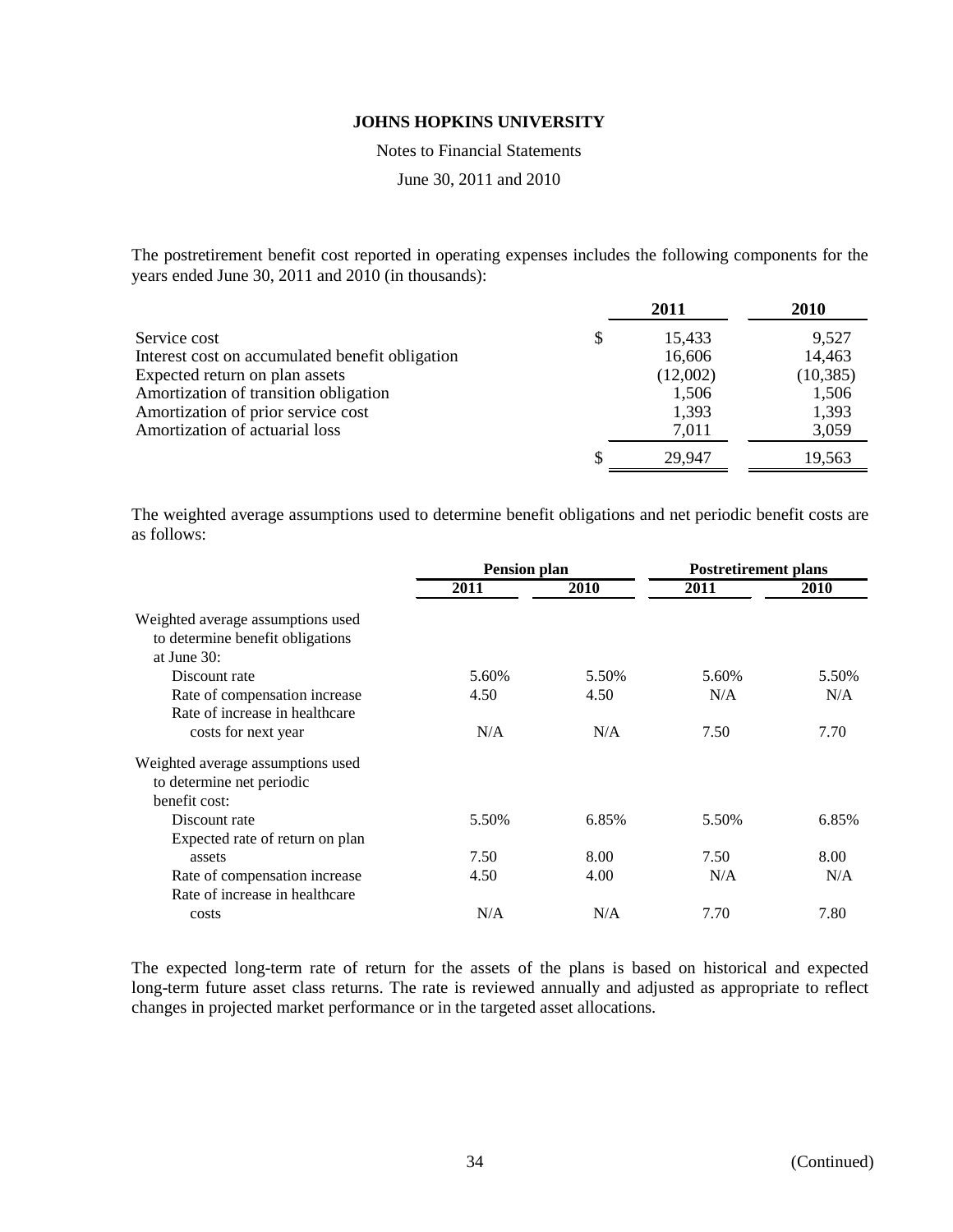Notes to Financial Statements

June 30, 2011 and 2010

The rate of increase in healthcare costs was assumed to decrease to 4.50% in 2028 and to remain at that level thereafter. Assumed healthcare cost trend rates have a significant effect on the reported postretirement benefit cost and obligation. A one-percentage-point change in the assumed rates used at June 30, 2011, would have the following effects (in thousands):

|                                            | Increase | <b>Decrease</b> |  |
|--------------------------------------------|----------|-----------------|--|
| Total service and interest cost components | 3.176    | (2.472)         |  |
| Postretirement benefit obligation          | 25,932   | (20.775)        |  |

#### *Plans' Assets*

The purpose of the pension and postretirement plans are to meet the retirement benefit obligations of eligible University employees. The plans' assets are invested with the objective of meeting these obligations under the rules stipulated by the Employee Retirement Income Security Act (ERISA).

An asset allocation has been established, which endeavors to adequately cover the liability stream posed by the beneficiaries of the plans and minimize the frequency and amount of the plans' contributions by the University. The intended benefits of this diversification are reduced risk and improved investment returns.

The University's target asset and actual asset allocations by category as of June 30, 2011 and 2010 are as follows:

|                             | <b>Pension plan</b> |                          |      | <b>Postretirement plans</b> |                          |             |
|-----------------------------|---------------------|--------------------------|------|-----------------------------|--------------------------|-------------|
|                             | <b>Target</b>       | <b>Actual allocation</b> |      | <b>Target</b>               | <b>Actual allocation</b> |             |
|                             | allocation          | 2011                     | 2010 | allocation                  | 2011                     | <b>2010</b> |
| Cash and cash equivalents   | $-$ %               | 7%                       | 4%   | $-$ %                       | 13%                      | 4%          |
| U.S. government obligations |                     | 9                        | 10   |                             | 5                        | 6           |
| Debt securities             | 30                  | 22                       | 27   | 35                          | 23                       | 31          |
| United States and           |                     |                          |      |                             |                          |             |
| international equities      | 50                  | 53                       | 48   | 65                          | 59                       | 59          |
| Real assets                 | 15                  | 3                        | 4    |                             |                          |             |
| Absolute return funds       |                     | 6                        |      |                             |                          |             |
|                             | 100%                | 100%                     | 100% | 100%                        | 100%                     | 100%        |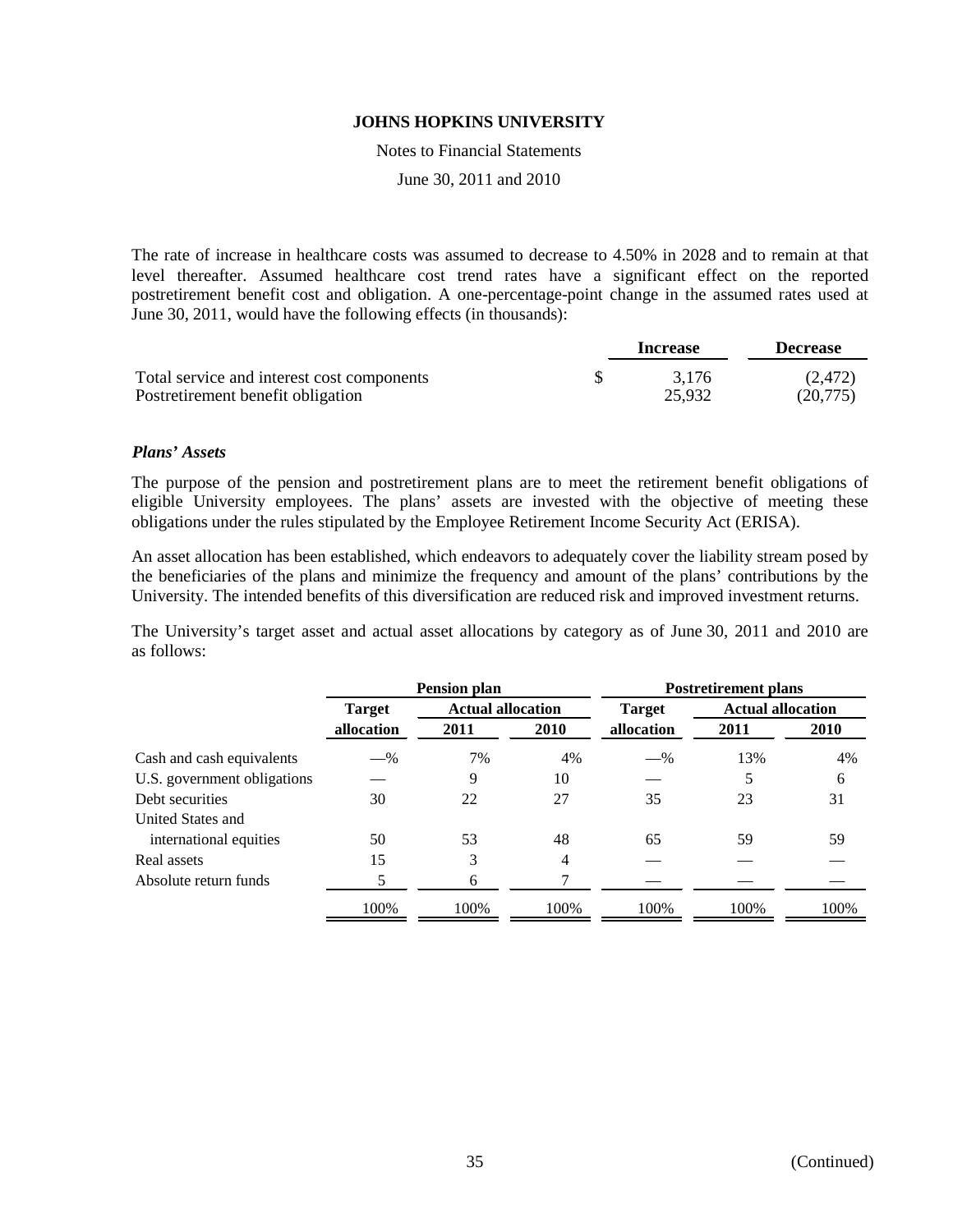Notes to Financial Statements

June 30, 2011 and 2010

The following tables present the fair value and categorization within the fair value hierarchy of the assets of the defined benefit pension plan at June 30, 2011 and 2010 (in thousands):

|                             |    | 2011         |                |                |         |  |
|-----------------------------|----|--------------|----------------|----------------|---------|--|
|                             |    | <b>Total</b> | <b>Level 1</b> | <b>Level 2</b> | Level 3 |  |
| Cash and cash equivalents   | \$ | 23,772       | 23,772         |                |         |  |
| U.S. government obligations |    | 27,765       | 27,765         |                |         |  |
| Debt securities             |    | 68,390       |                | 68,390         |         |  |
| United States equities      |    | 79,438       | 34,226         | 45,212         |         |  |
| International equities      |    | 90,090       | 20,800         | 69,290         |         |  |
| Real assets                 |    | 10,583       |                | 10,583         |         |  |
| Absolute return funds       |    | 18,805       |                | 6,166          | 12,639  |  |
| Total                       | S  | 318,843      | 106,563        | 199,641        | 12,639  |  |

|                             | 2010 |              |                |                |         |
|-----------------------------|------|--------------|----------------|----------------|---------|
|                             |      | <b>Total</b> | <b>Level 1</b> | <b>Level 2</b> | Level 3 |
| Cash and cash equivalents   | \$   | 9,783        | 9,783          |                |         |
| U.S. government obligations |      | 25,881       | 25,881         |                |         |
| Debt securities             |      | 67,116       |                | 67,116         |         |
| United States equities      |      | 57,051       | 29,090         | 27,961         |         |
| International equities      |      | 59,682       | 5,995          | 53,687         |         |
| Real assets                 |      | 15,794       | 6,584          |                | 9,210   |
| Absolute return funds       |      | 16,361       |                | 5,869          | 10,492  |
| Total                       | S    | 251,668      | 77,333         | 154,633        | 19,702  |

The following tables present the fair value and categorization within the fair value hierarchy of the assets of the postretirement plans at June 30, 2011 and 2010 (in thousands):

|                             | 2011 |              |                |                |  |
|-----------------------------|------|--------------|----------------|----------------|--|
|                             |      | <b>Total</b> | <b>Level 1</b> | <b>Level 2</b> |  |
| Cash and cash equivalents   |      | 26,558       | 26,558         |                |  |
| U.S. government obligations |      | 9,440        | 9,440          |                |  |
| Debt securities             |      | 49,971       | 3,414          | 46,557         |  |
| United States equities      |      | 60,526       | 40,504         | 20,022         |  |
| International equities      |      | 58,877       | 7,916          | 50,961         |  |
| Total                       |      | 205,372      | 87,832         | 117,540        |  |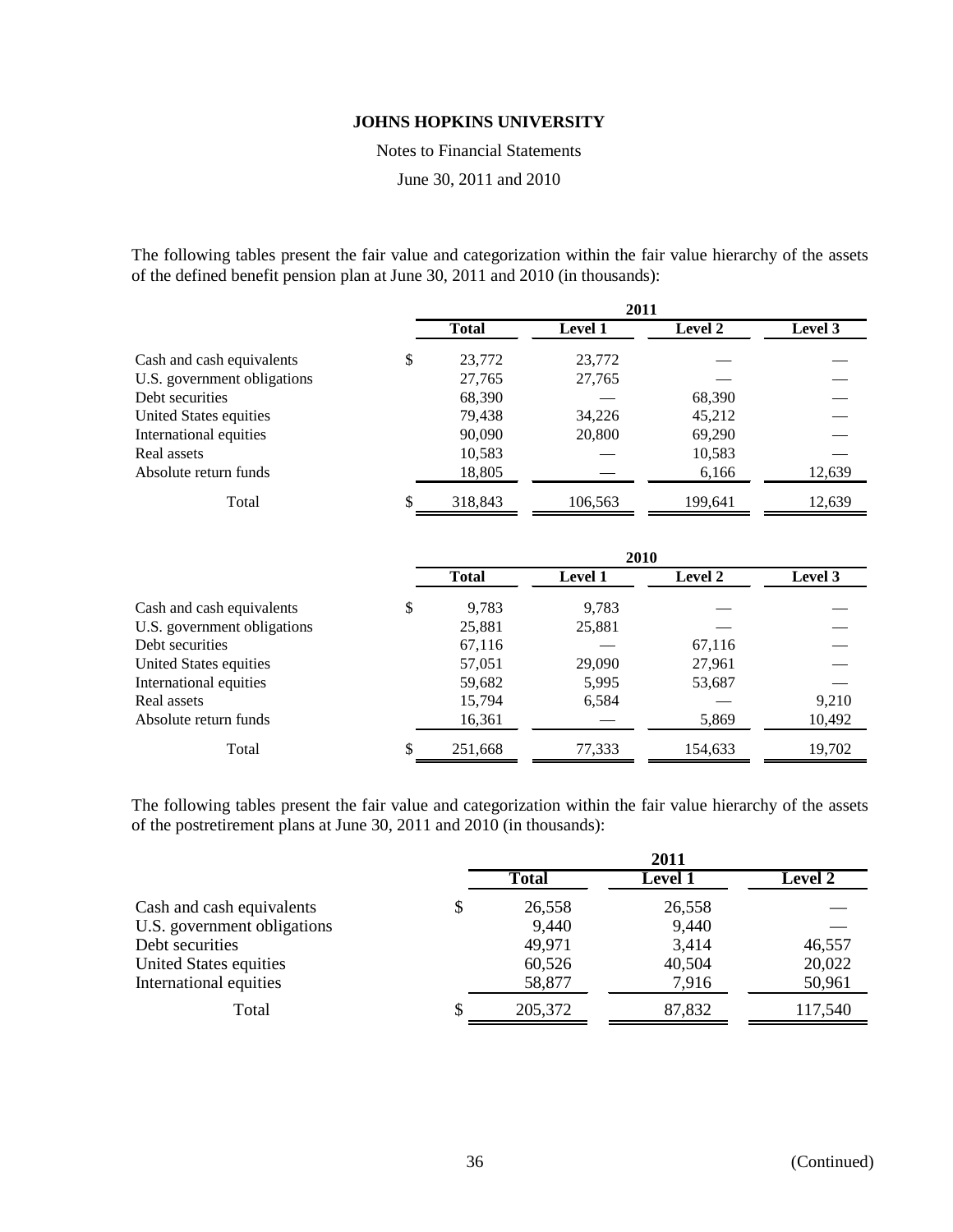#### Notes to Financial Statements

June 30, 2011 and 2010

|                             | 2010 |         |                |                |
|-----------------------------|------|---------|----------------|----------------|
|                             |      | Total   | <b>Level 1</b> | <b>Level 2</b> |
| Cash and cash equivalents   | S    | 6,331   | 6,331          |                |
| U.S. government obligations |      | 8,800   | 8,800          |                |
| Debt securities             |      | 48,212  | 3,369          | 44,843         |
| United States equities      |      | 48,946  | 26,167         | 22,779         |
| International equities      |      | 40,664  | 3,152          | 37,512         |
| Total                       |      | 152,953 | 47,819         | 105,134        |

The methods and assumptions used to estimate the fair value of each class of the above financial instruments are consistent with those disclosed for the University's long-term investments as discussed in note  $1(f)$ .

The following table presents the activity for the University's pension plan Level 3 assets for the year ended June 30, 2011 and 2010 (in thousands):

|                                                                                                                                            | <b>Real assets</b>            | <b>Absolute</b><br>return funds | <b>Total</b>         |
|--------------------------------------------------------------------------------------------------------------------------------------------|-------------------------------|---------------------------------|----------------------|
| Balance at June 30, 2009<br>Dividend and interest income<br>Net realized and unrealized gains (losses)<br>Purchases, sales, issuances, and | \$<br>9,654<br>691<br>(1,025) | 8,624<br>1,868                  | 18,278<br>691<br>843 |
| settlements, net<br>Balance at June 30, 2010                                                                                               | (110)<br>9,210                | 10,492                          | (110)<br>19,702      |
| Transfers (to) from Level 2<br>Net realized and unrealized gains<br>Purchases, sales, issuances, and<br>settlements, net                   | (9,210)                       | 374<br>1,773                    | (8,836)<br>1,773     |
| Balance at June 30, 2011                                                                                                                   |                               | 12,639                          | 12,639               |

As of June 30, 2011, absolute return fund investments that were no longer redeemable at NAV on or within 90 days of June 30, 2011 were transferred from Level 2 to Level 3. Accordingly, real asset investments that the University had the ability to redeem at NAV on or within 90 days of June 30, 2011 were transferred from Level 3 to Level 2.

#### *Cash Flows*

The University expects to contribute \$15,249,000 to its postretirement benefit plans in 2012. The University expects to contribute \$26,000,000 to the pension plan in 2012.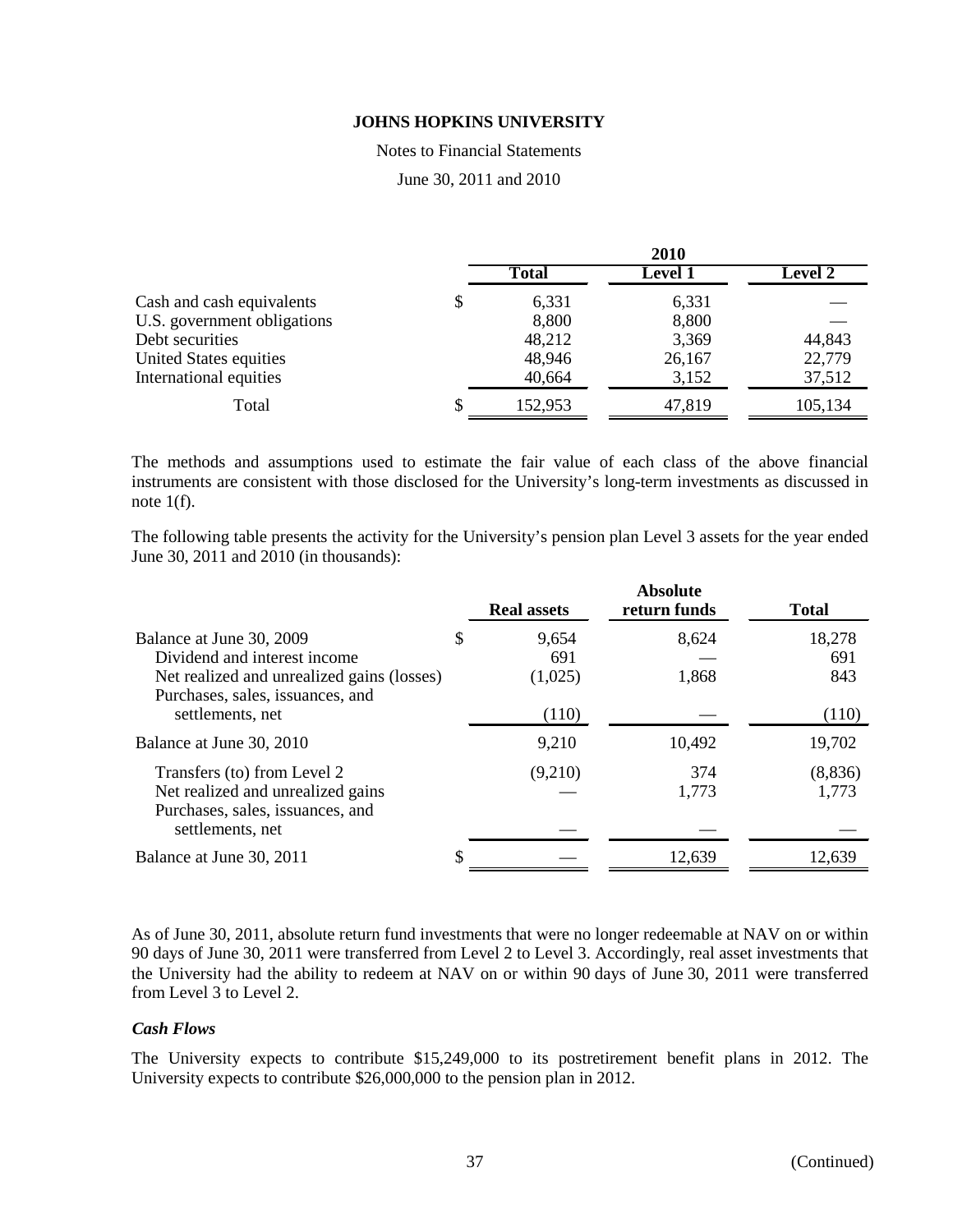Notes to Financial Statements

June 30, 2011 and 2010

The benefits expected to be paid and Medicare subsidies to be received in the five years subsequent to June 30, 2011 and in aggregate for the five years thereafter are as follows (in thousands):

|               | <b>Pension</b><br>plan | Postretirement<br>plans | <b>Medicare</b><br>subsidies |  |
|---------------|------------------------|-------------------------|------------------------------|--|
| 2012          | \$<br>14,081           | 12,385                  | 2,273                        |  |
| 2013          | 15,397                 | 13,259                  | 2,568                        |  |
| 2014          | 16,463                 | 14,096                  | 2,889                        |  |
| 2015          | 17,981                 | 14,974                  | 3,265                        |  |
| 2016          | 19,221                 | 15,950                  | 3,658                        |  |
| $2017 - 2021$ | 123,254                | 100,271                 | 16,339                       |  |

#### **(13) Functional Expense Information**

Operating expenses by function are summarized as follows for the years ended June 30, 2011 and 2010 (in thousands):

|                                               | 2011            | 2010      |
|-----------------------------------------------|-----------------|-----------|
| Instruction, research, and clinical practice: |                 |           |
| Academic and support divisions                | \$<br>2,592,836 | 2,430,100 |
| APL contracts                                 | 1,080,254       | 1,016,423 |
| Student services                              | 86,155          | 76,541    |
| <b>Libraries</b>                              | 39,893          | 37,638    |
| General services and administration           | 375,432         | 364,803   |
| Auxiliary enterprises                         | 97,241          | 93,873    |
|                                               | 4,271,811       | 4,019,378 |

Costs related to the operation and maintenance of property, including depreciation of property and equipment and interest on related debt, are allocated to program and supporting activities based upon periodic inventories of facilities.

#### **(14) Lease Commitments**

The University leases certain facilities from the Hospital under a renewable one-year lease, which provides for a rent equal to the cost to the Hospital of providing and maintaining the facilities. This lease has been renewed for the year ended June 30, 2011.

The University leases other facilities used in its academic and research operations under long-term operating leases expiring at various dates to 2025, subject to renewal options in certain cases. Certain of these facilities are leased from affiliated entities.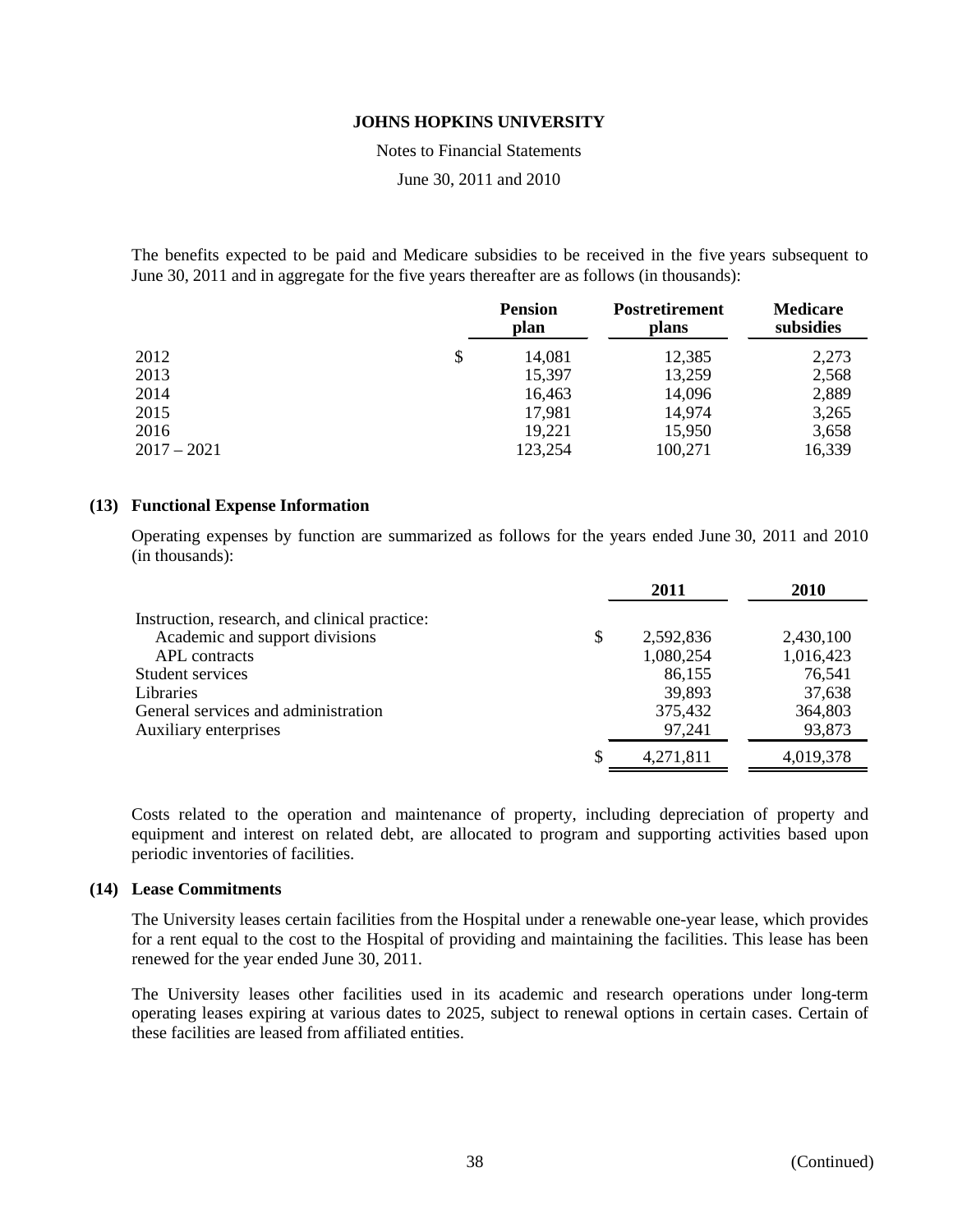Notes to Financial Statements

June 30, 2011 and 2010

The aggregate annual minimum guaranteed rents to be paid to the expiration of the initial terms of these leases, excluding the rentals to the Hospital under the JAA, are as follows as of June 30, 2011 (in thousands):

|                   | <b>Affiliates</b> |         | <b>Total</b> |  |
|-------------------|-------------------|---------|--------------|--|
| 2012              | \$<br>11,673      | 28,076  | 39,749       |  |
| 2013              | 4,600             | 27,231  | 31,831       |  |
| 2014              | 4,174             | 23,424  | 27,598       |  |
| 2015              | 3,881             | 21,593  | 25,474       |  |
| 2016              | 2,381             | 18,823  | 21,204       |  |
| <b>After 2016</b> | 3,860             | 51,084  | 54,944       |  |
|                   | \$<br>30,569      | 170,231 | 200,800      |  |

Rental expense for the long-term operating leases was \$46,863,000 in fiscal year 2011 and \$42,496,000 in fiscal year 2010.

The University also leases building and leasehold improvements and certain equipment under capital leases. The following is a summary of minimum lease payments for these leases as of June 30, 2011 (in thousands):

| 2012                                        | \$<br>5,612  |
|---------------------------------------------|--------------|
| 2013                                        | 5,775        |
| 2014                                        | 5,942        |
| 2015                                        | 6,114        |
| 2016                                        | 6,291        |
| After 2016                                  | 69,684       |
| Minimum lease payments                      | 99,418       |
| Less imputed interest (at rates from 4.51%) |              |
| to $8.41\%$ )                               | 44,374       |
| Present value of minimum                    |              |
| lease payments                              | \$<br>55,044 |

As of June 30, 2011, the gross amount of assets and accumulated depreciation thereon accounted for as capital leases property amounted to \$60,720,000 and \$15,120,000, respectively.